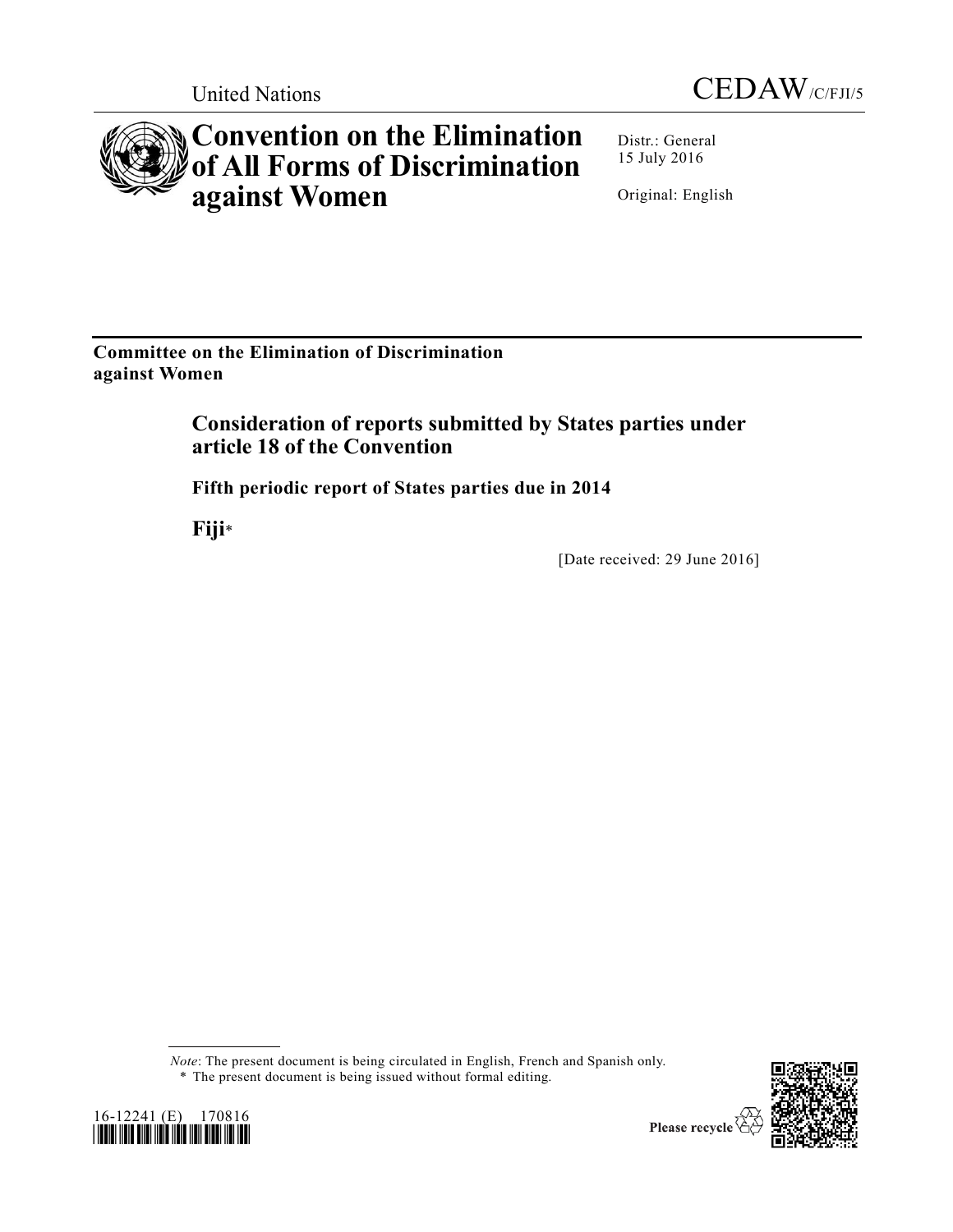## Contents

|                                                                                             | Page           |
|---------------------------------------------------------------------------------------------|----------------|
|                                                                                             | $\overline{4}$ |
|                                                                                             | 5              |
|                                                                                             | 7              |
|                                                                                             | $\tau$         |
|                                                                                             | 10             |
|                                                                                             | 12             |
| Article 4 Acceleration of equality between men and women                                    | 13             |
|                                                                                             | 14             |
|                                                                                             | 15             |
| 3.0 Part II: Discrimination against women in the public spheres                             | 15             |
|                                                                                             | 15             |
|                                                                                             | 17             |
|                                                                                             | 18             |
| 4.0 Part III: Social and economic empowerment of women and girls                            | 19             |
|                                                                                             | 19             |
|                                                                                             | 21             |
|                                                                                             | 25             |
|                                                                                             | 31             |
|                                                                                             | 34             |
| 5.0 Part IV: The rights of women to equality before the law and within the family framework | 37             |
|                                                                                             | 37             |
|                                                                                             | 40             |
|                                                                                             | 42             |
|                                                                                             | 42             |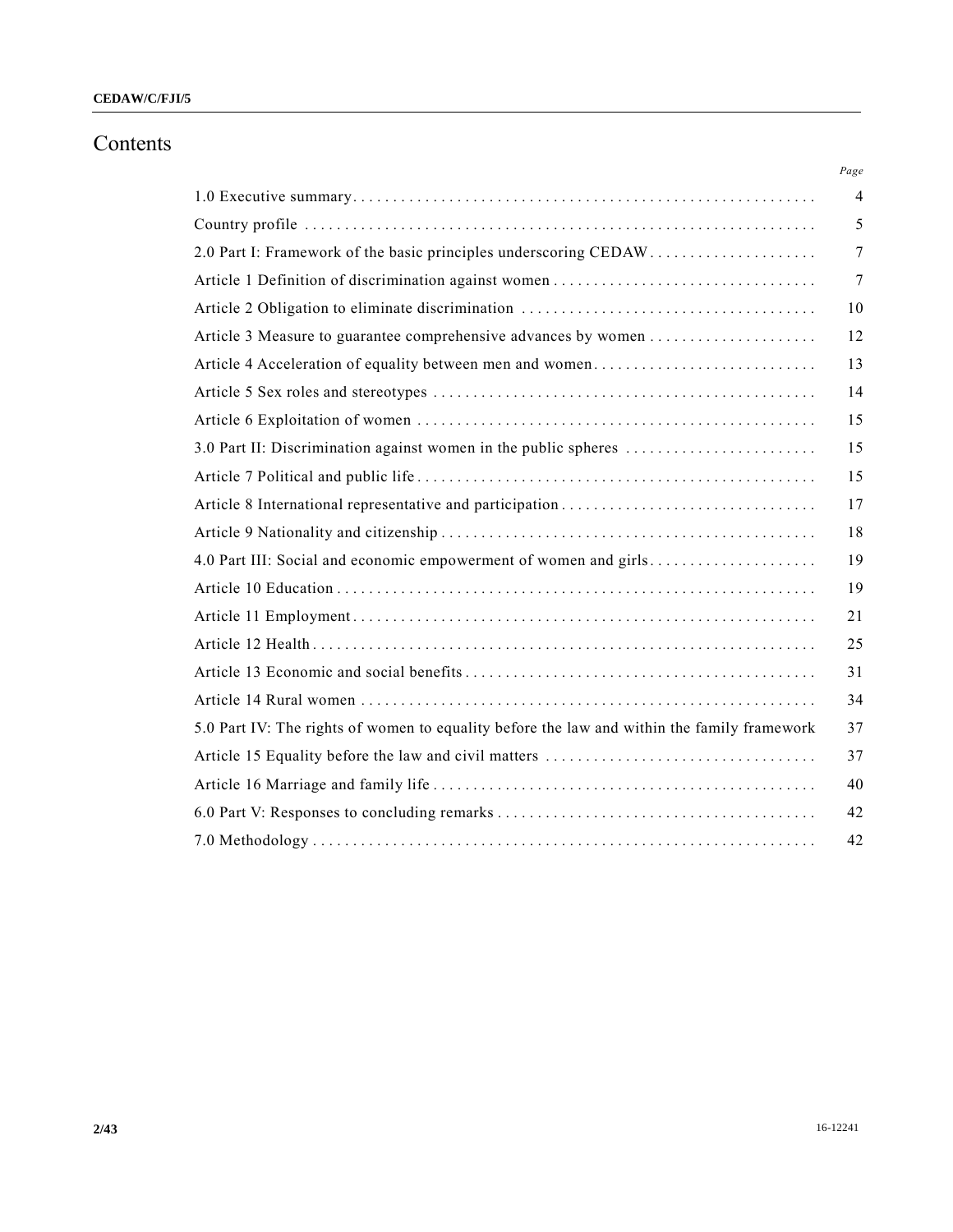## **Foreword**

It is my honour to submit to the Committee on the Elimination of Discrimination against Women, Fiji's 5th State Report.

Since the completion of the report, Fiji has had General Elections and the Parliament of the Republic of Fiji which now has 14 per cent of women representation, this being the highest women's leadership representation in Fiji's history.

I am pleased to inform the Committee that Fiji now has first woman Speaker of Parliament and the first woman Opposition Leader.

Of the 4 women MPs on the Government side of the House, they hold Ministerial and Assistant Ministerial portfolios. The Fijian Government is committed to the thorough implementation of the National Gender Policy and to continue to deliver its commitments under the CEDAW.

In addition to stronger constitutional protection for women and girls with disabilities, people living with HIV/AIDS and protection of women's sexual and reproductive health and rights, the Fijian Government recognizes and provides specific constitutional protection to the 'invisible' minority in our Pacific Island cultures, women of diverse or alternate lifestyles as it recognizes the complexity of the intersecting discrimination faced by many of our women especially young women, due to cultural and religious biases.

The national budgetary allocation to the Ministry for Women, Children and Poverty Alleviation is indicative of the continued political will and commitment of the Fijian Government to gender equality and the full realization of women's human rights. This is primarily engineered through increased programming funding provided to the National Women's Machinery and the commitment to specifically allocate FJD\$500,000 for the annual National Women's Expo.

The Expo showcases for sale nationally, regionally and globally via social media, the handiwork and handicraft of Fiji's rural women. 2016 will be the third year running for this highly successful women's expo.

Fiji, like any other country, has its challenges in harnessing the full potential of its women but, we are confident, that with strong political will, commitment and financial backing to the National Women's Machinery and to Gender mainstreaming all across government and across all sectors, we will forge ahead in fulfilling our commitment to our women and realize true sustainable development because women's human rights is at the heart of development. In the new Fiji, women are ensured equal right to leadership, to economic empowerment and more so to be the agents of change in their communities.

> Hon. Ms. Rosy Sofia Akbar Minister for Women, Children and Poverty Alleviation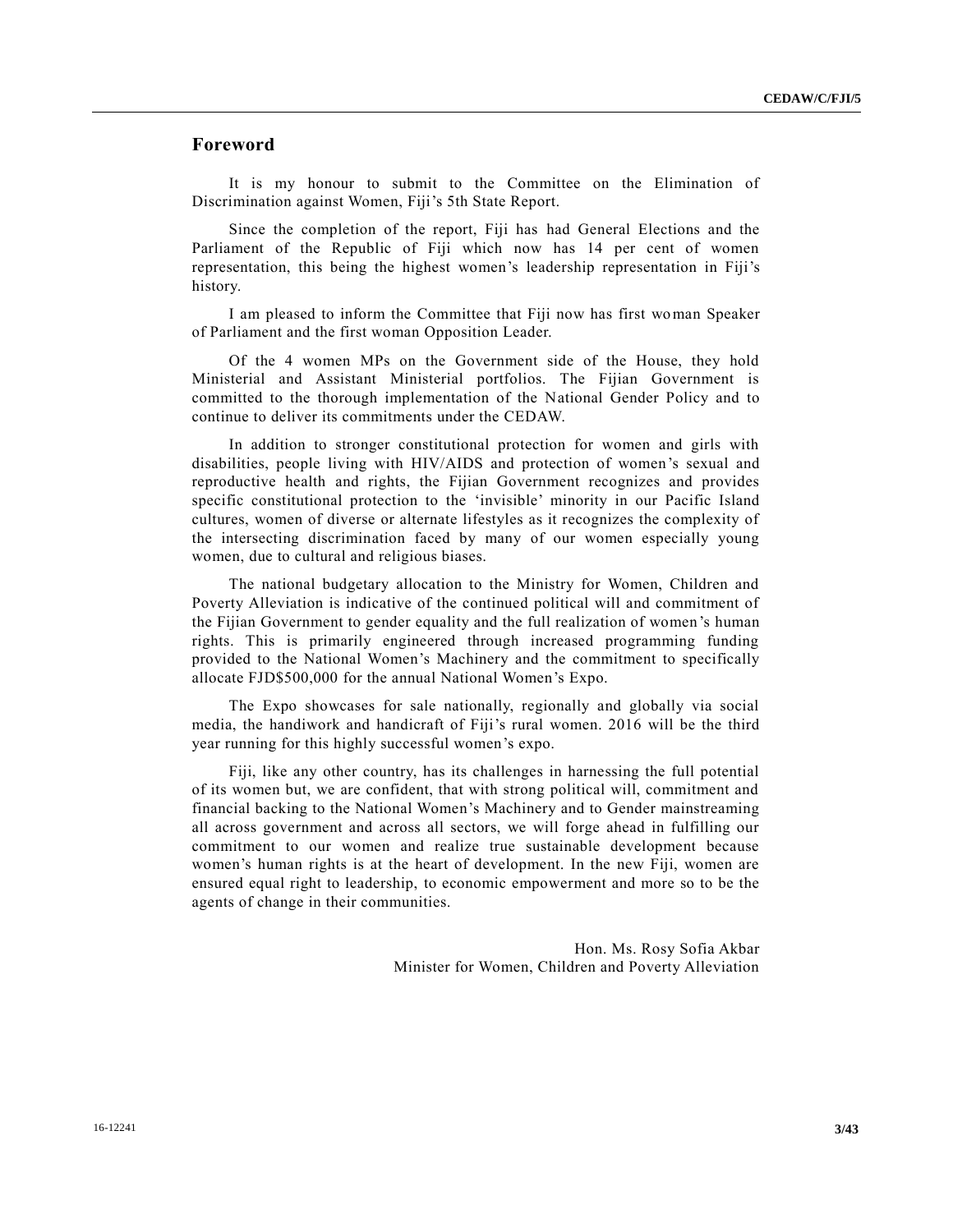## **Executive summary**

1.1 Fiji's 2013 Constitution reflects the Government's commitment towards achieving equality of women and girls in Fiji, is a fundamental right and social and economic imperative. For the first time in history, our Constitution guarantees equal rights to both men and women in the full and free participation in the ec onomic life of the nation (section 32). This provision highlights how essential it is for a paradigm shift in Fiji to seeing women as far more than victims of discrimination and violence, but as agents of change.

1.2 In pursuant to Article 18 of CEDAW, Fiji herewith submits its 5th progress report on its level of legislative compliance (de jure) and the actual equality based on facts (de facto). It has been universally accepted and emphasized in the Beijing Plan of Action that the pursuit of de jure compliance on its own will not guarantee the full implementation of CEDAW. The reporting period is between 2010 and 2014.

1.3 Fiji has made a remarkable progress since it ratified CEDAW in 1995 with the transformation in women's legal rights, more women are well educated and the economic empowerment of women. Today, through progressive legislation reforms that prohibit unfair discrimination including domestic violence, guarantee equal pay, provide for maternity leave and put in place protection against sexual har assment in the workplace.

1.4 For instance, Fiji's new Constitution prohibits any form of discrimination against women and girls on the grounds of sex, race, ethnicity, religion or belief system, health status, disability, age and so forth. In effect, the Constitution addresses gender stereotypes that perpetuate the traditional perceptions of the roles of men and women that are based on unequal power relationships and lie at the core of gender inequality and gender-based violence.

1.5 But, very often, the written laws do not always translate into substantive equality and justice for many women. Fiji, being a developing country appreciates that violence against women is a major health and development issues as well as about human rights issues. Currently, prevalence of domestic violence is extremely high and costing the country almost \$1billion since 2011.

1.6 Clearly, violence against women contributes to poverty both direct and indirect ways and a range of social, economic, political, and cultural factors combine to create an environment where women are particularly vulnerable to abuse. It is estimated that about 32 per cent of Fiji's population are living below poverty line and 594,150 people within the age of 15 and over, out of which 326,988 people are economically active and 267,162 people are not economically active.

1.7 The Department of Women (DoW) is the primary advisor to Government on public policies that affect women and the key catalyst for the implementation of the National Women's Plan of Action 2010-2019. In particular, the Minister for Women, Dr. Jiko Luveni is adamant that her Ministry will continue to be vigilant in ensuring that the legal system consisting of the police, courts and judiciary do not fall short of their legal and fiduciary duty of care to provide the justice infrastructure for women. If not addressed, Dr. Luveni said that would continue to manifest itself in pathetic services, hostile attitudes, major implementation gaps and resulting in a very low impact of law and justice on women and girls in the country.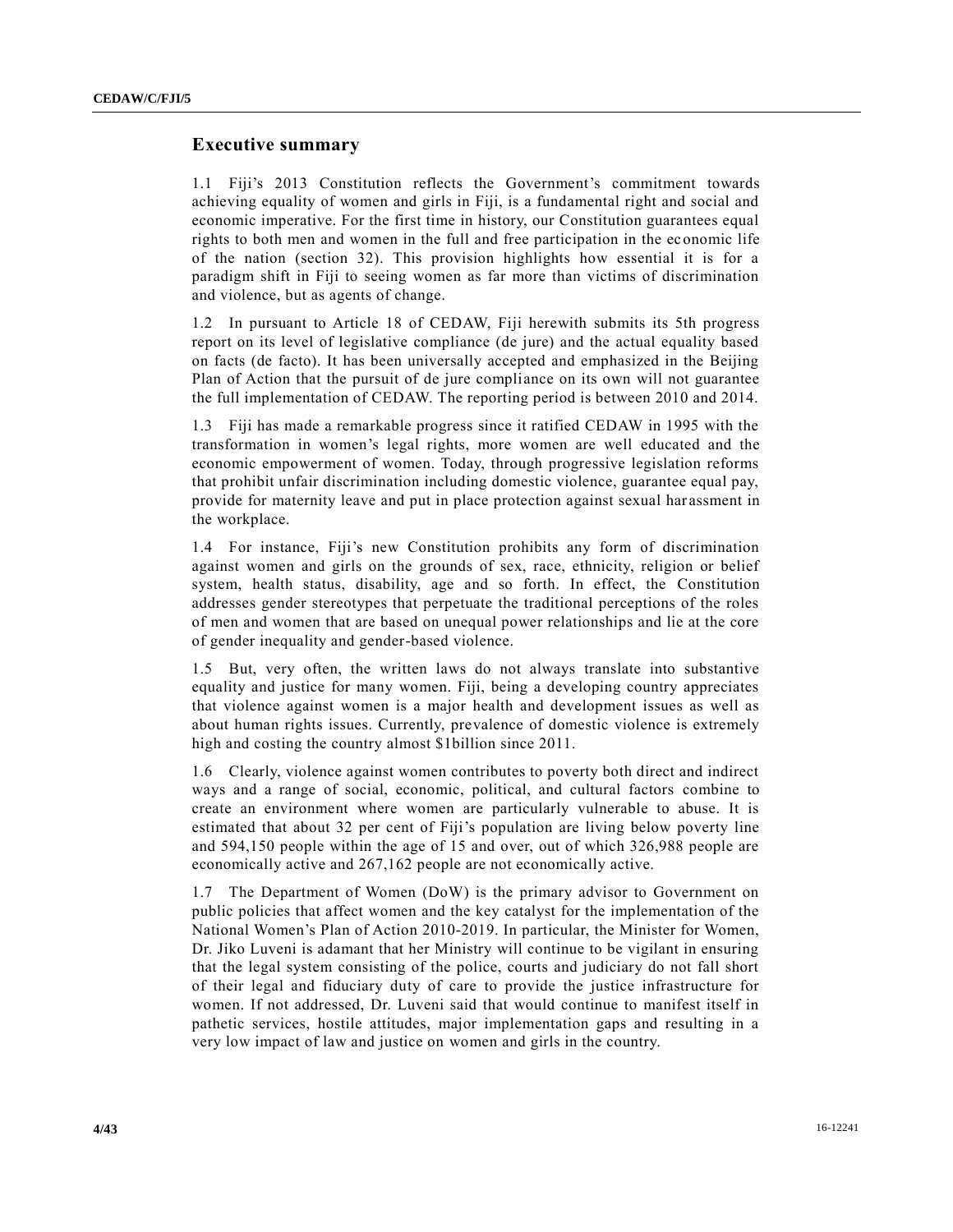1.8 As such, Dr. Luveni's Ministry is now strengthening its capacity and credibility to become a well-respected gender bureau to Government whereby, it can be relied on to provide timely policy and data advice which are kept updated through an appropriate Monitoring and Evaluation Framework. Also, the Ministry has adopted a "Fiji National Gender Policy in March 2014 and its mission statement says that "... to contribute to the elimination of gender inequalities in all sectors of national life, in order to achieve the nation's goal of sustainable development."

1.9 Monitoring and Evaluation for gender impacts of programmes is a highly skilled area that is difficult to source locally and the Ministry does not have the funding in the current budget to hire at the international level. Also, Fiji does not have a common core document for international human rights treaties. This means that Fiji needs technical assistance for the preparation of a common core document that will provide a framework within which to prepare Fiji's reports such as the CEDAW Report, as part of a coordinated and integrated process.

## **Country profile**

#### **Geographical location**

1.10 Fiji, an archipelago of more than 300 islands, of which 110 islands are permanently inhabited and covering land area of about 18.300 sq. km (7,100 sq. miles). It has a total population of 837,271, out of which about 87 per cent people reside in the two major islands of Viti Levu (10,429 sq. meters) and Vanua Levu (5,556 sq. meters). Also, there are about 410,095 women and girls (49 per cent) and the remaining 427,176 or 51 per cent consists of men and boys.

1.11 The two main islands are mostly volcanic with rugged peaks and 16 per cent of arable land suitable for agriculture along the coastal plains, river deltas, and valleys. Coral reefs surround Fiji's 300 islands.

1.12 Strategically located as being the hub of the South Pacific, Fiji hosts many regional offices, international development partners, NGOs, Faith-Based Organizations', Forum secretariat and the University of the South Pacific.

#### **Economic context**

1.13 Fiji's national economy is market oriented and supported by high technology and pro-business government policies. Fiji is an attractive holiday destination with resorts and marina developments. It offers investors a dynamic and vibrant business environment, efficient regulatory environment and highly skilled workforce.

1.14 In 2013, Government's capital spending rose by 30 per cent especially for major road works and increase in domestic investment and consumption stimulated an expansion of the national economy. In the long-term, Fiji must sustain recent increases in domestic demand and private sector investment as these are vital to maintaining growth and achieving fiscal sustainability.

1.15 An estimated 2.8 per cent growth in Gross Domestic Product (GDP) in 2014 as the national economy, rebound from weak performance in agriculture, mining and severe flooding at the beginning of 2012. Tax cuts, increase tax threshold and strong remittance inflow resulted in an increase in disposable income and ultimately strengthening of consumer spending. Buoyant construction, recovery in agriculture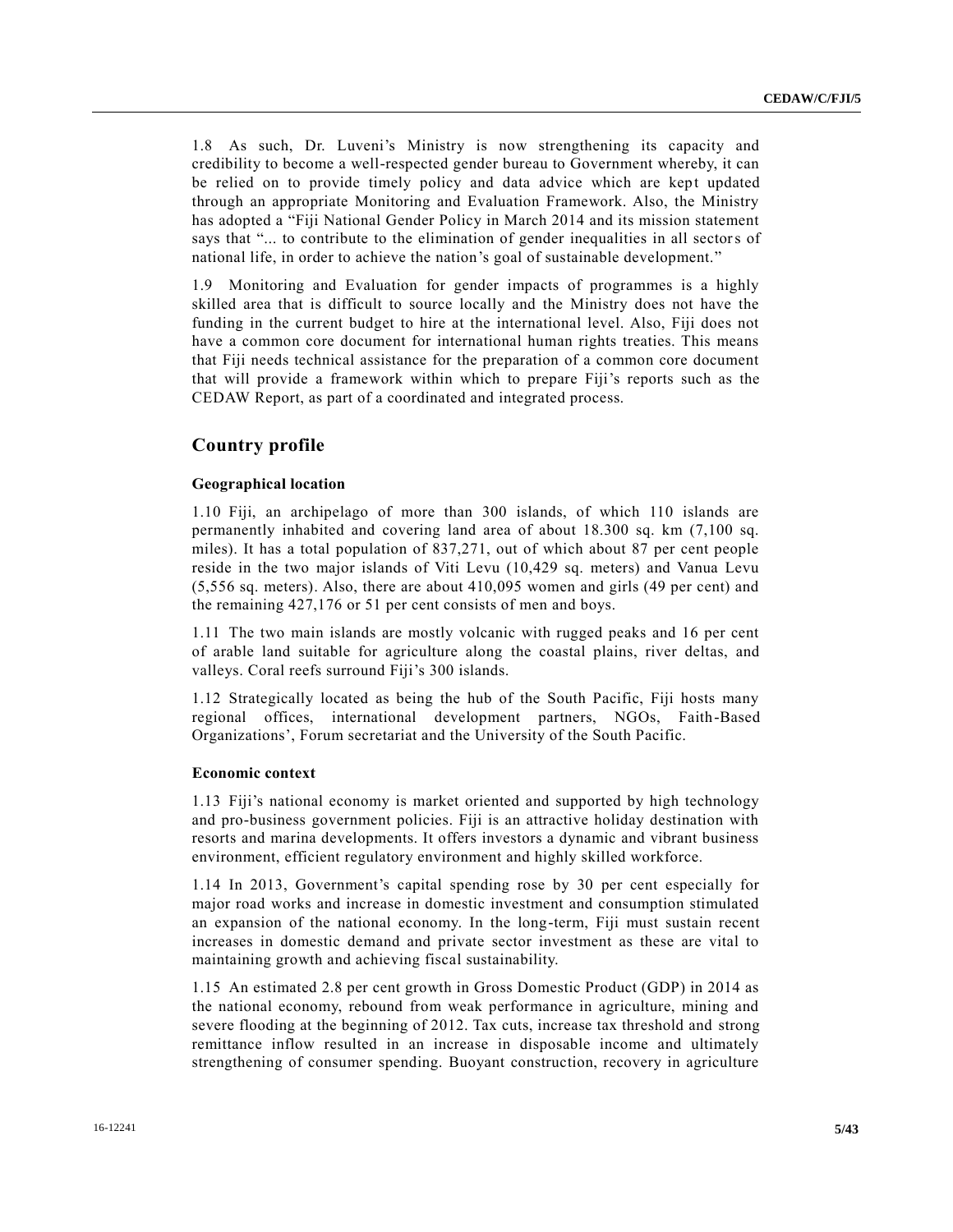output, and stronger performances in wholesale and retail trade, development partners financing in the post-election period, continued improvement in investor confidence, and rising private sector activity stemming from greater policy certainty, GDP growth is projected to accelerate to 3 per cent in 2015.

### **Political context**

1.16 Fiji has a new Constitution (attached as Annex 1) that was enacted in 2013 and our first general election after the 2006 coup will be on 17 September 2014. Under the Constitution, Fiji continues as the Republic of Fiji and places its politics within the framework of a democratically elected Parliament by a multi-member open system of proportional representative.

1.17 Each voter has one vote, with each vote being of equal value. Any political party or independent candidate shall qualify for seats in Parliament unless the political party or independent candidate receives at least 5 per cent of the total number of votes cast. The 50 seats in Parliament will be allocated in proportion to the total number of votes cast by totalling the number of votes for each candidate of a political party and eligible independent candidate(s).

1.18 Under section 81, the President is the Head of State vested with the executive authority as well as the Commander-in-Chief of the Fiji Military Forces. The President is elected by Parliament on the motion of the Prime Minister and the Leader of the Opposition.

1.19 The Prime Minister must be a Member of Parliament and is the head of government and chairperson for Cabinet. After the election, the member elected to Parliament who is the leader of a political party that has won more than 50 per cent of the 50 seats assumes office of the Prime Minister.

1.20 The judicial power and authority of the State is vested in the Supreme Court, the Court of Appeal, High Court, and Magistrates Court and tribuna ls created by law. The courts and judicial officers are independent of the legislative and executive body of government and are subject only to the Constitution that they must apply without fear, favour or prejudice.

1.21 The Chief Justice and President of the Court of Appeal are appointed by the President on the advice of the Prime Minister following consultation by the Prime Minister with the Attorney General. The Judges of the Supreme Court, the Justices of Appeal and the Judges of the High Court are appointed by the President on the recommendation of the Judicial Services Commission following consultation by it with the Attorney General.

1.22 The Judicial Serves Commission existed under the previous Constitution but constituted the Chief Justice as Chair, the President of the Law Society, and the Chairperson of the Public Service Commission as members. No woman ever sat as a member of the Commission. Appointments of women on the Bench were limited and the only female judge of the High Court was appointed as late as 1999. Under section 104 of the Constitution (2013) the Judicial Services Commission now has a greater proportion of judges with the Chief Justice and the President of the Court of Appeal, and also for the first time has a lay member of the community as a member. The first woman was appointed to the Judicial Services Commission in May of 2014, Mrs. Jane Rickets a respected academic and member of civil society organizations. The new Judicial Services Commission also has a wider role in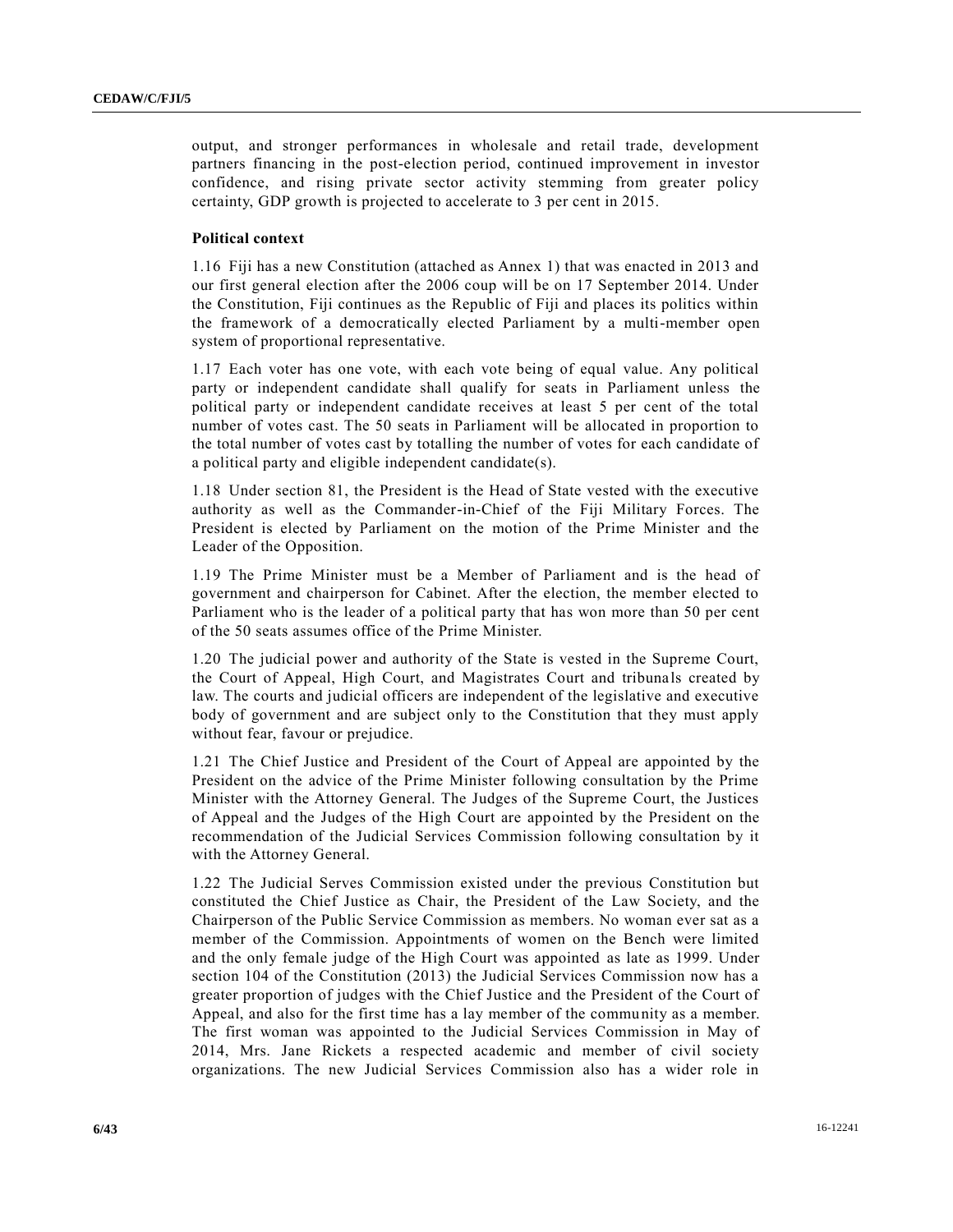overseeing judicial training, appointing administrative and support staff to the Judicial Department, and managing its own budget. Parliament is given the responsibility of ensuring that the judiciary is adequately funded. These changes, are consistent with the United Nations Basic Principles on the Independence of the Judiciary, and have the effect of insulating the judiciary from executive and other control.

#### **Sociocultural context**

1.23 Fiji is a multicultural and multiracial country and this is reflected in its fo od, lifestyle and cultural practices, belief system and so forth. It has an important heritage from the I-Taukei people, the original settlers. This heritage has been enriched over the last century by Fijians of Indian origin, Rotumans and people of Asian, European, Melanesian and Polynesian origin. Almost the entire I-Taukei Fijian people are Christians, 77 per cent of the Fijians of Indian origin are Hindus, 16 per cent Muslims, 6 per cent Christians and 5 per cent are Punjab Sikhs.

1.24 Very often, traditional values and religious beliefs of traditional and church leaders see the roles of women are subordinate to men but there has been a paradigm shift in Fiji towards equality of rights between men and women. Today, many Fiji women are well educated and academically qualified for high-level jobs in government, private sector, regional and international organizations. However, there is a need to adapt and change some cultural practices which might discriminate against women, works to educate cultural leaders and women on the value of change in an equal society, and to ensure that culture is not used to treat women unequally.

## **Part I: a framework of the basic principles underscoring CEDAW [Articles 1-6]**

#### **Article 1 — definition of discrimination against women**

1.25 CEDAW defines discrimination against women in Article 1 as "... any distinction, exclusion or restriction made on the basis of sex which has the effect or purpose of impairing or nullifying the recognition, enjoyment or exercise by women, irrespective of their marital status, on a basis of equality of men and women, of human rights and fundamental freedoms in the political, economic, social, cultural, civil or any other field."

1.26 This definition imposes obligation on Fiji to take all possible measures to ensure substantive equality of men and women before the law (de jure) and in real life (de facto). It also covers intended and direct ("purpose") as well as unintended and indirect ("effect") discrimination.

1.27 In seeking equal access and equal opportunities for women in political and public life, education, employment and health, CEDAW defines what constitutes discrimination against women and frames the legal obligation for plan of action to realize equality between women and men.

1.28 Notwithstanding that Fiji has not expressly adopted CEDAW's definition of "discrimination" into its legal framework; the Constitution's Bill of Rights provisions are much wider when compared to the Bill of Rights provisions under the abrogated 1997 Constitution.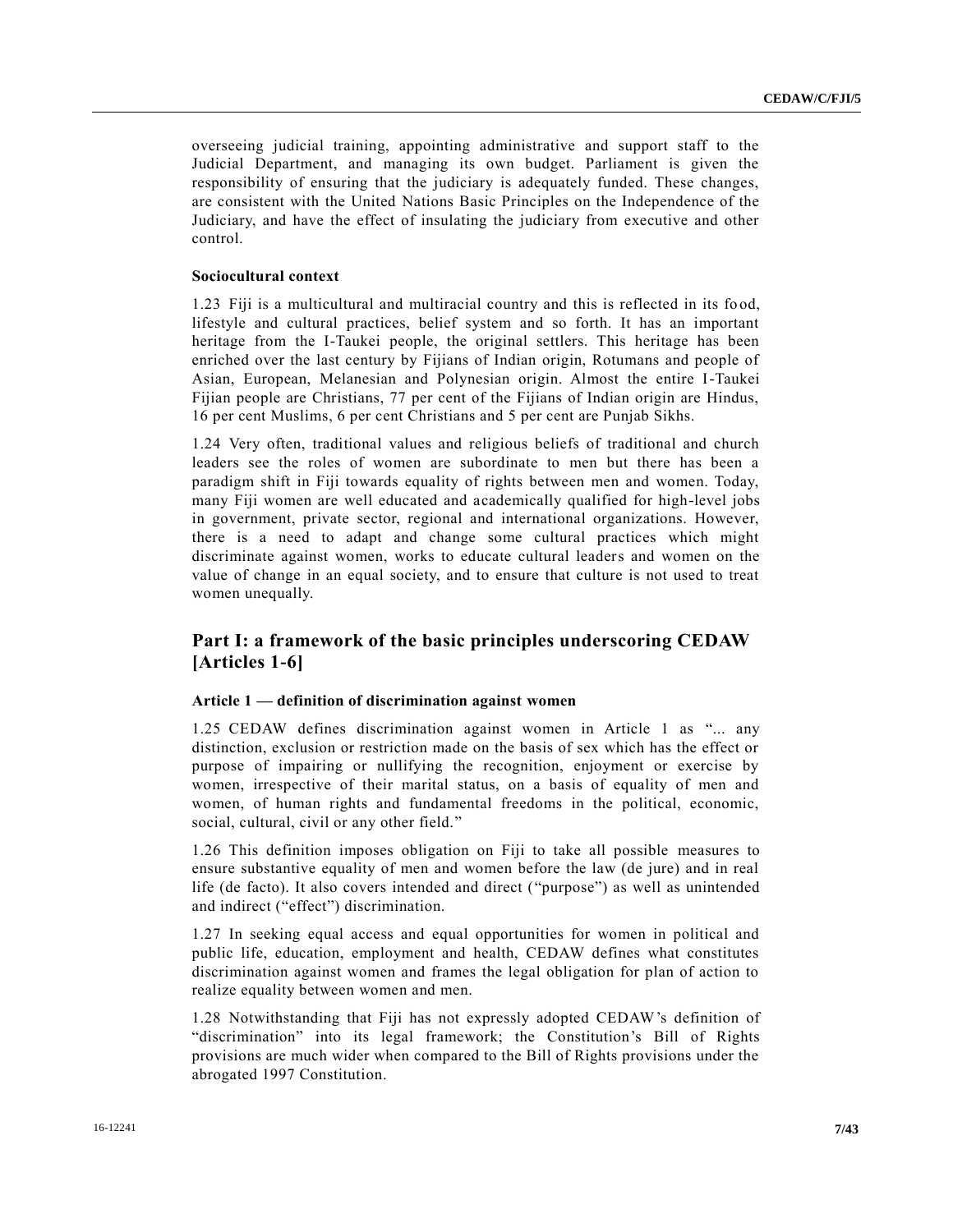1.29 In pursuant to Articles 1 and 2 of CEDAW, Fiji's Constitution<sup>1</sup> stipulates a substantive guarantee that everyone is equal before the law and prohibits both direct and indirect discrimination. It prohibits intersecting forms of discrimination against women and their negative impact. Thus; addresses gender stereotypes which perpetuate the traditional perceptions of the roles of men and women, based on unequal power relationships of gender inequality and gender-based violence. These include factors such as race, ethnicity, religion or belief, health status, disability, age, sexual orientation and so forth.

1.30 Although the Constitution has not provided for a separate section on gender equality, section 26, and what was previously section 38 under the 1997 Constitution, declares a guarantee not only of gender equality, more so the freedom from discrimination on the basis of gender identity and expression. This is a significant shift towards equality for women and the trans-gender community. Jurisprudence from section  $38<sup>2</sup>$  showed that the Fijian courts were able to interpret the provision of gender equality robustly and in accordance with international law. The Section was used by the Fiji Court of Appeal in *Balelala v The State*,<sup>3</sup> to declare the law on corroboration unconstitutional and a breach of the guarantee of gender equality. In addition to the Constitution, Government has passed other laws which protect against gender discrimination such as the Domestic Violence Decree and the Mental Health Decree.<sup>4</sup>

1.31 Section 43 of the Constitution stipulates that although some fundamental rights and freedoms may be limited under states of emergency that does not include Section 26. In other words, the right to gender equality cannot be limited, even in an emergency. It is also recognized, that in many cases, violations of equality may reflect an intersection of grounds of discrimination.

1.32 The Constitution prohibits discrimination by state officials, legal enterprises as well as private persons and also provides aggrieved persons who have experienced discrimination with effective remedies. 5 Section 15 of the Constitution guarantees access to courts and tribunals through Legal Aid Commission. <sup>6</sup> Resources to the Legal Aid Commission has increased its budget since 2007 and has offices in almost all towns and cities. This has given the people of Fiji, access to justice. <sup>7</sup>

1.33 CEDAW obliges state parties to take measures to eliminate violence against women. The Constitution guarantees the freedom for every person.<sup>8</sup> In addition, The Domestic Violence Decree 2009 further defines domestic violence.<sup>9</sup>

1.34 Fiji appreciates that violence against women (VAW) is not only about human rights issues, but has been increasingly recognized as major health and development issues over the last 2 decades. An Economics Professor at the University of the

<sup>&</sup>lt;sup>1</sup> Sections 26 (1)-(3) of the Constitution.

<sup>&</sup>lt;sup>2</sup> 1997 Constitution.

<sup>3</sup> *Balelala v State* Fiji Court of Appeal 2004 (http://www.paclii.org/cgi-bin/sinodisp/fj/cases/FJA/ 2004/49.html?stem=&synonyms=&query=balelala%20and%20v%20and%20state %20and%20 fiji%20and%20court%20and%20of%20and%20appeal%20and%202003.

<sup>4</sup> Section 7 — Anti Discrimination Provision.

 $<sup>5</sup>$  Article 2 (a-g) of the CEDAW).</sup>

 $6$  The Legal Aid Commission is established under section 118 of the Constitution.

<sup>&</sup>lt;sup>7</sup> Section 15 of the Constitution.

<sup>8</sup> Section 10 of Constitution.

 $9$  Section 3(2) (a-h) of the Domestic Violence Decree.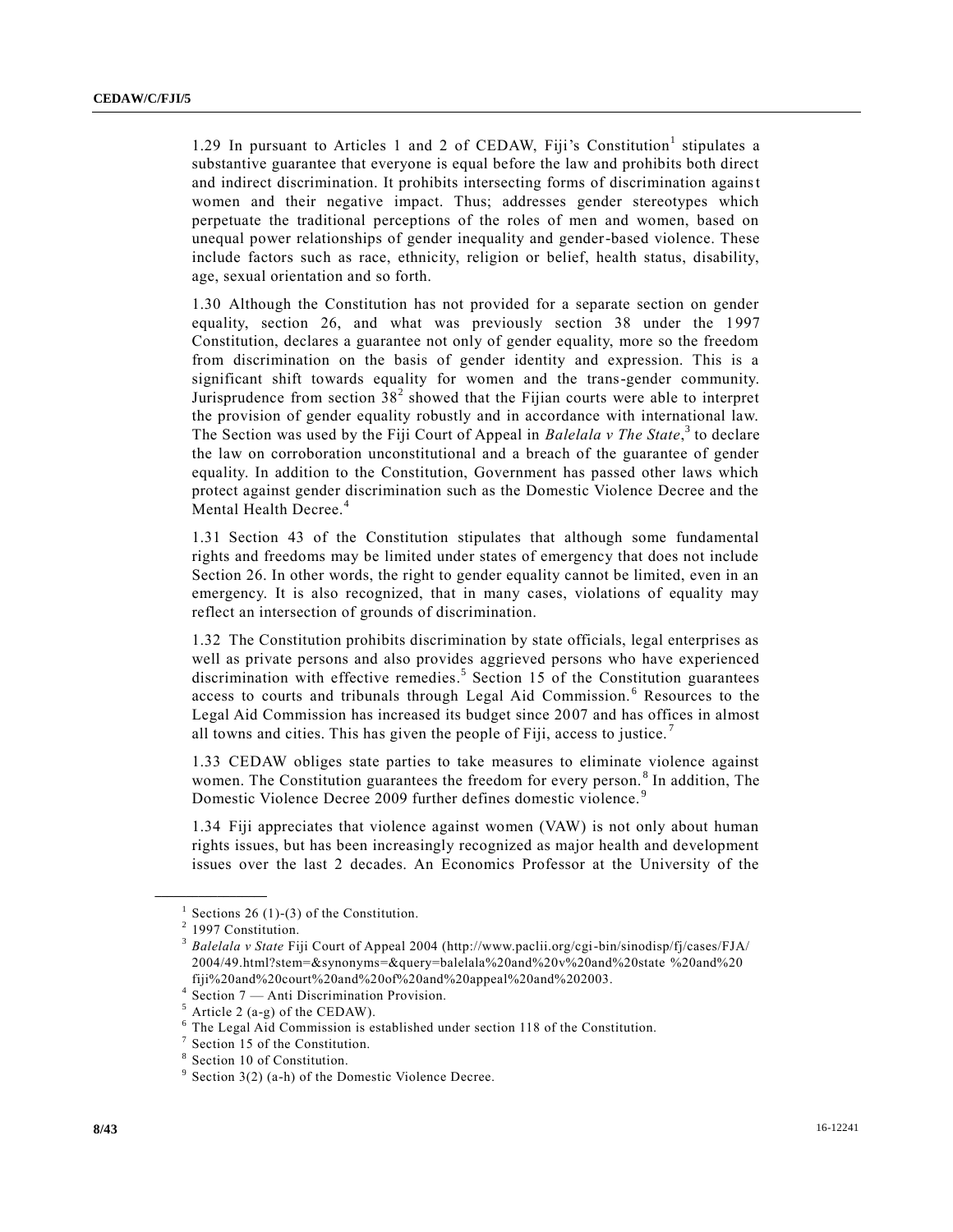South Pacific estimated that by the end of 2011, the total cost of domestic violence to Fiji was \$740 million compared to \$330 million in 2002. This is based on the New Zealand model of quantifying the economic costs of domestic violence. The Reserve Bank of Fiji also used the same model in 2002.<sup>10</sup> The increased number of recorded cases of domestic violence may reflect greater reporting rather than greater offending.

1.35 The total population for women and girls is 330,000 in 2011 compared to 250,000 in 2002. The unemployment rate increased from 7.80 per cent to 12.90 per cent. The number of women in paid employment has declined from 39 per cent in 2002 to 33 per cent in 2011. This means that women are mostly in domestic duties and there has been a 6 per cent increase indicating that unemployment for Fijian women is high. $^{11}$ 

1.36 In response to all forms of violence against women, the Secretary General's indepth study recommends intensified action to eliminate violence against women at all levels.<sup>12</sup> The General Assembly's resolution urges United Nations entities to enhance coordination and intensify their efforts to eliminate violence against women in a more systematic, comprehensive and sustained way. Towards this end, United Nations calls on its entities to take intensified and coordinated action to assist state parties in their effort to eliminate violence against women.<sup>13</sup>

1.37 Within this framework, Fiji was part of a programme of 10 pilot countries where assessment on violence against women was undertaken in 2008. The main objective of Fiji's country assessment was to undertake comprehensive national approaches pertaining violence against women, for example in designing and implementing national action plans. This led to massive law reforms as reported in the 2nd, 3rd and 4th CEDAW Report such as the enactment of the Crimes Decree to repeal and replace Fiji's Penal Code, the enactment of the Domestic Violence Decree, Mental Health Decree, HIV/AIDS Decree,<sup>14</sup> the Criminal Procedure Decree, the Sentencing and Penalties Decree and the Mental Health Decree.

1.38 An important finding of Fiji's baseline assessment survey in 2008 is that "the relationship between violence and poverty is not linear." However, it is clear that violence against women contributes to poverty both direct and indirect ways and a range of social, economic, political, and cultural factors combine to create an environment where women are particularly vulnerable to abuse. " Based on the Household Income and Expenditure survey by the Fiji Bureau of Statistics (FIBOS) in June 2012, about 32 per cent of Fiji's population lives in poverty in 2008-2009 compared to 35 per cent in 2002-2003.

1.39 The substantial reduction in domestic violence against women and girls can lead to economic and social prosperity in Fiji, Dr. Jiko Luveni<sup>15</sup> launched a campaign called, "Zero Tolerance Violence Free Communities" (ZTVFC) in 2008.

<sup>&</sup>lt;sup>10</sup> Fiji Times, Saturday, 3 September 2011.

 $11$  Ibid.

 $^{12}$  A/61/122/Add.1 and Corr.1.

Secretary General's In-depth Study on all forms of VAW (A/61/122/Add.1 and Corr.1).

<sup>&</sup>lt;sup>14</sup> Section 4 of the Sentencing and Penalties Decree requires judges and magistrates to consider special factors when sentencing in cases of domestic violence. These factors include any steps taken by the perpetrator to ensure there is no re-offending and any reparations and compensation to the complainant.

<sup>&</sup>lt;sup>15</sup> Minister for Social Welfare, Women and Poverty Alleviation.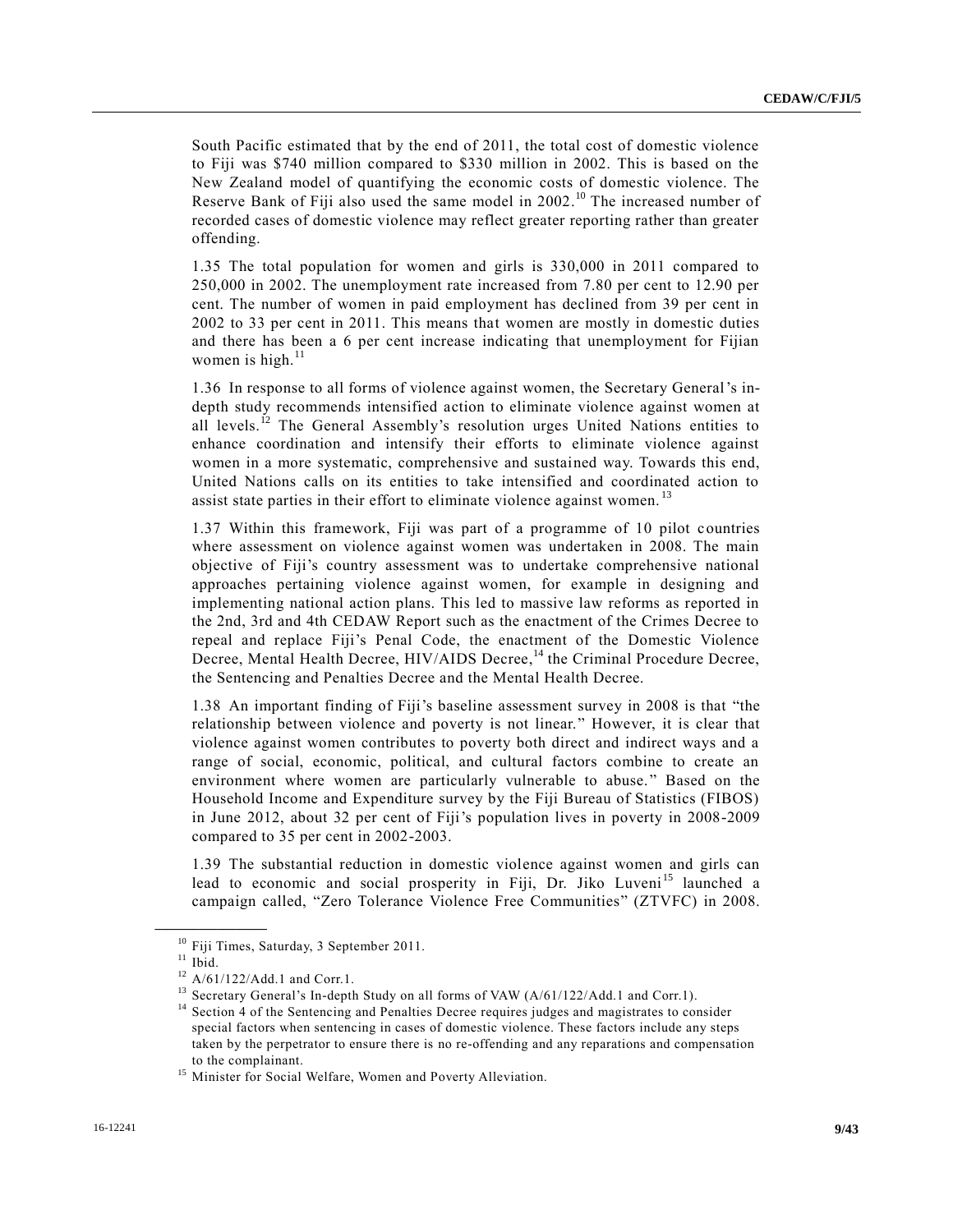The campaign encourages women to speak against an injustice and violence against them. It promotes behavioural change and attitudes and largely involves male leaders, church leaders, youth leaders and women leaders to work with the various service providers to identify the strategies to encounter challenges.

1.40 Communities take ownership of the campaign and form gatekeepers' committee that works closely with the stakeholders to stop all forms of violence. There has been an overwhelming positive response from men and are bold enough to stand and accept the fact that violence against women is a serious crime and willing to take appropriate measures to stop any injustice.

1.41 In 2008, with just two ZTVFC, now has grown to 87 communities with months of awareness programmes that are spearheaded by the Department for Women, Fiji Police and NGOs. These communities have the opportunity to access information on gender based violence, Domestic Violence Decree, legal literacy, financial literacy, socioeconomic empowerment, stress and anger management and positive parenting.

1.42 The anecdotal evidence from the Fiji Police Force in communities that have declared themselves violence free shows there is a decrease in domestic violence as well as the overall crime rate. This year, the Department, with funding support by UN-Women will work with these communities and stakeholders to do an evaluation to further strengthen this campaign that continues to become popular and has been recognized locally, regionally and internationally.

1.43 Fiji's first National Women's Expo was held in Suva from 6th to 8th of August 2014. Running parallel the Expo was the Women and Children's summit and Traditional Women Leader's Summit.

1.44 The Women and Children's Summit brought together committee from declared communities, to relook at the challenges, strengths and gaps to devise strategies to strengthen the campaign. Also a time to reflect on the success stories, challenges and map the way forward. Theme for the summit was, "Strengthening the Community Response to End Violence against Women and Children" with a total of 182 participants, including 50 community facilitators from the Department of Social Welfare. This was a first time for them to come together at the national level, to develop a consolidated plan to protect the rights and interests of women and children in Fiji.

### **Article 2 — Obligations to eliminate discrimination**

1.45 Article 2 requires a National Policy for Fiji that explicitly condemns all forms of discrimination against women and taking appropriate measures such as enacting legislations to modify or abolish existing laws, regulations, traditional customs and practices which constitute discrimination against women and girls.<sup>16</sup>

<sup>&</sup>lt;sup>16</sup> Such National Policy must at least include: (a) To embody the principle of the equality of men and women in their national constitutions or other appropriate legislation if not yet incorporated therein and to ensure, through law and other appropriate means, the practical realization of this principle; (b) To adopt appropriate legislative and other measures, including s anctions where appropriate, prohibiting all discrimination against women; (c) To establish legal protection of the rights of women on an equal basis with men and to ensure through competent national tribunals and other public institutions the effective protection of women against any act of discrimination; (d) To refrain from engaging in any act or practice of discrimination against women and to ensure that public authorities and institutions shall act in conformity with this obligation; (e) To take all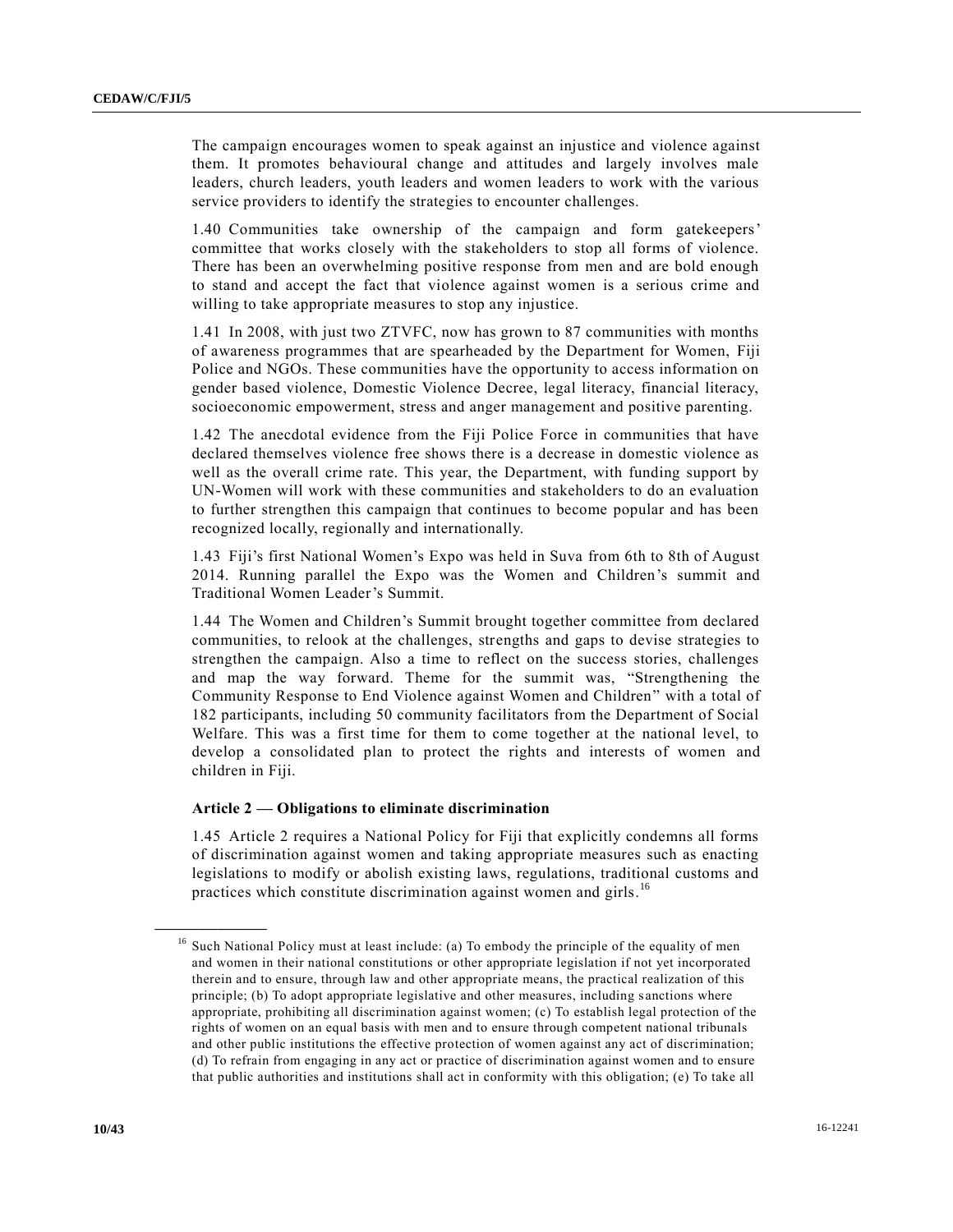## **Fiji National Gender Policy**

1.46 In addition to the "Women's Plan of Action 2010-2019," Dr. Jiko Luveni<sup>17</sup> approved the "Fiji National Gender Policy"<sup>18</sup> (attached herewith as Annex 2) which has been endorsed by Cabinet.

1.47 The objectives of the Policy are to promote gender equity, equality, social justice and sustainable development. The Policy aims to improve the life of men, women, boys and girls at all levels of society through gender equity and equality. Reinforce the links between gender equality and sustainable development goals in national development, to promote active and visible mainstreaming of gender in a ll sectors, and to remove all forms of gender based discrimination.

1.48 The Policy provides legislative review which requires an analysis and implementation of Fiji's 2013 Constitution and an on-going review of all legislations and policies relevant to women and gender equality.

1.49 The Policy includes strategies pertaining to gender based violence, in terms of services protocol, training, coordination and institutional strengthening, victims support, families, and counselling services for perpetrators.<sup>19</sup>

1.50 The Policy will put in place a Monitoring and Evaluation framework that will strengthen Fiji's system of data collection and using key measurable indicators, to assess trends regarding domestic violence, trafficking, and the sexual exploitation of women and girls. The Policy provides the introduction of gender-responsive planning and budgeting, gender mainstreaming to ensure optimum benefit of both urban and rural women.<sup>20</sup>

#### **Women's plan of action 2010-2019**

1.51 The women's plan of action 2010-2019 (attached as Annex 3) goal is to ensure women's social, political and economic development. This reflects the Government's commitment towards enhancing women's representative at all levels of decision making within a conducive environment that is, violence free. The plan has 5 thematic areas of development, namely, formal sector employment and livelihood, eliminations of violence against women & children, equal participation in decision-making, women and the law and access to services.

1.52 Government promotes a paradigm shift to see women far more than victims of violence and discrimination but as agents of change. In 2014, Government increased allowances for children who are victims of family violence and in state care, to \$100 per child per month.

1.53 The Department for Women with the I-Taukei Affairs Board organized the first National traditional leader's summit, with 42 traditional indigenous leaders (Marama ni Yavusa or Marama ni Mataqali) attending a leadership training

appropriate measures to eliminate discrimination against women by any person, organization or enterprise; (f) To take all appropriate measures, including legislation, to modify or abolish existing laws, regulations, customs and practices that constitute discrimination against women; (g) To repeal all national penal provisions which constitute discrimination against women.

<sup>&</sup>lt;sup>17</sup> The Minister for Social Welfare, Women and Poverty Alleviation.

<sup>&</sup>lt;sup>18</sup> The Minister dully approved the Policy on 5 March 2014.

<sup>&</sup>lt;sup>19</sup> Paragraph 5.18(1)-27) — Gender Based Violence.

 $20$  Paragraphs 5.11(1)-(7).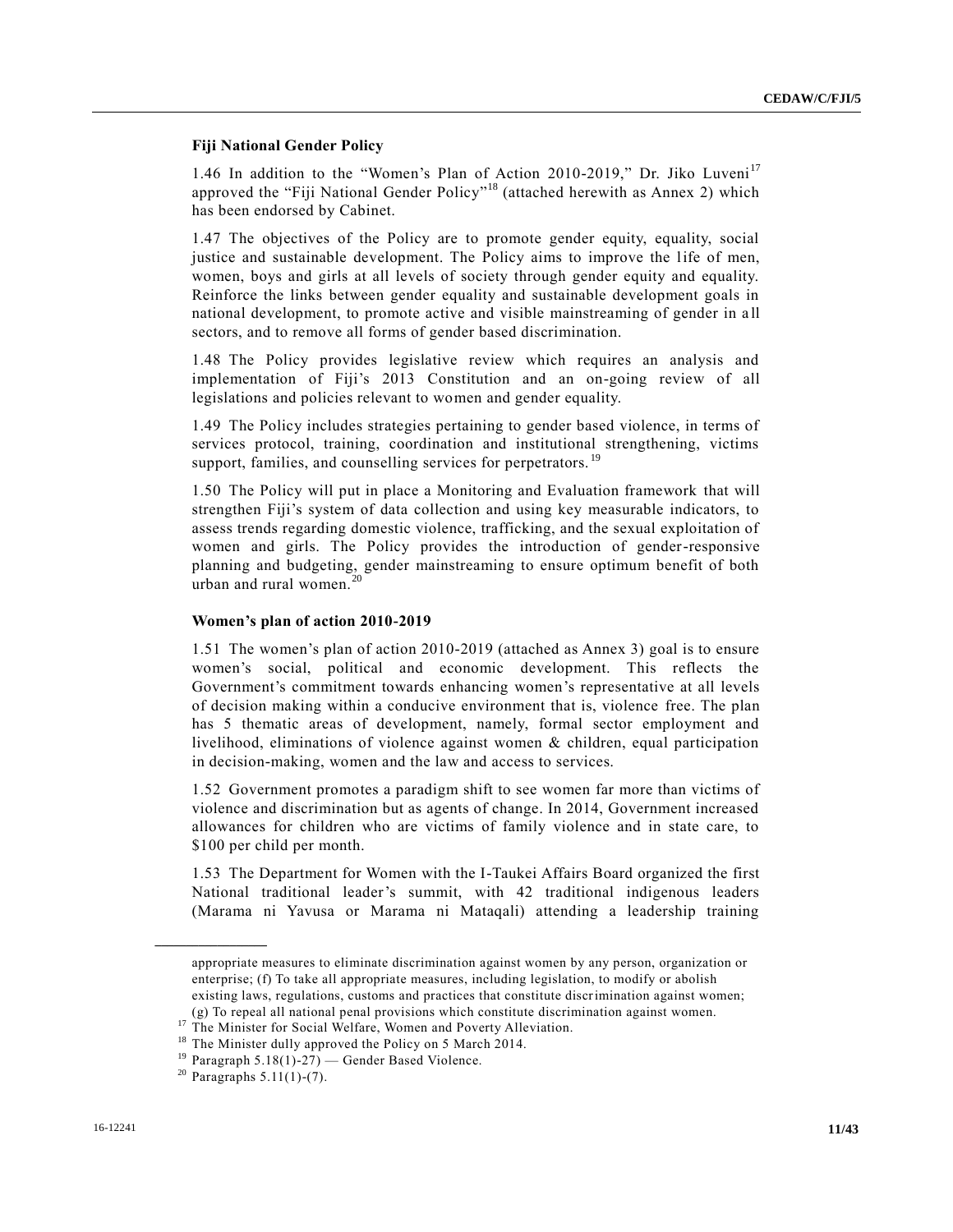programme on 6-8 August 2014. More than 500 women are serving members of hospital boards and 1,070 village development committees have women representatives.

#### **Article 3 — Measure to guarantee comprehensive advances by women**

1.54 Article 3 requires the establishment of a national machinery for the implementation of laws, policies and programmes for the full development and advancement of women and girls. And, an independent national monitoring body to monitor the implementation of such laws, policies and programmes.

1.55 According to the National Gender Policy, the Fiji Women's Federation will become an independent statutory body to implement the National Policy and provide advice to the Ministry of Social Welfare, Women and Poverty Alleviation. <sup>21</sup>

1.56 The Constitution states that the Human Rights Commission established under the Human Rights Commission Decree 2009 (Attached as Annex 4) continues in existence as the Human Rights and Anti-Discrimination Commission. The Commission has been strengthened under the Constitution. <sup>22</sup>

1.57 It is anticipated that the State will appoint the Commissioners in line with the Constitution. The Commission is currently under the Office of the Prime Minister currently working with the Commission's skeleton staff (14 staff members including an Officer-in-Charge) for setting up the Commission and the appointment of the chairperson and members.<sup>23</sup>

1.58 During the reporting period, the Commission continued the education and promotional work in pursuant to the Decree and an Operation Plan of Action. It attended to training requests from schools and communities on a regular basis. Despite the absence of the Legal Section, the Complaints Section was able to deal with complaints and refer them to agencies such as the Legal Aid Commission, Fiji Independent Commission against Corruption (FICAC), and Family Court. The Commission have been working on Reports to the Committee on the Elimination of Racial Discrimination (CERD), Committee on the Rights of the Child (CRC) and mid-term review of the United Nations Human Rights Council. Under the Constitution, the Commission is given the right to seek redress before the courts for violations of human rights. Such powers did not exist under the Human Rights Commission Decree. As such it is anticipated that the Commission will now be greatly strengthened as a result of this Constitutional power. The Commission is already liaising with the Office of the High Commissioner for Human Rights in Fiji, to seek technical assistance to strengthen its role.

1.59 The National Gender Policy stipulates that the Ministry of Social Welfare, Women and Poverty Alleviation and the Human Rights and Anti-Discrimination Commission will conduct an analysis of the implementation of the Constitution. In addition, an analysis of the gender based violence.<sup>24</sup>

 $21$  Paragraph 5.7(3).

<sup>&</sup>lt;sup>22</sup> Section 45 (1-12) of the Constitution.

<sup>&</sup>lt;sup>23</sup> Section 45 (3) of the Constitution.

<sup>&</sup>lt;sup>24</sup> 5.7(1) and (6).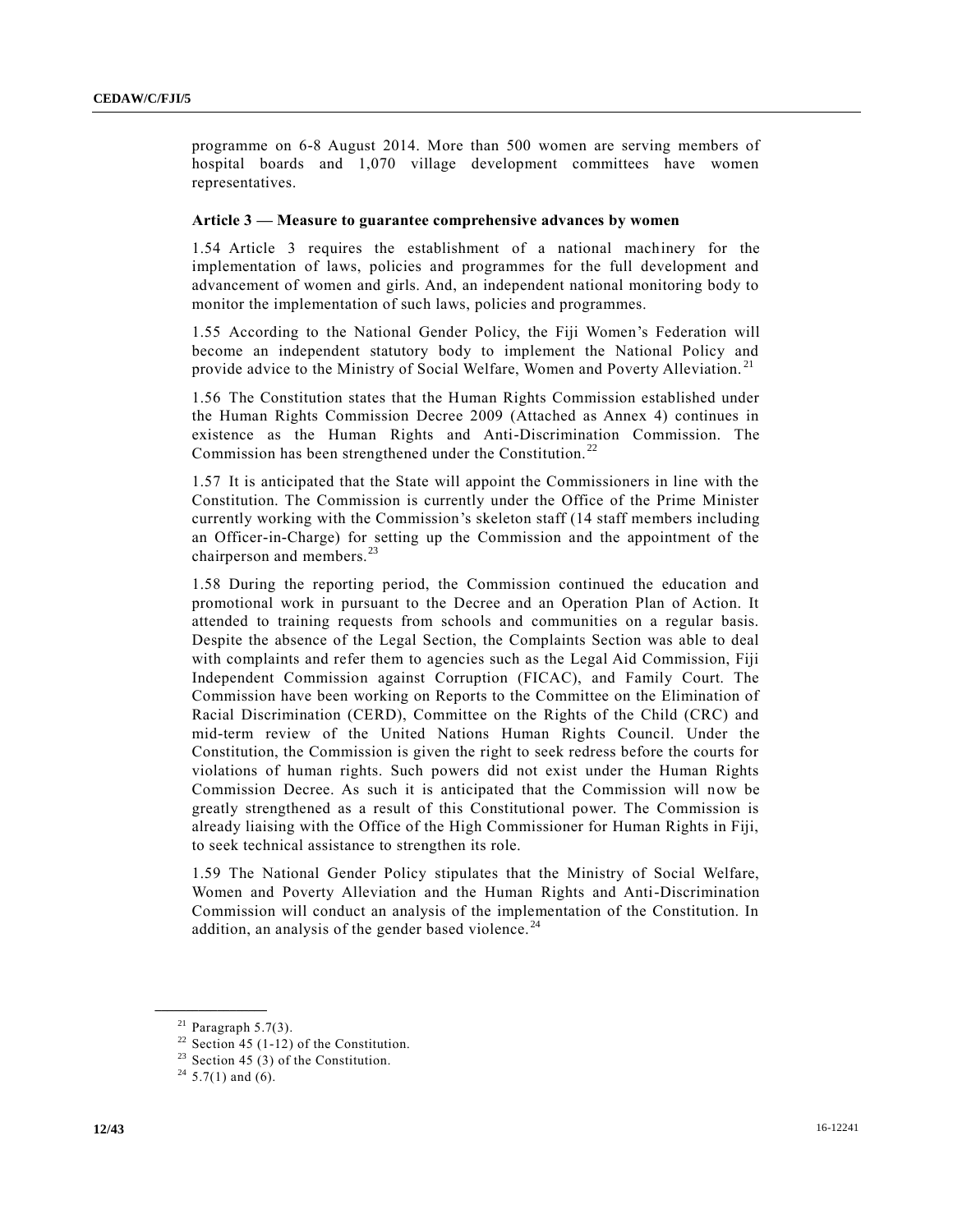## **Article 4 — acceleration of equality between men and women**

1.60 Adoption by States Parties of temporary special measures aimed at accelerating de facto equality between men and women shall not be considered discrimination as defined in the present Convention, but shall in no way entail as a consequence the maintenance of unequal or separate standards; these measures shall be discontinued when the objectives of equality of opportunity and treatment have been achieved.

1.61 The Constitution has provision on right to equality and freedom from discrimination.<sup>25</sup>

1.62 Government Ministries administer a number of social justice and affirmative action programmes for achieving substantive equality for all disadvantaged groups accessing education and training, land and housing and participation in commerce. Affirmative action are permitted under human rights law, to satisfy a pressing social need, and as long as there has been a historical disadvantage suffered by the recipient group, and as long as the measures are proportionate to the social need.<sup>26</sup> This definition was used by the Fijian courts under the 1997 Constitution and is applied by the courts under the 2013 Constitution<sup>27</sup> which allows the Fijian courts to use international law as an interpretive aid.

1.63 The National Gender Policy covers Social Justice and allocation of resources, in particular increase consultation with communities, and civil society on the identification, coordination, implementation, monitoring and evaluation of poverty reduction initiatives.

1.64 In pursuant to Article 4 and Article 2, each programme must specify the goals, targeted beneficiaries, means of assistance, performance indicators for judging the efficacy in achieving the goal and the selection criteria.<sup>28</sup>

1.65 The Constitution guarantees the rights and freedoms to economic participation, housing and sanitation and social security systems. The Housing Authority (Authority) has been established under the Housing Act, Cap 267. Its role is to provide affordable housing for low-income earners in urban centres who are unable to secure a permanent residence. The Authority has expanded its services to include mortgage financing for middle to high-income earners in line with the Government's Roadmap for Democracy and Sustainable Socio Economic Development (RDSSED) 2009-2014 "A Better Fiji for All". The RDSSED recognizes the importance of shelter and the Government's responsibility to provide decent homes.

#### **Social housing policy**

1.66 In 2011, Government launched its "social housing scheme" with 314 families who now own their homes after their outstanding housing loans with the Housing Authority valued at \$2.4 million were written off. These are customers who face genuine financial difficulty such as retirement or unemployment, therefore cannot

<sup>&</sup>lt;sup>25</sup> Section 26 (1-8) of the Constitution.

<sup>&</sup>lt;sup>26</sup> The Oakes (1986) 1 SCR definition from the Canadian Supreme Court, now adopted by all Human Rights Courts and tribunals.

 $27$  Section 7 of the Constitution.

<sup>28</sup> Article 4.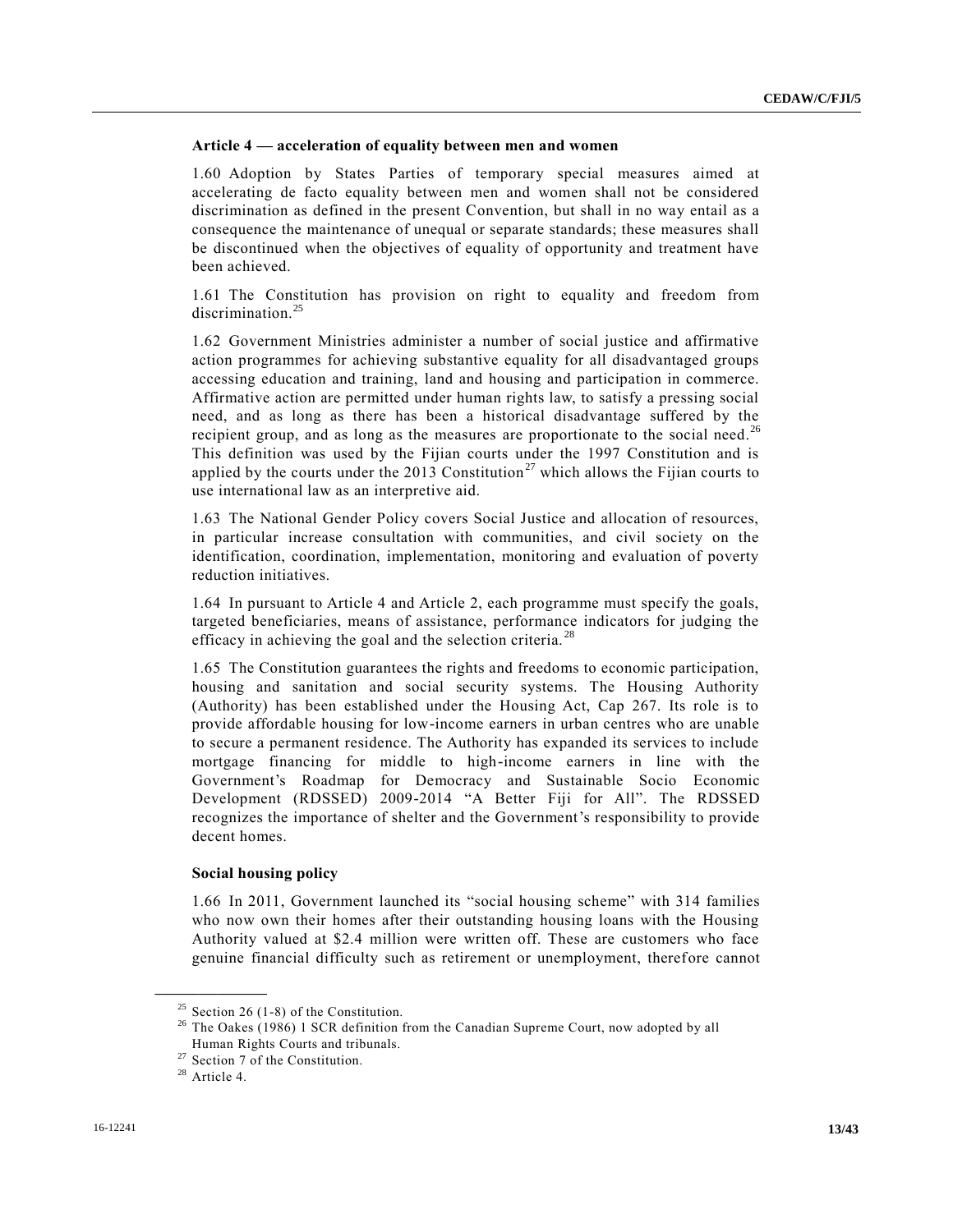repay debt. Through government grant, \$2.5 million was given to the Housing Authority for its Social Housing Policy, inclusive of \$1 million grant in 2014.

1.67 The number of people living in squatter settlements shows substantial growth in recent years. It is estimated that close to 7 per cent of Fiji's total population and nearly 15 per cent of the urban population live in over 200 squatter settlements around the country. Squatter resettlement is part of the "Social Housing Policy and Government has allocated \$11 million between 2007 to 2013 and benefitted 2291 families or 11,445 people. In 2014, Government allocated \$2 million benefiting 1085 families or 5425 people for the cost of purchasing buildings materials and land for new dwelling houses. Maximum claim of Value Added Tax (VAT) paid on cost of \$1.2 million.

#### **Tax refunds for home owners**

1.68 Government implemented tax incentives on building materials to build new house or contribute towards housing projects. The refund will be given for VAT on cost of purchasing buildings materials and land.

1.69 In 2014, 150 per cent tax deducted on cash contribution towards housing projects up to \$50,000 towards any government-sanctioned housing project for informal settlements.

1.70 In 2012, \$10 million VAT and Customs Duties for buildings materials imported from China for 2 residential subdivisions in Suva that will benefit 1500 families or 7500 people. A further \$10m grant for VAT and Customs Duties for building materials brought from China for Public Rental Flats benefiting 205 families or 1250 people.

#### **Article 5 — measure to change sex roles and stereotyping**

1.71 States Parties shall take all appropriate measures:

(a) To modify the social and cultural patterns of conduct of men and women, with a view to achieving the elimination of prejudices and customary and all other practices which are based on the idea of the inferiority or the superiority of either of the sexes or on stereotyped roles for men and women;

(b) To ensure that family education includes a proper understanding of maternity as a social function and the recognition of the common responsibility of men and women in the upbringing and development of their children, it being understood that the interest of the children is the primordial consideration in all cases.

1.72 Domestic violence and rape cases are not reconcilable under The Crimes Decree and Criminal Procedure Decree. The misuse of cultural practices such as bulubulu (traditional reconciliation practices) to force reconciliation has been eradicated by training in gender competence of police officers, prosecutors, judges and magistrates. This means that the traditional practice of reconciliation and forgiveness ceremony cannot be forced onto victims of rape or domestic violence cases. The judiciary has received intensive training to ensure that reconciliation which is forced on to victims of sexual offences is not used to persuade the court to impose non-custodial sentences. The police have a no-drop policy which means that police officer have no powers to drop prosecutions even where the victim wishes to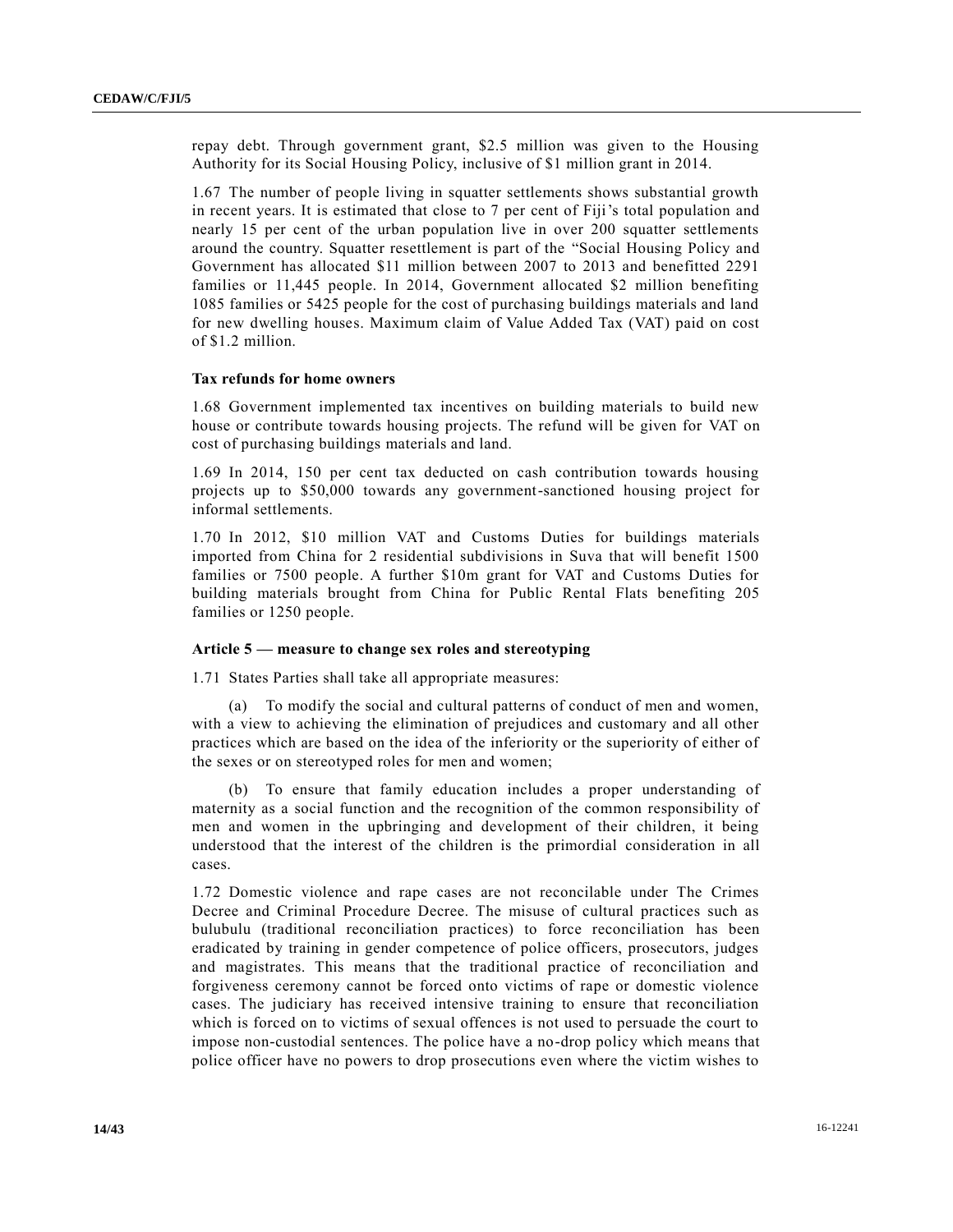withdraw the case. There are no reported cases of the use of cultural practices to avoid a prison term for rape cases. The rape sentencing tariff is 7 to 10 years imprisonment for the rape of adults and 10 to 19 years for the rape of children. A non-custodial sentence for rape is now contrary to sentencing principles and is unlikely to be imposed except where the offender is a child.

1.73 The Constitution<sup>29</sup> declares Fiji a secular state<sup>30</sup> in that religious belief is personal and religion and the state are separate. It means that the state and all public officers must treat all religions equally. This is an important provision in the sense that church and State have not always been treated separately in the past which has led to the institutionalization of some religions in the State apparatus, over others. This resulted in improper pressure by church and, through the church, of leaders to support particular (male) candidates in general elections.

#### **Article 6 — exploitation of women**

1.74 States Parties must take all appropriate measures, including legislation, to suppress all forms of traffic in women and exploitation of prostitution of women.

1.75 The Constitution states that everyone has the right and freedom from slavery, servitude, forced labour and human trafficking. The Crimes Decree<sup>31</sup> criminalizes trafficking of persons and children. The penalty is imprisonment from 12 to 25 years. In addition, the National Gender Policy<sup>32</sup> ensures an ongoing commitment towards peace and security.

## **Part II: discrimination against women in the public spheres [Articles 7-9]**

#### **Article 7 — political and public life**

1.76 States Parties shall take all appropriate measures to eliminate discrimination against women in the political and public life of the country and, in particular, shall ensure to women, on equal terms with men, the right:

(a) To vote in all elections and public referenda and to be eligible for election to all publicly elected bodies;

(b) To participate in the formulation of government policy and the implementation thereof and to hold public office and perform all public functions at all levels of government;

(c) To participate in non-governmental organizations and associations concerned with the public and political life of the country.

1.77 The National Elections of 17 September 2014 will see the highest number of women candidate nominees in any election for the country. Out of the 248 candidates approved by the Fijian Elections Office, 41 are women. This constitutes 16 per cent of women candidate nominees, an increase of 4 per cent from the 2006 elections.

 $29$  Section 4 of the Constitution.

<sup>&</sup>lt;sup>30</sup> A secular State is anticipated to encourage greater voter autonomy and better political participation by women.

 $31 \text{ Section } 111 - 121.$ 

 $32$  paragraph 5.10(1)-(7).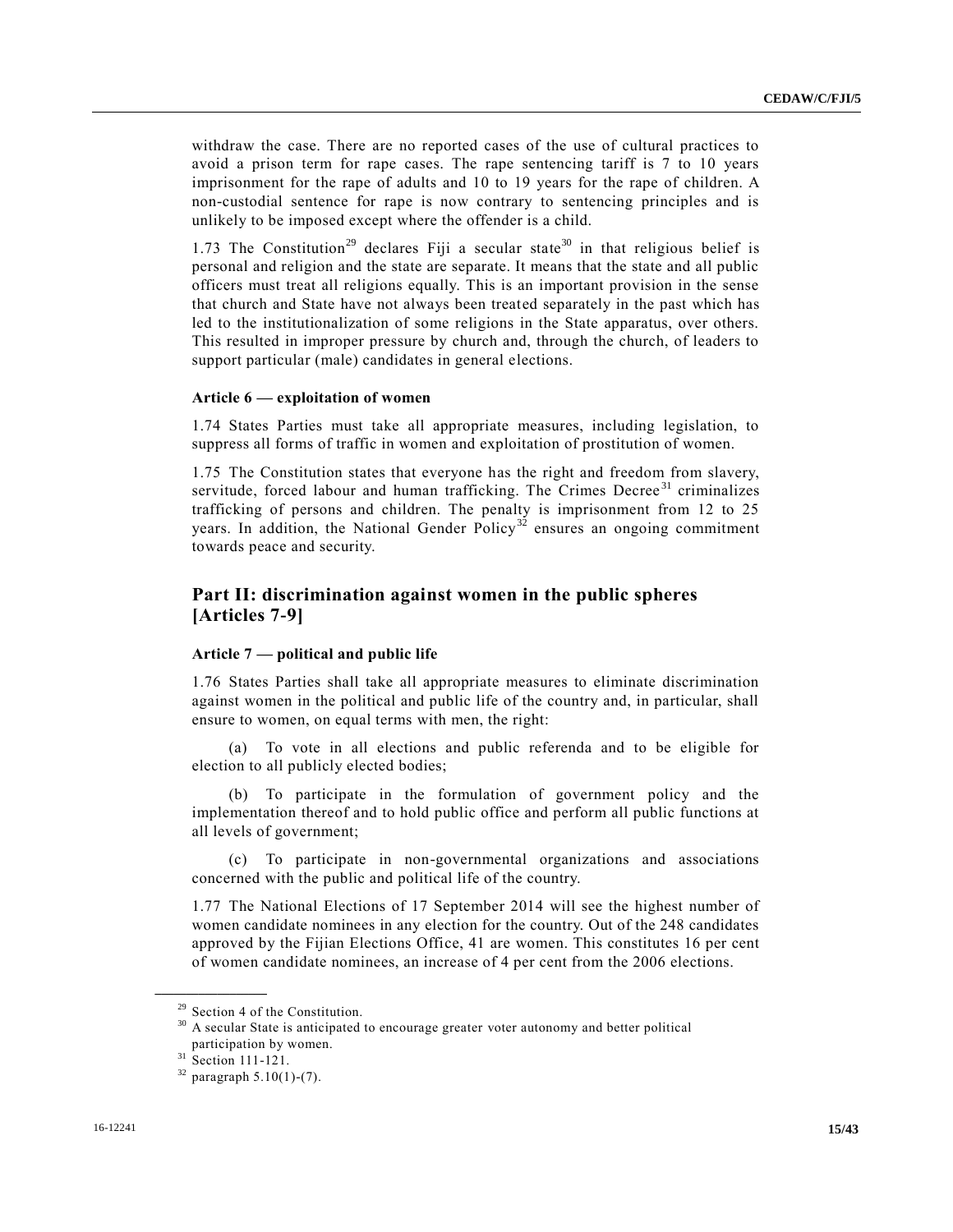1.78 Fiji First Party (FFP) named 9 women out of the 50 endorsed nominees; Peoples Democratic Party (PDP) has also named 9 candidates out of the 46 endorsed nominees; Social Democratic Liberal Party (SODELPA) has named 8 women out of the 49 candidates; National Federation Party (NFP) has 7 out of 49 candidates; Fiji Labour Party (FLP) with 5 out of 37; One Fiji Party with 3 out of 13 and an independent in Roshika Deo. The Fiji United Freedom Party is the only party without a female candidate. The female candidates are as follows:

Ms. Laisa Tovo Bale, Ms. Jilila Nalibu Kumar, Ms. Akosita Fine Tagi Dikota, Ms. Surujmati Prama Nand, Ms. Vikashni Lata Ansu, Ms. Asenaca Toga Batikara, Ms. Salote Vuibureta Radrodro, Ms. Adi Sivia Qoro, Ms. Pasepa Rosarine Lagi, Ms. Eci Kikau Nabalarua, Ms. Nazia Nisha Khan, Ms. Losena Moce Salabula, Ms. Mere Tuisalalo Samisoni, Ms. Mereseini Vuniwaqa, Ms. Roko Tupou Takaiwai Senirewa, Ms. Fay Evangeline Volatabu, Ms. Luisa Waqanika, Ms. Shiromani Priscilla Singh, Ms. Makereta Rosi, Ms. Adi Silvo L Ravuwale, Ms. Rosy Sofia Akbar, Ms. Sulochna Wati, Ms. Lorna Eden, Ms. Jiko Fatafehi Luveni, Ms Sant Kumari Murti, Ms. Vane Maisavuna Baleiloa Koroi, Ms. Roshika Deo, Ms. Adi Varanisese Tavaiqia Ligalevu, Ms. Laisani Rokorainima, Ms. Paulini Waqaniboro, Ms. Nanise Vunisere Kasami Nagusuca, Ms. Leba Seni Lutu Nabou, Ms. Amele Wabale, Ms. Anishini Chand, Ms. Tuvou Mereoni, Ms. Veena Kumar Bhatnagar, Ms. Monica Nalini Raghwan, Ms. Adi Laisa Balavu Tora, Ms. Penina Banaqaqa Fenton Ravulo, Ms. Kalisi Makaba, Ms. Lynda Diseru Tabuya.

1.79 The Constitution<sup>33</sup> guarantees political rights to vote in a free, fair and regular election for citizen who has reached the age of 18 years. This includes the right to form, join, campaign and participate in activities of a political party and be a candidate for an election. But, a person is not qualified to vote and be an election candidate if he/she is:

(a) Serving a prison sentence of 12 months or more imposed by a court in Fiji or abroad;

(b) Of unsound mind; or

(c) Serving a period of disqualification from registration as a voter under the Electoral Decree 2014 or any other relevant law.

1.80 The Electoral Commission is constitutionally empowered to supervise the 2014 general election of the 50 Members of Parliament in September this year. Section 75 of the Constitution and has been primarily responsible for the registration of voters, conduct of a free and fair election, voter education, registration of election candidates, settlement of disputes and monitoring and compliance with the Electoral Decree 2014 and any other relevant laws of Fiji. Attached as Annex 5 is a copy of the "Voter Information Guide" for the 2014 General Election.

1.81 The President on the advice of the Constitutional Officers Commission appoints the chairperson and members of the Electoral Commission (EC). A person is not qualified for appointment if he/she is a Member of Parliament, holder of a public office (other than a Judge), Members of a local authority or election candidate. The EC is made up of seven prominent citizens headed by its Chair, Mr.

<sup>&</sup>lt;sup>33</sup> Section 23 of the Constitution.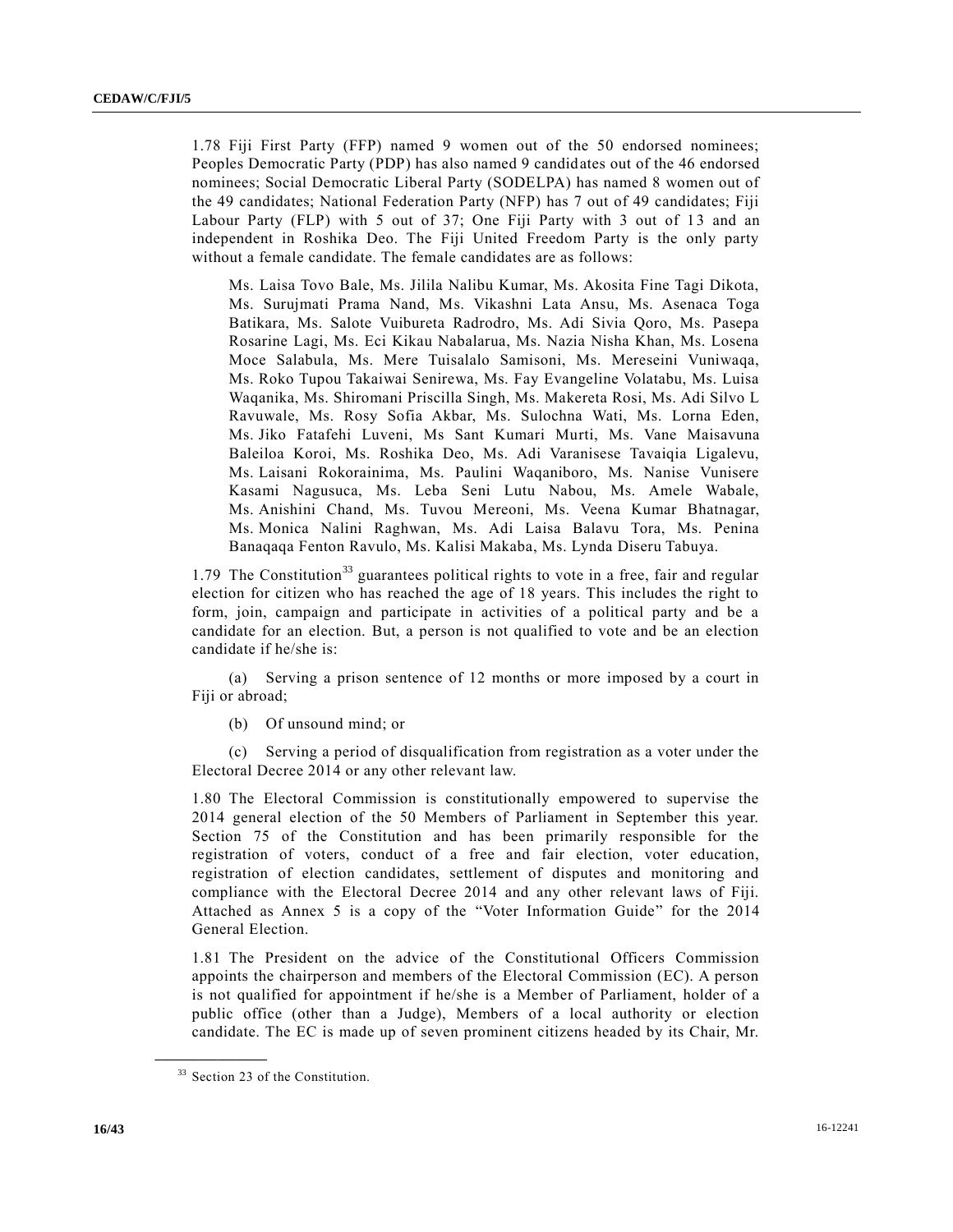Chen Bunn Young, a private legal practitioner and a former President of the Fiji Law Society. There are two women members, namely, Ms. Jenny Seeto, Chartered Accountant and Financial Advisor and an educationalist and civil society leader, Ms. Alisi Daurewa. Other members are Professor Vijay Naidu, a USP Academic, Mr. James Sowane, a tourism industry leader and marketing expert, Mr. Larry Thomas, a filmmaker and media specialist and Father David Arms, an electoral expert and priest.

1.82 The Office of Supervisor of Election is established under the Constitution, Section 76 and administers the voter registration, conducts election of members of Parliament and any other election prescribed by Parliament.

1.83 In terms of the organizational structure of the Elections Office, there are 34 key posts such as Deputy Supervisor of Elections, Director of Electoral Procedures, Director of Corporate Services and Director of Communications. Within those categories are a total of 230 positions. A total of 14,000 individuals have been employed for the day of the election and counting of votes.

1.84 Government allocated U\$9.5 million and financial support from International communities. It is expected that the Papua New Guinea(PNG) Government will give U\$10million, China — U\$800,000, Australian Government — F\$4million, New Zealand Government — \$500,000, European Union — technical assistance.

#### **Article 8 — international representation and participation**

1.85 States Parties shall take all appropriate measures to ensure to women, on equal terms with men and without any discrimination, the opportunity to represent their Governments at international level and to participate in the work of international organizations.

1.86 Fiji maintains diplomatic relations with 88 countries:

- Resident missions overseas include 6 High Commissions, 6 Embassies and 2 Permanent Representatives to the
- United Nations in New York and in Geneva.
- 42 non-resident High Commissioners/Ambassadors based in Suva;
- 14 Honorary Consuls/Consuls General abroad; and
- 3 Trade Commissions in Taiwan, Los Angeles and China.

1.87 Out of the 55 diplomatic posts<sup>34</sup> in 18 missions located in 16 countries around the globe, 30 per cent are held by women. The New York mission has always had a male Ambassador and the post is currently held by H.E. Ambassador Peter Thompson. The Permanent Resident to United Nation (PRUN) in Geneva was opened in June this year and its first Ambassador H.E. Madam Nazhat Shameem who was the first female Director of Public Prosecutions and the first female high court judge. Fiji also has a female Roving Ambassador for the Pacific Island Countries.

1.88 Fiji as the hub of the South Pacific accommodates a number of Institutions such as the University of the South Pacific, Pacific Forum secretariat and United

<sup>34</sup> Ambassadors, Ambassador at Large, Roving Ambassador, High Commissioners, Consular Generals, Counsellors, First Secretaries, Second and Third Secretaries.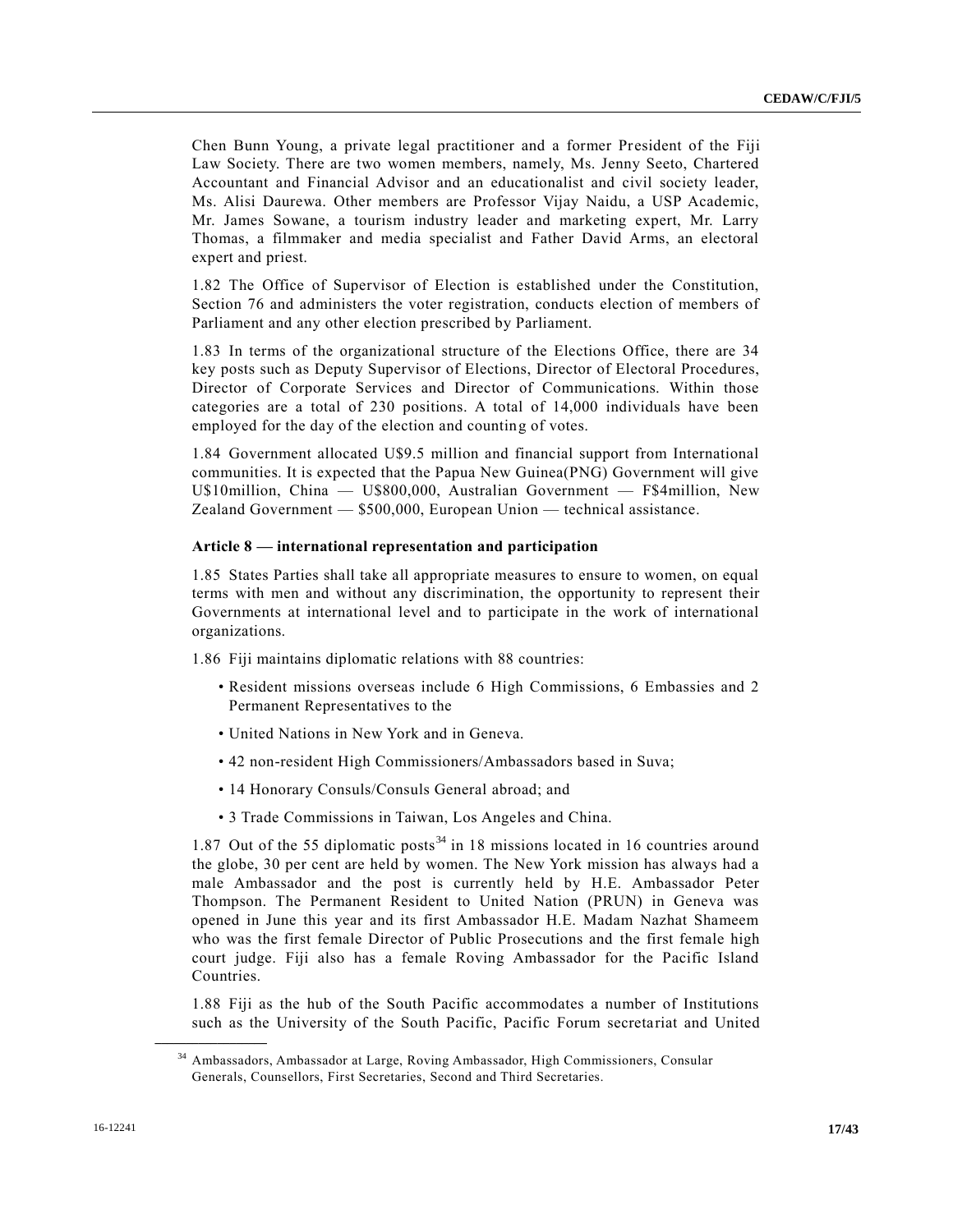Nations entities. There are many women working for these Organisations with attractive salary package which is much higher than local jobs in Fiji.

1.89 The Ministry for Foreign Affairs and the Public Service Commission (PSC) conducted a Diplomatic Induction Training Programme in May this year. A total of 50 participants attended the training and were selected from a list of applicants who responded to an expression of interest advertised by PSC. The main objective of this programme is for Government to have a pool of potential candidates including women taking up foreign postings in its overseas missions, in particular Brazil, South Africa, United Arab Emirates (UAE), Brussels and Russia.

## **Article 9 — nationality and citizenship**

1.90 States Parties shall grant women equal rights with men to acquire, change or retain their nationality. They shall ensure in particular that neither marriage to an alien nor change of nationality by the husband during marriage shall automatically change the nationality of the wife, render her stateless or force upon her the nationality of the husband. Also, States Parties shall grant women equal rights with men with respect to the nationality of their children.

1.91 Section 5(4) of the Constitution states that citizenship can be acquired through birth, registration or naturalization and can hold multiple citizenship. This means a Fijian woman married a foreigner does not have to renounce her Fiji citizenship upon acquiring her foreign citizenship. Likewise, the same rules of acquiring citizenship apply to spouses of male and female Fiji citizens.

1.92 The Citizenship of Fiji Decree 2009 provides for the acquisition, renunciation and deprivation of citizenship in Fiji. Sections 8 and 11 state:

"Who May Apply Citizenship by Birth

8 — (1) A child born outside Fiji may become a citizen by registration if either parent is a citizen.

(2) A foreign child adopted by a citizen when the child was under the age of 18 may become a citizen by registration.

(3) A child under the age of 18 with either parent is a citizen by registration. Citizenship by Naturalization

11.-(l) An adult person may become a citizen by naturalization if he/she must have been lawfully present in Fiji for a total of 5 of the 10 years immediately before the application for naturalisation is made".

1.93 Nationality is critical to full participation in society and without status as citizens; women are deprived of the right to vote or stand for public office and may be denied access to public benefits, education scholarships and choice of residence. Nationality should be capable of change by an adult woman and should not be arbitrarily removed because of marriage or dissolution of marriage or because her husband or father changes his nationality.

1.94 In terms of appeal, an aggrieved person may, within 14 days of being notified of the decision, appeal to the Citizenship Appeals Tribunal.<sup>35</sup>

<sup>&</sup>lt;sup>35</sup> Section 15 of the Administration of Justice Decree 2009.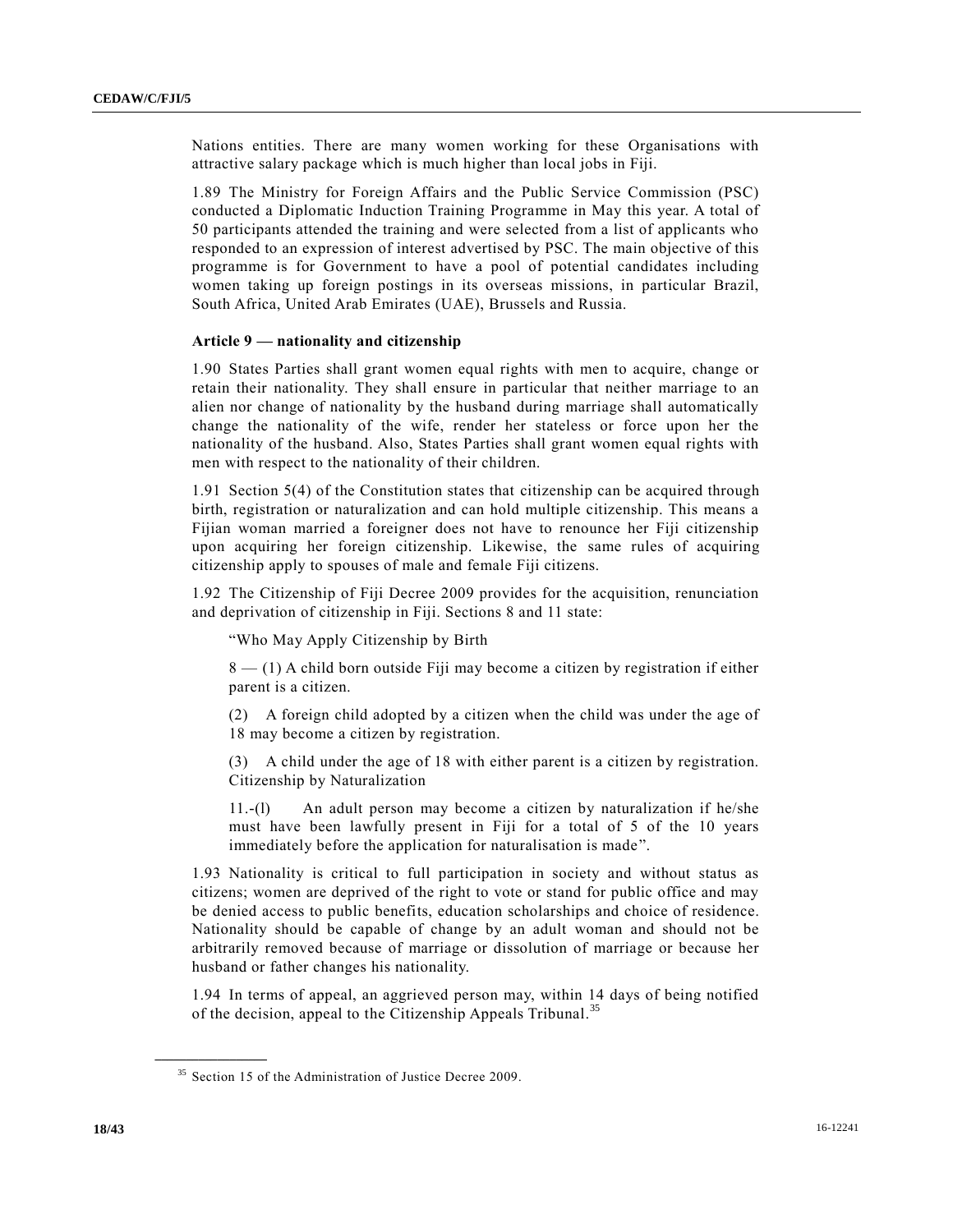## **Part III: social and economic empowerment of women and girls (Articles 10-14)**

1.95 Part III provides progress report on the de jure and de facto compliance in relation to access to education, employment, health care, financial services and equal participation in social and cultural life. Article 14 addresses the specific needs of rural women.

#### **Article 10: Education**

1.96 Fiji's Constitution recognizes that education is a fundamental human rights and freedoms but subject to the availability of resources within the State.

Right to Education<sup>36</sup>

"Every person has the right to early childhood education, primary and secondary education and further education. The State must take reasonable measures within its available resources to achieve the progressive realization of the right-

(a) To free early childhood, primary, secondary and further education; and

(b) Education for persons who are unable were unable to complete their primary and secondary education"

1.97 Fiji has a literacy rate of 93.7 per cent for males and females. Primary and secondary school education is free and this year will cost Government \$65.5 million. A further \$20.8 million is to pay for school bus fares for children from families with low income particularly in rural areas.

1.98 The Ministry of Education's responsibility is to design, implement, monitor and evaluate all the educational legislations, policies and programmes in Fiji. In doing so, it must provide quality education that enables all children to realize and appreciate their Constitutional rights to education.

1.99 In 2014, Government allocated \$541.5 million towards making educ ation accessible, equitable and affordable in Fiji. Out of the total \$1.7million has been allocated for infrastructure development, \$150,000 for construction of new pre-schools, \$1.2 million for establishment of new facilities for infant schools; \$2 million for the construction of 4 new rural secondary schools, \$800,000 for upgrading of boarding facilities, and  $$800,000$  for the school laptop<sup>37</sup> programme.

2.0 There is continuing work on the establishment of new early childhood centres to cater for kindergarten students. The Ministry has established 4 new infant schools to cater for years 1-3 students who normally had to leave home for boarding schools or travel long distances to the nearest schools.

2.1 The removal of external examinations in years 6, 8 and 10 allows students to complete their 12 years of education. Internal assessment of students has replaced external examinations and this is to ensure that students' work is assessed according to the relevant competencies and outcomes.

<sup>36</sup> Section 31 of the Constitution.

<sup>&</sup>lt;sup>37</sup> The Fijian Government has a policy of one laptop per child or one PC per child and has commended pilot schemes to implement this policy in some schools.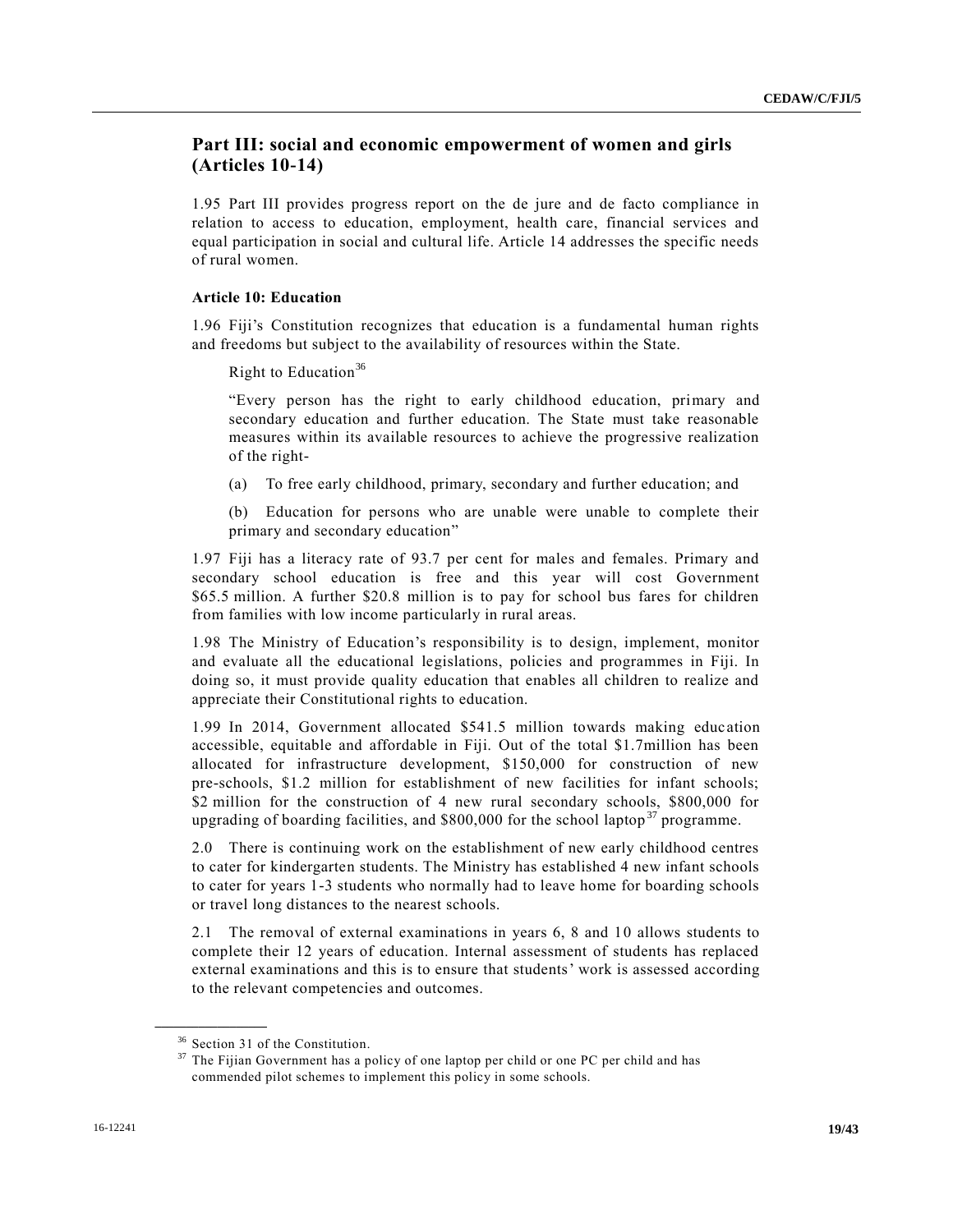2.2 There are 15 special schools that cater for primary schools and 2 vocational training centres specifically for students with disabilities. There is also an inclusive education policy that provides a framework ensuring access to quality education for all students. In 2012, with the Assistance to Quality Education Program (AQEP-AusAid), 5 primary schools were involved in the mainstreaming of inclusive education. In 2012, a total of 1226 students were enrolled compared to 1140 students in 2010.

2.3 The Ministry has a new National Curriculum Framework (NCF) that has been introduced in Primary schools this year (2014). The implementation of NCF is to ensure that the school curriculum is relevant to the needs of young people. Over the years, net enrolment rate in primary schools is almost 100 per cent and around 80 per cent for secondary schools. While gender parity evens out in primary school level, it is in favour of girls at the secondary school level.

2.4 For mainstreaming of vocational courses, 169 secondary schools have introduced the basic employment skills training (BEST) into their school programmes. Of which 12 schools have enrolled students with the Fiji National University (FNU) and National Training and Productive Centre (NPTC). The Ministry subsidises a levy of \$70 per student. The remaining 157 schools conduct their training and the Ministry pays for the cost of printing training materials.

2.5 The BEST programme is compulsory for all students for years 10, 11 and 12, in which they learn about trade or skill. The idea is when a student leaves secondary school, he/she graduates both academia and trade/skill, notably, carpentry and joinery, baking and patisseries, clothing and design, office technology, agriculture and business literacy skills. This encourages the diversification of educational and professional choices for boys and girls.

2.6 For higher education, the University of the South Pacific (USP) is the premier institution of higher learning for the Pacific region jointly owned by the Governments of 12 member countries: Cook Islands, Fiji, Kiribati, Marshall Islands, Nauru, Niue, Solomon Islands, Tokelau, Tonga, Tuvalu, Vanuatu and Samoa. Its main campus is in Laucala, Fiji, the Alafua Campus in Samoa is where the School of Agriculture and Food Technology is situated, and the Emalus Campus in Vanuatu is the location for the School of Law.

2.7 USP has set up smaller campus in Fiji with Labasa for the northern division Lautoka for Western division. Both campuses offer Distance and Flexible Learning (DFL) approach and a wide range of programmes and courses to allow study opportunity to those who wish to study while keeping their job and staying with their family. Bridging courses is for high school leavers with less mark aiming admission in the degree programme.

2.8 Apart from academic courses and programmes, Lautoka Campus engages with local communities through its Continuing and Community Education (CCE) programme. The programme offers a range of training for upgrading skills to accommodate the needs of the local job market such. For example, training of unemployed youth in Office Management funded by the European Union.

2.9 FNU was established in 2010, combining the Fiji Institute of Technology, Fiji School of Nursing, Fiji College of Advanced Education, Lautoka Tea chers College and the Fiji School of Medicine. It has 33 campuses throughout the country with over 20,000 students undertaking 30 different courses with 1800 staffs.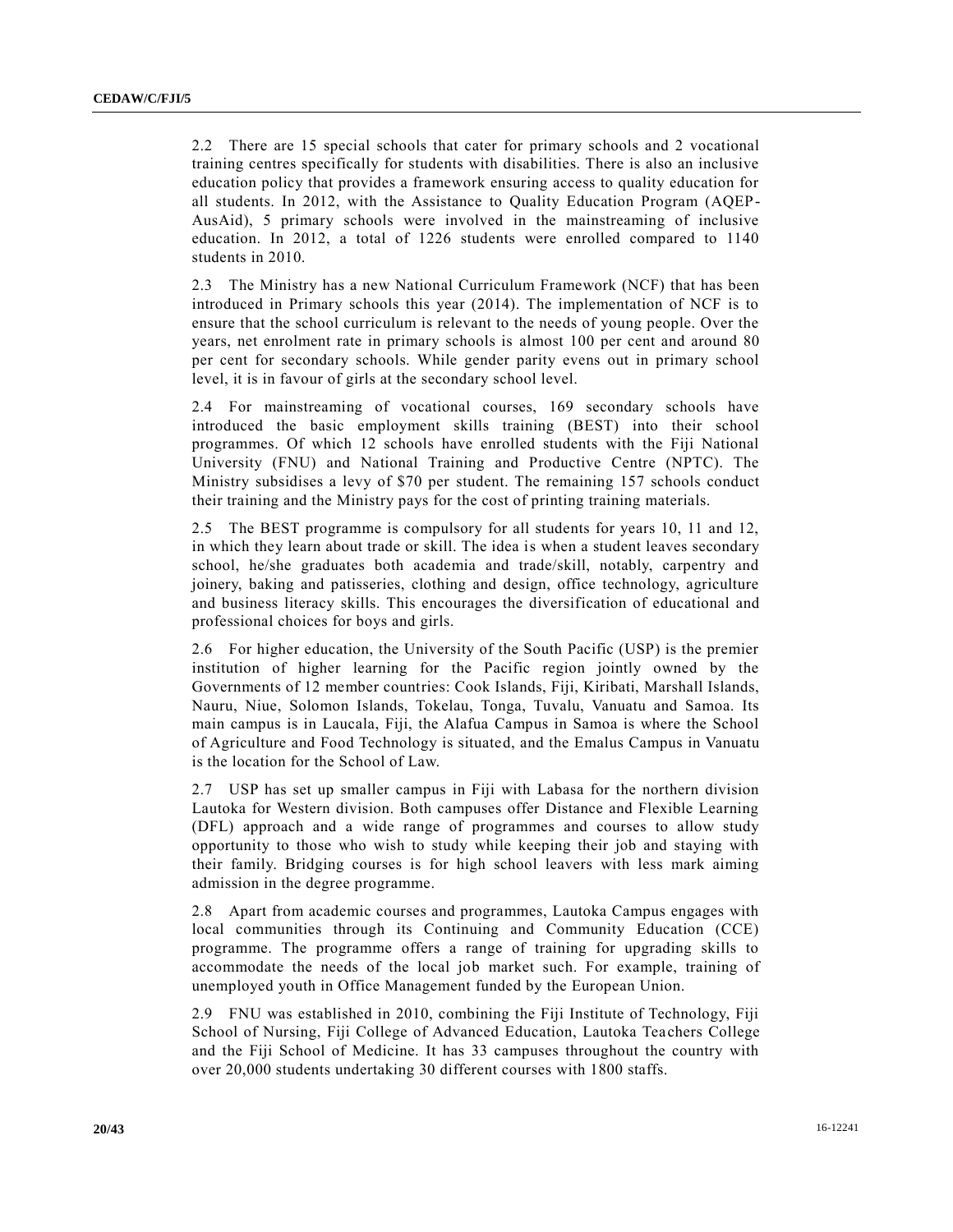2.10 One of the Ministry's strategic goals contained in its 2014 Corporate Plan is, "Gender Equality and Women in Development. The objective is to increase proportion of women in leadership to achieve gender equality and socio and economic empowerment. The target is for the proportion of female principals, vice and assistant principals to be not less than 20 per cent.

2.11 In 2014, the total workforce in the Ministry is 10,327, out of which 5622 or 54.4 per cent are female workers. Whilst the number of female officers in certain positions is comparable to male officers, there is a need to recruit more qualified female officers in the administration level to participate in the planning and decision-making on policy matters.

#### **Tertiary Scholarships and Loans Board**

2.12 In 2014, \$82.5 million has been allocated for scholarship and loans for terti ary students. Of which. \$750,000 for Special Schools and \$5 million for vocational Schools. The Government provides low-interest loans to tertiary student in Fiji.<sup>38</sup> This is in line with its policy of "Building a Smarter Fiji, meaning that "no young person should be left behind, even at the tertiary level or be prevented from reaching their dreams because they cannot afford it."<sup>39</sup>

2.13 The Tertiary Education Loan Scheme (TELS) will cover the full cost of tuition payable after a student has graduated and received employment.<sup>40</sup> Government has allocated \$10m to cover the cost of living expenses for students from lower income families.

2.14 The National Toppers Scheme (NTS) grants full scholarships for the top 600 applicants from Form 7 (and equivalent in Foundation) in priority areas. It covers the students' tuition fee, pocket allowance, general service fee, and books and materials allowance. Students would be bonded for a period that is 1.5 times the period of the study.

#### **Article 11: Employment**

2.15 CEDAW addresses women's rights in employment by requiring State Parties to "take all appropriate measures to eliminate discrimination against women in the field of employment in order to ensure, on a basis of gender equality. This part provides an in-depth analysis of Fiji's compliance with the four major areas of employment discrimination protected by CEDAW<sup>41</sup>

- (a) Equal opportunity in employment;
- (b) Pay equity;

- (c) Marital and pregnancy provisions; and
- (d) Sexual harassment

<sup>&</sup>lt;sup>38</sup> The Government's new programme is available to everyone in Fiji and replaces the current iTaukei, Multi-Ethnic and PSC Scholarships. Those students who are currently on an iTaukei, Multi-Ethnic and PSC scholarships will not be affected.

<sup>&</sup>lt;sup>39</sup> 2014 Budget Speech by the Prime Minister and Minister for Finance.

<sup>&</sup>lt;sup>40</sup> Students from families that earn less than \$25,000 a year will pay no interest on these loans, those from families that earn between \$25,000 and \$50,000 a year will pay an interest rate of 0.5 per cent, those from families that earn between \$50,000 and \$100,000 will pay an interest rate of 1 per cent, and those from families that earn more than \$100,000 will pay an interest rate of 2 per cent.

 $41$  Article 11 (1-3) of CEDAW.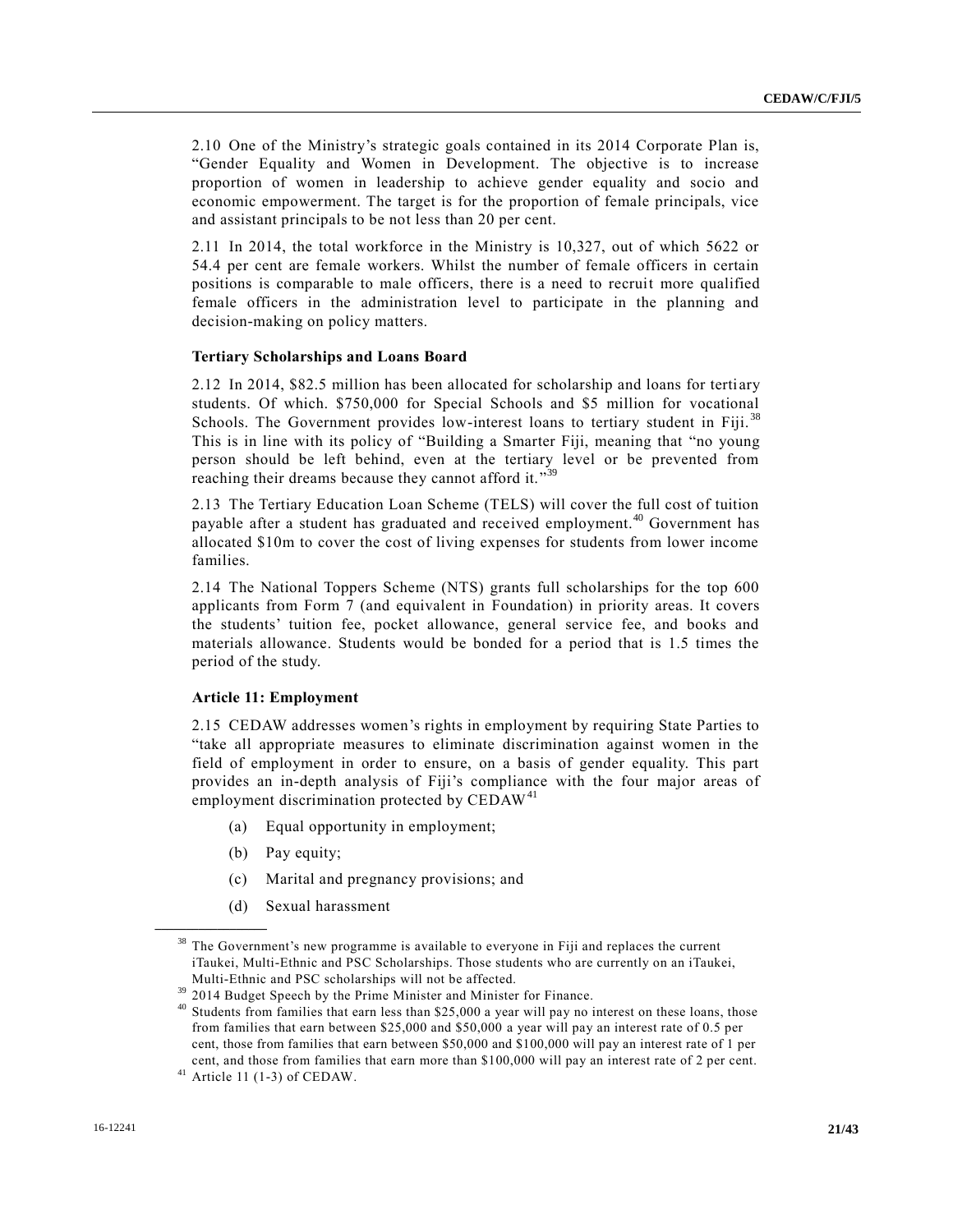2.16 The Constitution protects the right<sup>42</sup> to full and free participation in the economic life of Fiji, inclusive of the right to choose one's own work, trade, occupation, profession or other means of livelihood. <sup>43</sup> It imposes a duty on the State to take all reasonable measures within its available resources to achieve the progressive realization of the rights of every person to work and to a just minimum wages $44$  and the right social security schemes.  $45$ 

2.17 In 2012, the core role of the Ministry of Labour, Industrial Relations and Employment is to pursue the attainment of decent work standards through the promotion of employment opportunities, development of healthy workers, provision of healthy and safe working environment, fair working conditions and stable and productive employment relations.<sup>46</sup> The Ministry has completed its various labour reform programmes that address critical issues inclusive of the rights of women in employment.

2.18 The Employment Relations Promulgation (ERP) 2007 incorporates fundamental principles and rights for women in the workplace.<sup>47</sup> The Promulgation provides for Equal Employment Opportunities (EEO). <sup>48</sup> An additional provision in

 $^{42}$  Also, the Constitution under its Bill of Rights provisions protects: Freedom from slavery, servitude, forced labour and human trafficking — section 10; Freedom from cruel and degrading treatment — section 11; Freedom from unreasonable search and seizures — section 12: Freedom of assembly — section 18; Freedom of association — section 19; Right to employment relations — section 20; and Right to work and a just minimum wage.

 $^{43}$  Section 32 of the Constitution.

Section 32 of the Constitution.

<sup>45</sup> Section 32 of the Constitution.

<sup>&</sup>lt;sup>46</sup> Decent' means a decent wage, decent conditions and a decent work environment that promotes dignity in the workplace for all types of work. It includes the non-discrimination of workers through the Equal Employment Opportunity (EEO) principles.

 $476 - (1)$  No person shall be required to perform forced labour. (2) No person shall discriminate against any worker or prospective worker on the grounds of ethnicity, colour, gender, religion, political opinion, national extraction, sexual orientation, age, social origin, marital status, pregnancy, family responsibilities, state of health including real or perceived HIV status, trade union membership or activity, or disability in respect of recruitment, training, promotion, terms and conditions of employment, termination of employment or other matters arising out of the employment relationship. (3) Subsection (2) does not preclude any provision, programme, activity or special measure that has as its object the improvement of conditions of disadvantaged individuals or groups, including those who are disadvantaged on the grounds enumerated in subsection (2). (4) Every employer shall pay male and female workers equal remuneration for work of equal value. (5) A worker is not obliged to join a trade union. (6) No employer may make it a condition of employment that a worker must not be or become a member of a trade union, and no written law shall prohibit a worker from being or becoming a member of a trade union. (7) Any condition specified in subsection (6) in an employment contract or in any written law is void.

<sup>48</sup> Prohibited grounds of discrimination 75. For the purposes of this Part, the prohibited grounds for discrimination whether direct or indirect are actual or supposed personal characteristics or circumstances, including: ethnic origin, colour, place of origin, gender, sexual orientation, birth, primary language, economic status, age, disability, HIV/AIDS status, social class, marital status (including living in a relationship in the nature of a marriage), employment status, family status, opinion, religion or belief. Sexual harassment 76. — (1) An employer is liable under this section, together with a worker who sexually harasses another worker if the employer fails to take the reasonable steps necessary to prevent sexual harassment of the employer's worker. (2) An employer must develop and maintain a policy to prevent sexual harassment in his or her workplace, consistent with any national policy guidelines under subsection (3). (3) The Minister may direct the Board to develop a national policy guideline for preventing sexual harassment in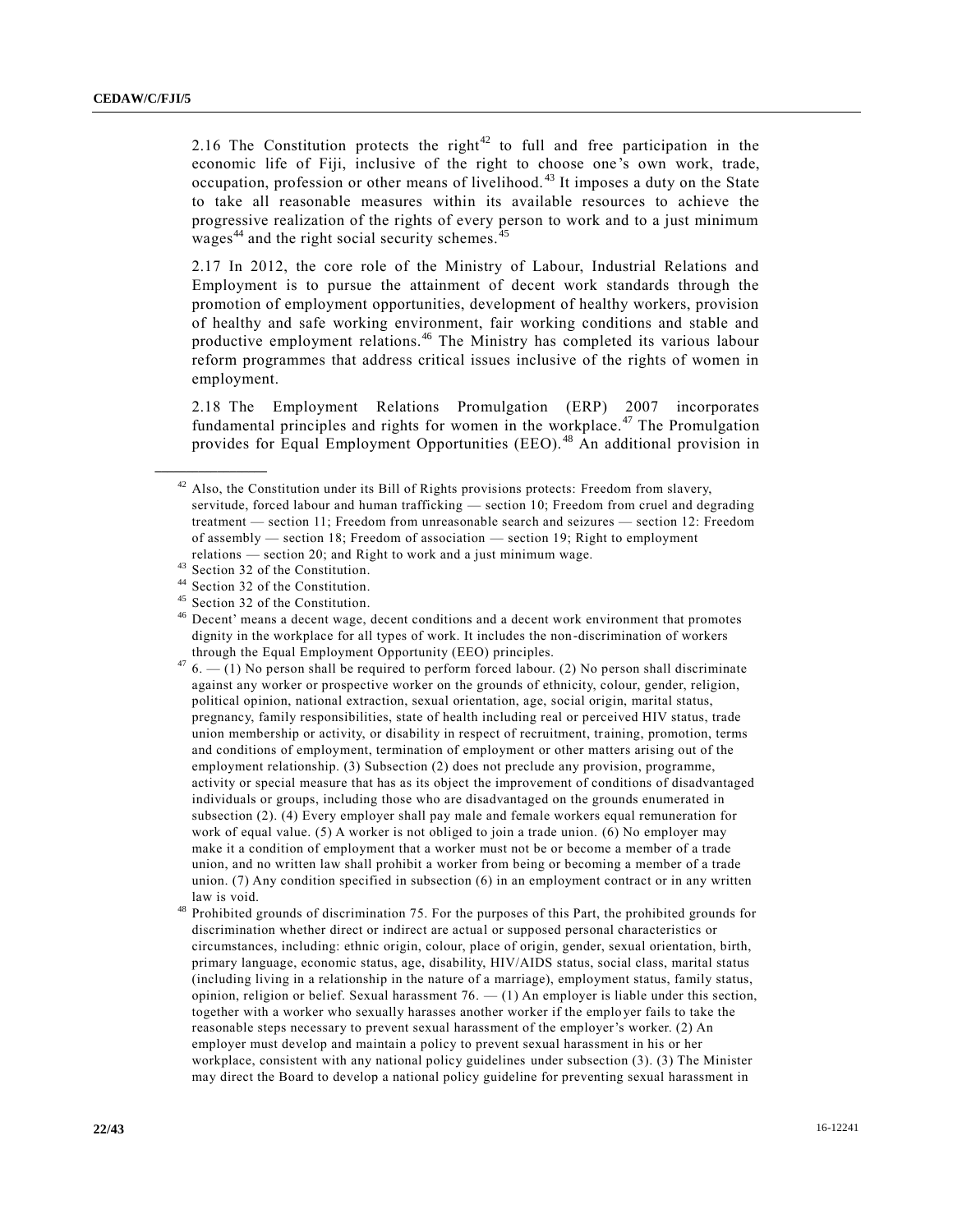the Promulgation caters for the rights of women on maternity leave. <sup>49</sup> In addition to these existing principles and rights, accorded to women in the workplace, there are national policies that all employers in Fiji are legally obliged to create and adhere to as per section 76 (3) of the ERP 2007. The anti-discrimination provisions have been incorporated into the Public Service Act, and discriminatory acts, including those involving sexual harassment are grounds for discipline.

2.19 The National Policy on Sexual Harassment in the Workplace outlines key principles and duties on employers and workers. <sup>50</sup> Employers are to use this national policy as a guideline to creating their own internal policies. The Ministry's compliance investigates whether a certain employer has created its own internal policy and the types of grievance procedures.

2.20 The National Code of Practice for HIV/AIDS in the Workplace is designed to advise employers and workers of acceptable preventive action for averting occupational deaths, injuries and related diseases from HIV/AIDS in the workplace.

workplaces. (4) Where a complaint of sexual harassment has been made by a worker under this section, the worker's previous sexual experience or reputation must not be taken into account by the employer or a court or tribunal. Unlawful discrimination in rates of remuneration 78. An employer must not refuse or omit to offer or afford a person the same rates of remuneration as are made available for persons of the same or substantially similar qualifications employed in the same or substantially similar circumstances on work of that description for any reason including the gender of that person.

Rights of women on maternity leave  $101. - (1)$  A woman employed in a workplace who expects to give birth is entitled to maternity leave and abstain from work for a period of 84 consecutive days subject to providing her employer with a certificate from a registered medical practitioner or registered nurse specifying the possible date of birth. (2) A woman is entitled to paid maternity leave as follows  $-$  (a) for the first 3 births, to the normal remuneration she would have received as if she had been at work; and (b) for the 4th and subsequent births, to half the normal remuneration she would have received as if she had been at work.

<sup>50</sup> 4.2 It is important to note that while the majority of complainants are females, males are also victims of sexual harassment in the workplace. 4.3 Sexual harassment is any form of offensive sexual attention that is uninvited and unwelcomed. It does not need to be a series of incidents or even an ongoing pattern of behaviour. One single act can constitute harassment. 5.0 Employers Responsibilities Every employer must have an internal written policy and grievance procedure on sexual harassment in the workplace. The policy statement should articulate that fact that sexual harassment can be verbal, gestural, visual or physical in nature. More importantly, an employer must have a clear and prompt informal and formal procedure for counteracting sexual harassment in the workplace. An employer may wish to consider utilizing the existing Health and Safety Committees within an organization or workplace, if there is one. 5.4 Measures that may be adopted in reinforcing the prevention and eradication of sexual harassment in the workplace (i) the use of pamphlets and/or posters to reinforce the message that sexual harassment in the workplace will not be tolerated; (ii) orientation programmes that include the dissemination of information on sexual harassment; (iii) ongoing training for staff members on their responsibility for maintaining a workplace free of harassment; and/or (iv) information about employer liability and the monetary related costs of workplace harassment and material such as case studies dealing with incidents of harassment. 6.0 Workers Responsibilities Workers need to understand what constitutes sexual harassment in the workplace and the internal mechanisms and legislative framework that deal with the issue. In this respect, it may be useful for the employer organizations' to work with workers to devise a statement outlining responsibilities of both employer and workers in preventing and eradicating sexual harassment in the workplace.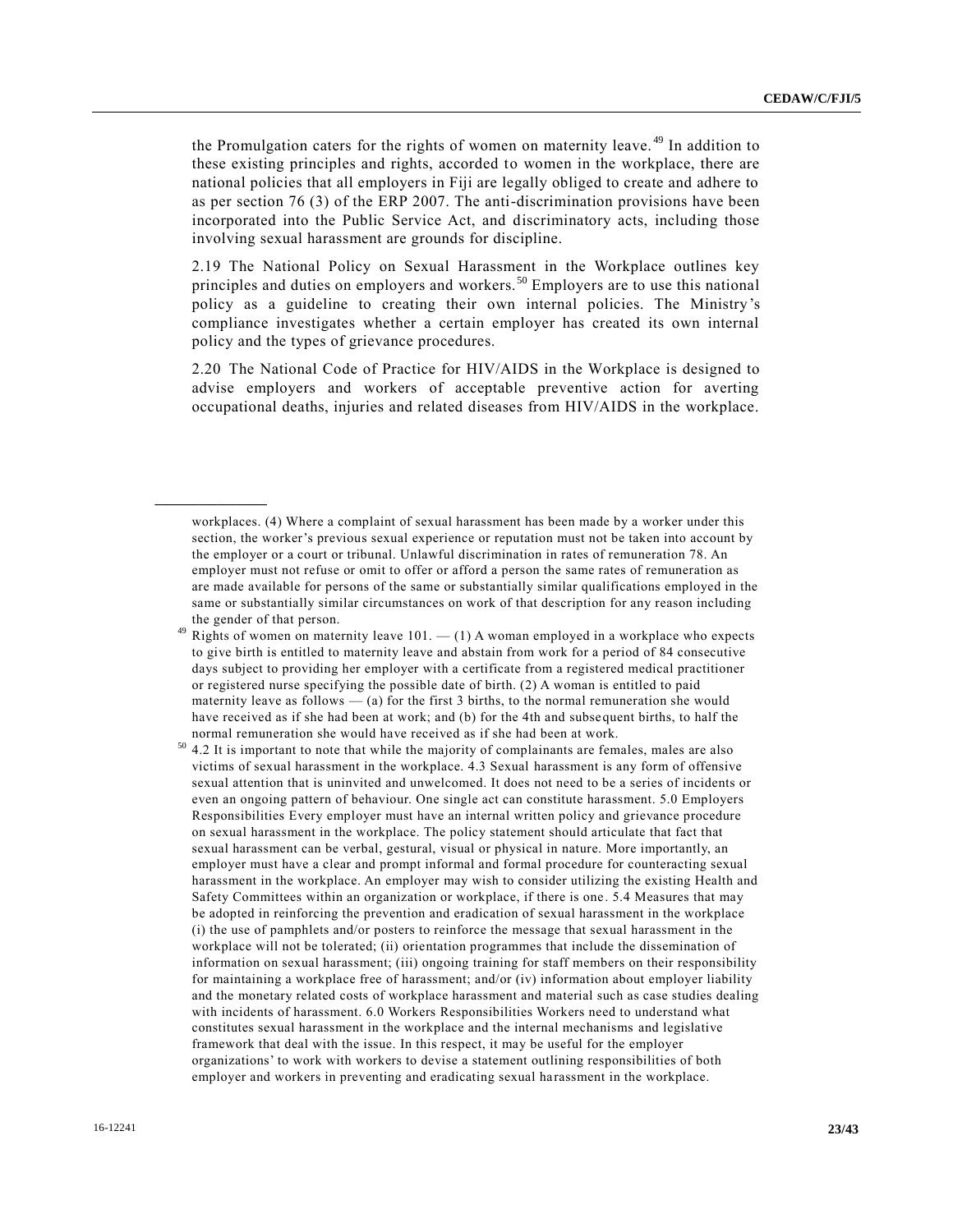It also recognizes the gender aspect of HIV/AIDS in the workplace,  $51$  whilst respecting the fundamental principles and rights.

2.21 The Government established a National Minimum Wage (NMW) that would cover both formal and informal sectors. The Ministry conducted a survey of Fiji's formal and informal sector which the initial findings proposed; the NMW to be at \$2.32 per hour. This was reduced to \$2 per hour, taking into account the affordability of the NMW for Small and Micro Enterprises (SME). The NMW came into effect on March 2014 and will be reviewed after a year. The Ministry has also carried out investigations of both formal and informal sectors to ensure that all employers comply with NMW. All employers and workers in Fiji now have a proper baseline from which they can demarcate and calculate their wages.

2.22 In the implementation of International Labour Organisation (ILO) Convention 87 and 98, the ERP, Section 6 (1) highlights that fundamental right is the right to join or not join any trade union. Under the Promulgation, an employer may deduct trade union membership fees from the workers consent.<sup>52</sup> Section 20 (2) of the Constitution also guarantees the right of workers to join a trade union. Permissible limitations include the need to regulate essential services, and these limitations will be read in accordance with international standards as a result of the effect of Section 7(1) (b) of the Bill of Rights.

#### **Appeal System**

**\_\_\_\_\_\_\_\_\_\_\_\_\_\_\_\_\_\_**

2.23 An aggrieved worker can in person or through a representative submit to his/her employer an employment grievance within 6 months since it happened.

2.24 The Employment Relations Tribunal established under Section 202 has the jurisdiction to adjudicate on employment grievance, disputes, recovery of wages or other money, question on the classification of work and rate of remuneration that would represent equal pay.

2.25 The tribunal may, in proceedings before it for adjudication, refer a question of law to the Employment Relations Court<sup>53</sup> for its opinion and may for that purpose

 $51$  5.3 Gender equality The gender dimensions of HIV/AIDS shall be recognized. Women are more likely to become infected and are more often adversely affected by the HIV/AIDS epidemic than men due to biological, sociocultural and economic reasons. The greater the gender discrimination in societies and the lower the position of women, the more severely they are affected by HIV. For example: In 1994 a study revealed that 8 out of 10 domestic workers in Fiji reported that they were being abused by their employers and that as a result of this and a number of other issues, more women (often deserted wives) were engaging in sex work. Therefore, more equal gender relations and the empowerment of women are vital to successfully prevent the spread of HIV infection and enable women to cope with HIV/AIDS.

 $52$  Authorised deductions from wages  $47 - (1)$  An employer may  $-$  (a) ... (b) with the written consent of the worker, deduct an amount due by the worker as a contribution to a provident fund, school fund, pension fund, sports fund, superannuation scheme, life insurance or medical scheme, credit union, trade union, co-operative society or other funds or schemes of which the worker is a member and must on behalf of the worker pay the amount so deducted to the person empowered to collect amount or entrusted with the management of the fund, scheme, trade union or cooperative society; 47 The Employment Relations Court is established under section 219 and has the jurisdiction to hear appeal from the tribunal....

The Employment Relations Court is established under section 219 and has the jurisdiction to hear appeal from the tribunal....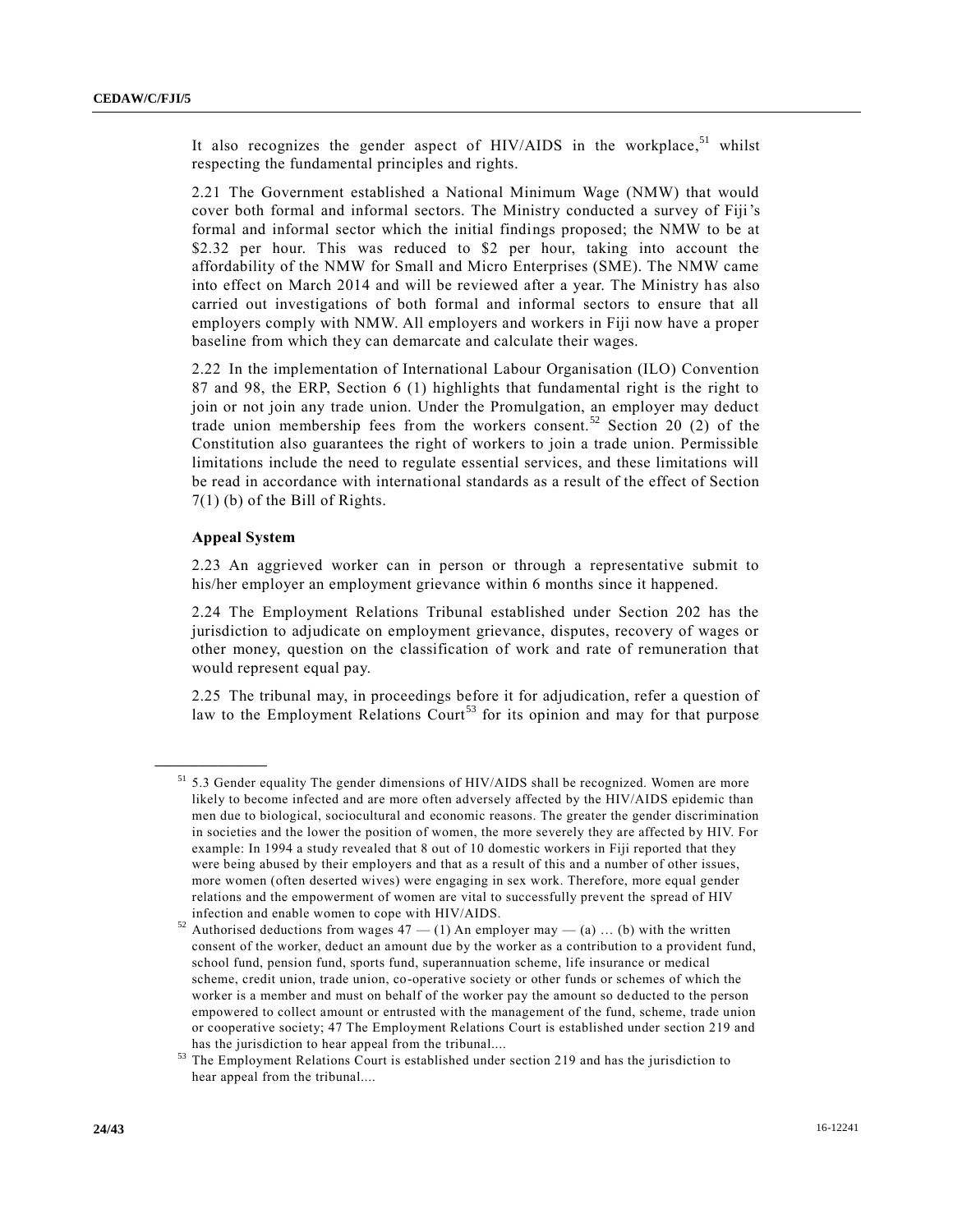defer adjudication upon and adjourn the proceedings subject to receiving such opinion.

#### **Special Temporary Measures**

2.26 The Ministry for Welfare, Women and Poverty Alleviation in its quest to provide economic and employment opportunities for disadvantaged women, especially rural women has helped establish facilities that provide services. Since Cabinet endorsed the construction of women resources centre in 2010, the Ministry has opened 30 new women resource centres; 26 women extensions centres while 14 are still under construction throughout Fiji. It has also established networks with 1702 women's groups. There are certain centres that will operate with 'one centre, one core product' concept to ensure quality and consistency of supply of the products for sales. These centres will be accessible to women from villages and settlement that will be provided with skills trainings to earn income for their families. They will also host capacity building workshops for women, a gateway to disseminate information on a wide range of subjects relating to women's leadership, elimination of violence, gender equality, financial literacy and women's health. This capital project is important for women's groups need to acquire better management skills to operate income generating programmes. These facilities are a great incentive for women to work together and contribute towards the development of their communities.

2.27 At the finalization of this report, Fiji's general elections were held. The 7 parties that contested were the: FFP; SODELPA; NFP; PDP; FLP; One Fiji Party; UFDF and 2 independents, Ms Roshika Deo and Mr. Umesh Chand.

2.28 Out of the 247 candidates who contested the 50-member Parliament, (42) 17 per cent of candidates were women. There was 83.9 per cent voter turn-out, the largest percentage ever, given that voting is not mandatory in Fiji. At the close of official counting of the 496,364 valid votes, the FFP party won 32 parliamentary seats, SODELPA 15 seats and the NFP 3 seats. Of the prioritization of seats as per number of votes polled per candidate, FFP, as the government majority will have 5 women Member of Parliament (MPs). In the opposition will be SODELPA and the NFP. SODELPA will have 2 women MPs with one being the Leader of the Opposition and NFP will have 1 woman MP. This means that Fiji's Parliament will have 8 women MPs (16 per cent) out of a total of 50.

2.29 Of the 7 Political Parties except for the One Fiji Party and the UFDF have women as party presidents. One Fiji Party and UFDF are newcomers on the political scene and only fielded 13 candidates and 3 candidates each.

#### **Article 12 — Health**

2.30 Article 12 imposes an obligation for a State Party to take appropriate legislative, judicial, administrative, budgetary, economic and other measures, to the maximum extent of their available resources to ensure that women realize their rights to health care. High maternal mortality and morbidity rates worldwide are indicators that States Parties possibility breached their duty to ensure women's access to reproductive health care services. States Parties should also ensure the rights of female and male adolescents to sexual and reproductive health education by properly trained personnel in specially designed programmes that respect their rights to privacy and confidentiality.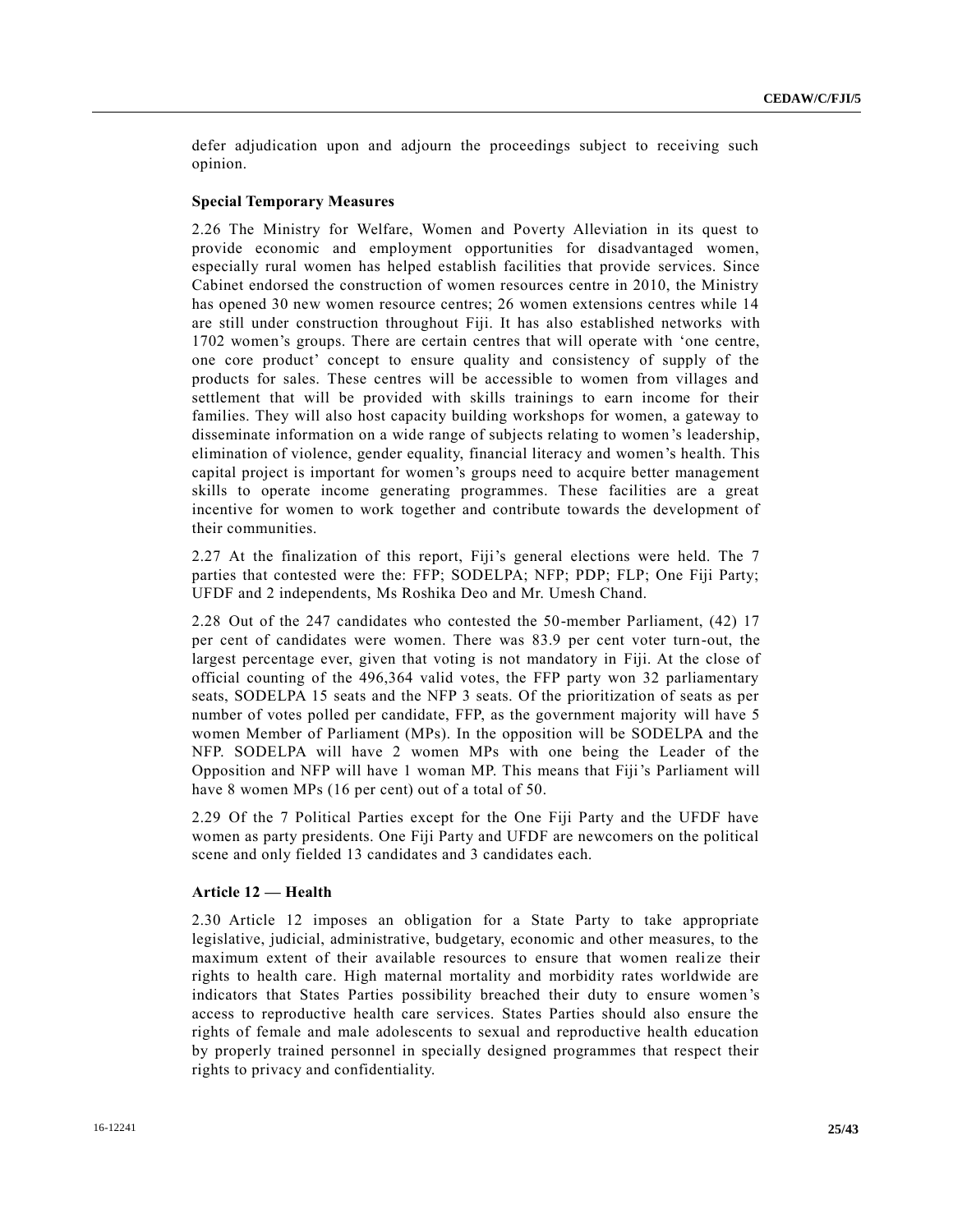2.31 General Recommendation 24 emphasise the importance of confidentiality in health care. The lack of confidentiality may deter women from seeking medical care on diseases of genital tract or in cases where they have suffered sexual or physical violence. It links gender inequality to the risk of contracting HIV and other sexually transmitted diseases.

2.32 The Constitution<sup>54</sup> guarantees the rights and freedoms to health and this requires the "State Party to take reasonable measures to implement the rights within its available resources to achieve the progressive realization of the right of every person to health, and to the condition and facilities necessary to good health and to health care services, including reproductive health care. A person must not be denied emergency medical treatment". While protecting the rights to health, Fiji's Constitution refers to availability of resources which would be a condition required for implementing the rights.

2.33 The objective of the Medical and Dental Practitioner Decree 2010 is to protect the health and safety of the public in relation to the practice of medicine and dentistry. The Decree requires the registration and licensing of medical and dental practitioners and students and regulates the provision of medical and dental treatment to ensure the maintenance of high standards of competence. The Mental Health Decree 2010 provides the administration of mental Health in Fiji and the HIV/AIDS Decree 2011 covers laws for people living with or affected by HIV/AIDS. Under the HIV/AIDS Decree, the unborn child has the right to the prevention of mother-child transmission of HIV.

2.34 According to the Ministry of Health, out of the 558 people living with HIV/AIDS in the past four years in Fiji since March 2014, about 85 per cent contracted the disease through heterosexual sex. The majority of those living with HIV/AIDS are in most productive age range of 20-29 years. The HIV/AIDS Decree guarantees<sup>55</sup> the right to confidentiality of test results, the right to voluntary informed consent before a test is conducted, and criminalises any official publication of test results which are not conducted in accordance with the Decree. The Decree introduces a rights based approach to HIV/AIDS.

2.35 The Ministry of Health has developed the Strategic Plan for the Republic of Fiji on HIV and STIs (2012-15) after numerous consultations with all stakeholders and reflects 4 priority areas.<sup>56</sup> The Ministry prepares annual work plans to ensure implementation of the strategic plan.

#### **Rights-Based Approach to Sexual and Reproductive Health and Family Planning**

2.36 Fiji appreciates that the International Conference on Population Development Programme (ICPD) recognises the right of women to have children by choice, not by chance. This fundamentally changes the international community's approach to the issue of family planning, moving it to the broader context of sexual and reproductive health; a recognition of women's right to plan their family and to attain the highest standard of sexual and reproductive health.

<sup>54</sup> Section 38 of the Constitution.

<sup>&</sup>lt;sup>55</sup> HIV/AIDS Decree 2011 sections 34, 36 and 41. The Decree is consistent with the International Guidelines on HIV/AIDS.

<sup>56</sup> Priority Area 1: Prevention of HIV and STI | Priority Area 2: Continuum of Care | Priority Area 3: Governance and Co-ordination Priority Area 4: Monitoring, Evaluation and Research.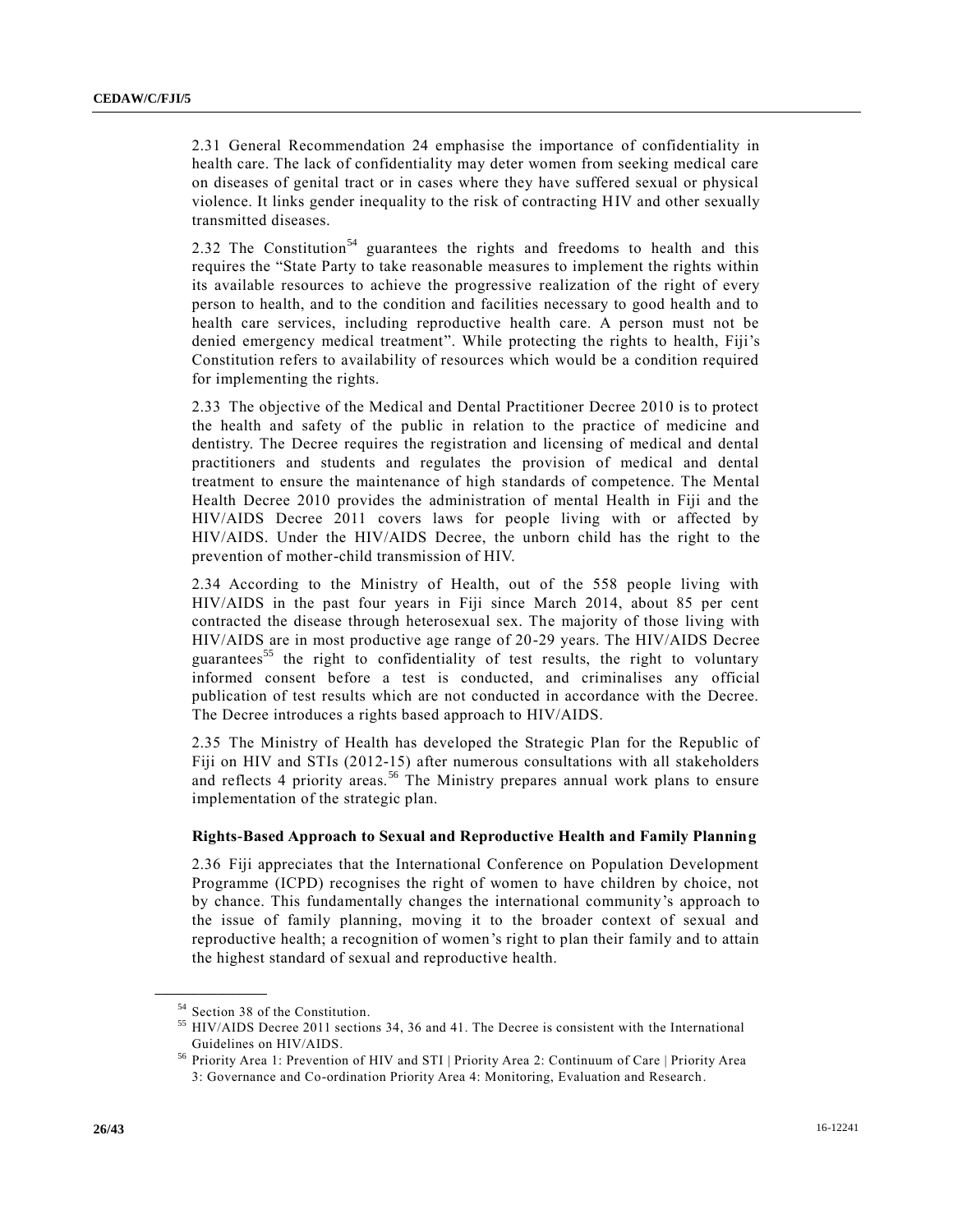2.37 Dr Laurent Zessler<sup>57</sup> said that "at some point of her life, a woman will confront questions that the majority of members of her communities assume is a given. That is, whether she wants to have children and if yes, then what would be the spacing between her children. Every woman has to plan her life and if there is a family included then so be it, but she must be able to make these decisions herself. "

2.38 Furthermore, Dr Zessler said that "just as a woman have the right to life or to liberty and security of person or to education and health, equality in marriage and equality and non-discrimination, it is a women's right to be able to plan her family. The number and spacing of children have implications on their education and their overall wellbeing. This has been proven to be the most cost-effective public health and sustainable development intervention ever developed."

2.39 Women's right to plan her family are entitlements to quality family planning services. The right to family planning information and sexuality education enables women to make decisions without coercion, discrimination or violence.

2.40 The United Nations Population Fund (UNFPA) Pacific office works in conjunction with the Ministry of Social Welfare, Women and Poverty Alleviation and Ministry of Health, to utilize the Women's Resource Centres to access information and services related to family planning. According to the Minister for Social Welfare, Women and Poverty Alleviation Dr. Jiko Luveni, this project meant that Fiji is progressing well in its commitment to ensure women and ado lescent girls are well informed on sexual and reproductive health issues.

2.41 These women centres will increase to 60 by the end of 2014 and will be giving out contraceptives like condoms. The centres basically provide a space where women can gather and discuss issues amongst themselves. It is their right to have this information that is vital to their well-being and to the future of their children who may reach the highest education level they can because parents can afford it. The Ministry of Health and the Ministry of Social Welfare, Women and Poverty Alleviation through the Department of Women work together in planning and implementing health promotion campaigns such as obesity prevention in children, diabetes prevention, mental health and immunization. In March this year (2014), the Department of Women and United Nations Population Fund had put together a programme that features presentations by the Fiji Police, Ministry of Health, Empower Pacific and Medical Services Pacific.

2.42 Thirty (30) women leaders from across the country attended a 3-days workshop to develop an action plan on how to improve reproductive health services in their respective communities. The interactive session between these women leaders and the service providers share information and identifies strategies to effectively address issues like teenage pregnancies, HIV/AIDS, STIs, gender based violence, suicide, abuse of alcohol and drugs. This is to help women leaders effectively carry out their roles as family planning agents in their communities. These women leaders represent communities that have infrastructure like Women's Resource Centres. The Centres create opportunities for women to earn income, disseminate information and raise awareness on the sexual reproductive health targeting women, youths and young mothers.

<sup>&</sup>lt;sup>57</sup> Dr. Zessler is the Representative and Director of UNFPA Pacific Sub-Regional Office.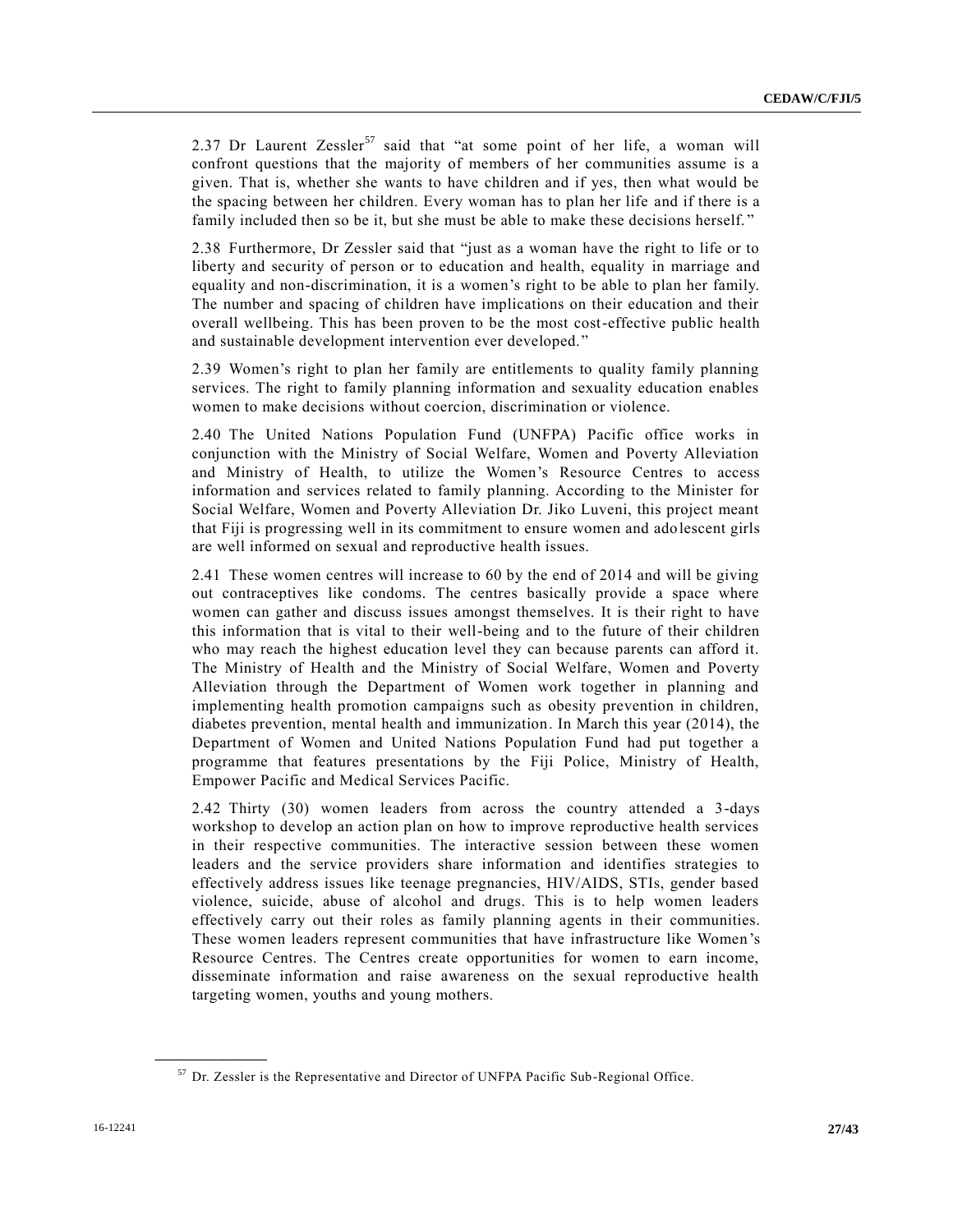2.43 The workshop is for women leaders to go back with information and share their knowledge with the male leaders, women and youths in their communities. This workshop was a success in the sense that talking about issues like women's sexual health is not a very comfortable topic in traditional communities.

2.44 This rights-based approach to sexual and reproductive health including family planning, has led to the full realization of the right to plan one 's family. This approach has increased participation of local communities, improvement of transparency and accountability and the promotion of rights.

2.45 Government has expanded its food voucher programme for pregnant mothers indicating government's initiative to reduce child mortality rate and improve maternal health as stipulated under Millennium Development Goal (MDG) 4 and 5. This year, Government allocated \$1.4 million that will benefit 4,000 pregnant mothers who attend rural health clinics. The objective of this programme is to improve maternal health and provide nutrition needs required during pregnancies.

2.46 The Ministry of Health continues to develop Sexual Reproductive Health Clinics (SRHC) in all the three major divisions of the country, with the support o f UNFPA. The Central division had its Oxfam Clinic refurbished to a Women 's Wellness Centre supported by International Women's Association which serves all women and men to deliver sexual reproductive health in a rights-based approach. This is to ensure that couples or partners are well informed to make an appropriate decision in relations to Sexual and Reproductive health.

#### **Public Health in Fiji**

2.47 The Ministry of Health's goal is to provide accessible, affordable and quality healthcare services to the people of Fiji and a total budget of F\$1billion in the past 7 years. There have been various reforms in the Fiji's health sector with new equipment, improved services to the rural communities and new laws to address emerging health issues.

2.48 In 2013, Government allocated \$9.9million for the refurbishment of the operating theatres, and intensive care unit at the Colonial War Memorable Hospital (CWM). A total of \$4.9million was for the extension and refurbishment of 13 operating theatres benefiting a population of 300,000. \$400,000 was allocated for new nursing stations, \$3million for the extension of CWM hospital maternity unit for 200 more beds to cater for 800 births per month. The CWM hospital has 486 beds with more than 1200 staffs, specializes in patient care services such as interventional cardiology, urology, neurosurgery, oncology and advanced orthopaedic surgery and advanced medical equipment such as CT scan, MRI scan (\$3.3m), EEG machine and Lithotripter machine.

2.49 In 2010, the Ministry of Health in partnership with United Nations Children's Fund and the Ministry of Education, rolled out the National Micronutrient Supplementation Programme in primary schools. In 2009, Government provided nine vaccines at a cost of \$1.2million annually. These are rotavirus and pneumococcal vaccine for children under 5 years old and HPV vaccine for 12 -14 year old girls.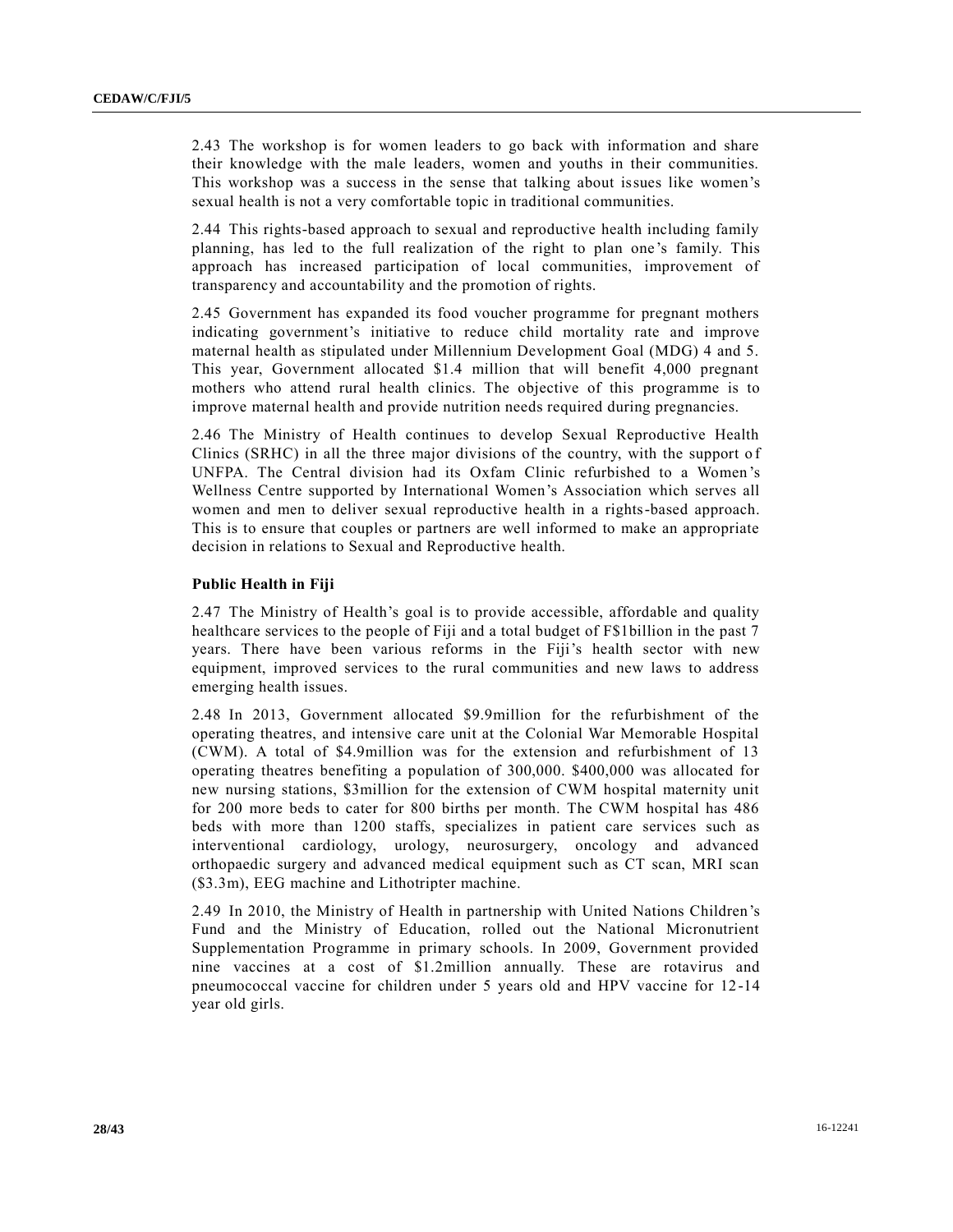2.50 Deputy Secretary of Public Health is the head of the Public Health Division and it is one of the four Divisions of the Ministry of Health.<sup>58</sup> Its core functions is to set the strategic directions and frameworks for all public health programmes, develop evidence based policies, facilitate the implementation of public health activities at operational levels, monitor and evaluate these activities including surveillance, research and facilitate training.

2.51 The different units within the Public health Division are as follows:

- Family Health STI, HIV/AIDS, ARH, EPI, child health, IMCI and RH, maternal health, gender issues and violence against women;
- Non Communicable Diseases;
- Communicable Diseases;
- National Centre for Health Promotion;
- Environmental Health;
- National Food and Nutrition Centre;
- Public Health Nursing;
- Oral Health, TB, Leprosy, Eye Care Service
- Mental Health and Suicide prevention;
- Rehabilitation Services;
- Community Rehabilitation Assistance

2.52 These division were part of the Fiji Health Sector Support Program (FHSSP). The Public Health Act, Cap 111 has been reviewed and the new version of the Health Protection Decree is almost complete. There are other decrees and legislations in place such as, Food and Safety (Amendment) Regulation 2012, Quarantine Decree, Advertising and Promotion of Foods and non-alcoholic beverages to children regulation, Tobacco Control Decree etc.

2.53 Fiji has 3 divisional hospitals, 16 sub-divisional hospitals, 3 area-hospitals, 2 special hospitals and 1 private hospital.

#### **Non-Communicable Diseases**

2.54 Fiji has a relatively young population with about 48 per cent (402,991 persons) are below the age of 25 years. The number of people aged 60 years and over is estimated at 62,940 persons or 7.5 per cent of the total population of 2007. About 18,000 births occur in Fiji each year with a crude birth rate and crude death rate of 21.0 and 7.2 per 1000 respectively. The Government's focus on health lies in preventative health care, whilst at the same time recognizing curative health care needs as an important entity that is all-inclusive in a national health system.

2.55 Non Communicable Disease (NCD) is a leading cause of mobility, disability and mortality in Fiji with relatively early age of cardiovascular deaths. This group of diseases, with lifelong disabilities and devastating complications, is of great burden to our community and nation as a whole. According to the Minister for

<sup>58</sup> The other divisions are the Fiji Pharmaceutical Services and Biomedical Centre, Information and Planning, Nursing and Research.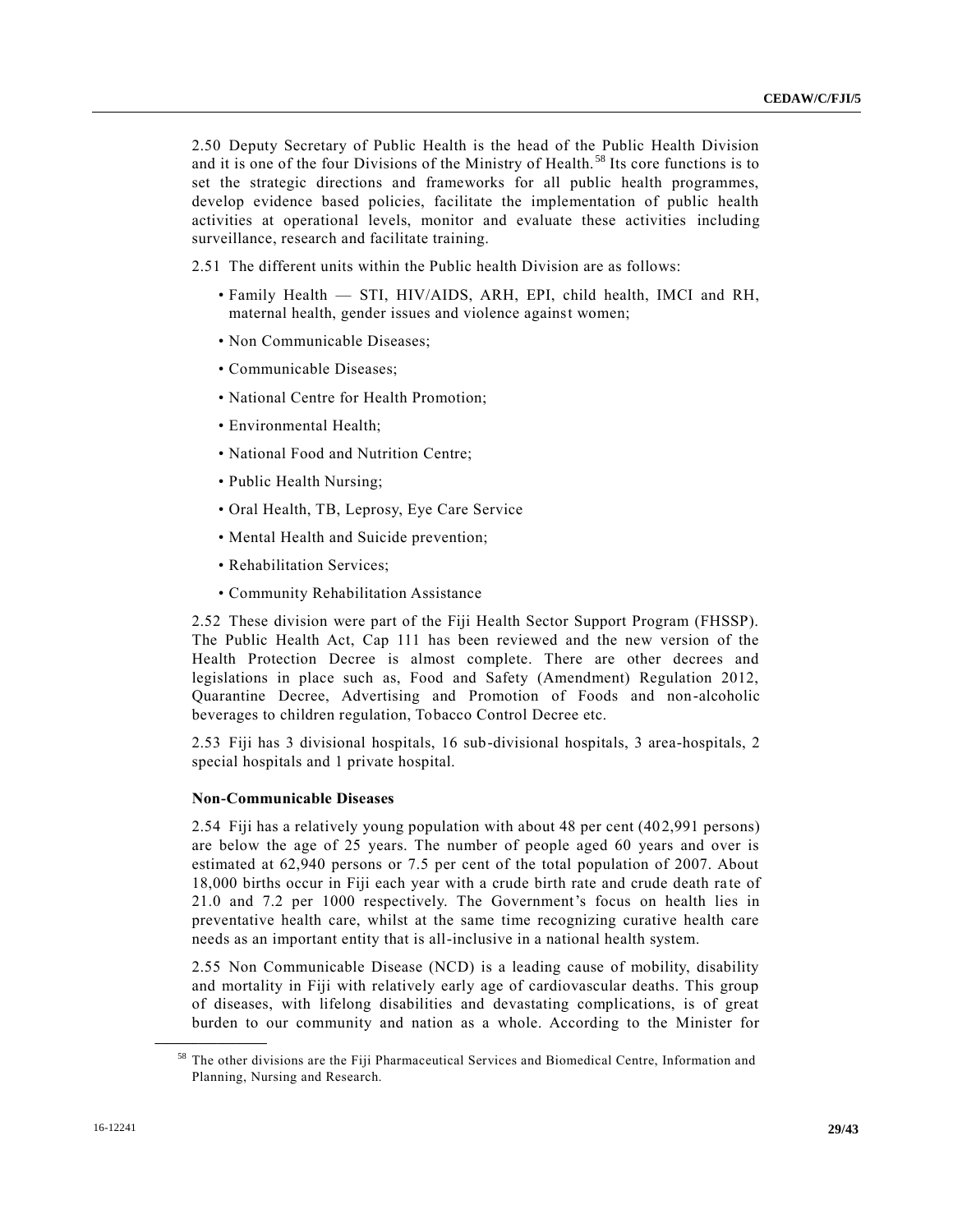Health, Dr. Neil Sharma, his Ministry takes a leading role in developing a Strategic Plan 2015-2019 for the prevention and control of NCDs given that NCDs situation in Fiji is like that of an "epidemic and must be dealt with like any Public Health Emergency". 59

2.56 The prevalence of hypertension has increased from 19.1 per cent in 2002 to 31 per cent in 2011 and the prevalence of diabetes has increased from 16 per cent in 2002 to 29.6 per cent in 2011. The goal of NCD in 2015 and onwards is to improve Fiji's national NCD status by 5 per cent and 5 per cent reduction in Prevalence of common risk factors, intermediate risk factors, major NCDs in Fiji; and 80 per cent improvement on Early detection and management, Primary health care facilities and Management of NCD admissions in hospitals.

## **Adolescent Reproductive Health**

2.57 Adolescent Reproductive Health (ARH) is a key component of the National Reproductive Health Programme of the Ministry of Health. It started as a pilot project under the UNFPA-funded national Reproductive Health Programme (1998- 2002). This demonstrated the Government's recognition of emerging ARH issues and its commitment to respond appropriately.

2.58 In the early phase of development, the Ministry of Health recognized peer education and the establishment of ARH Centres as effective strategies for providing easy access to adolescent sexual and reproductive health (ASRH) information and services. The focus revolved around peer support in the prevention of STIs and the promotion and advocacy of family planning services through a Peer Education Programme.

2.59 The peer approach was designed for peer educators to reach other young people with ARH information and education. The regional UNFPA-funded ARH Project started in 2001, coordinated by the secretariat of the Pacific Community (SPC) and implemented in 10 Pacific island countries, including Fiji. Through this project, additional funding assistance will always be available to expand the scope of the project. Within the Ministry of Health, the Adolescent health programme ensures that there is a peer educator provided to every Sub-Division to provide peer to peer support, education and appropriate health services in a non-stigmatizing and non-discriminatory manner at all levels. This is in relations to the adolescents sexual and reproductive health issues in a rights based manner.

2.60 Apart from the Ministry of Health, peer educators programmes have also been rolled out to the Ministry of Youth and Sports, to tertiary institutions and also the Ministry of Education. The Ministry of Education works closely with the Ministry

<sup>&</sup>lt;sup>59</sup> This Strategic Plan is built on current prevention themes and innovative developments such as the establishment of the cardiac catheterization laboratory, support to the regional eye unit, radiology, mammograms, CT scans, diabetes/renal Hubs, to name a few. On the preventative side, the wellness framework, early detection through the toolkit and green prescription, one stop shop and the PEN (Package of Essential NCD) in SOPDs and home-based cares (HITH) are some innovations that will be further developed. The plan calls for government to work with 7 settings (local communities, settlements, municipalities, schools, faith-based organizations, workplaces and sports) in an effort to prevent and control NCD. The Ministry of Health is committed to reduce the burden of NCD through this plan and the whole of Fiji has been always encouraged to work in partnership, as a nation, to save our people from this disease burden.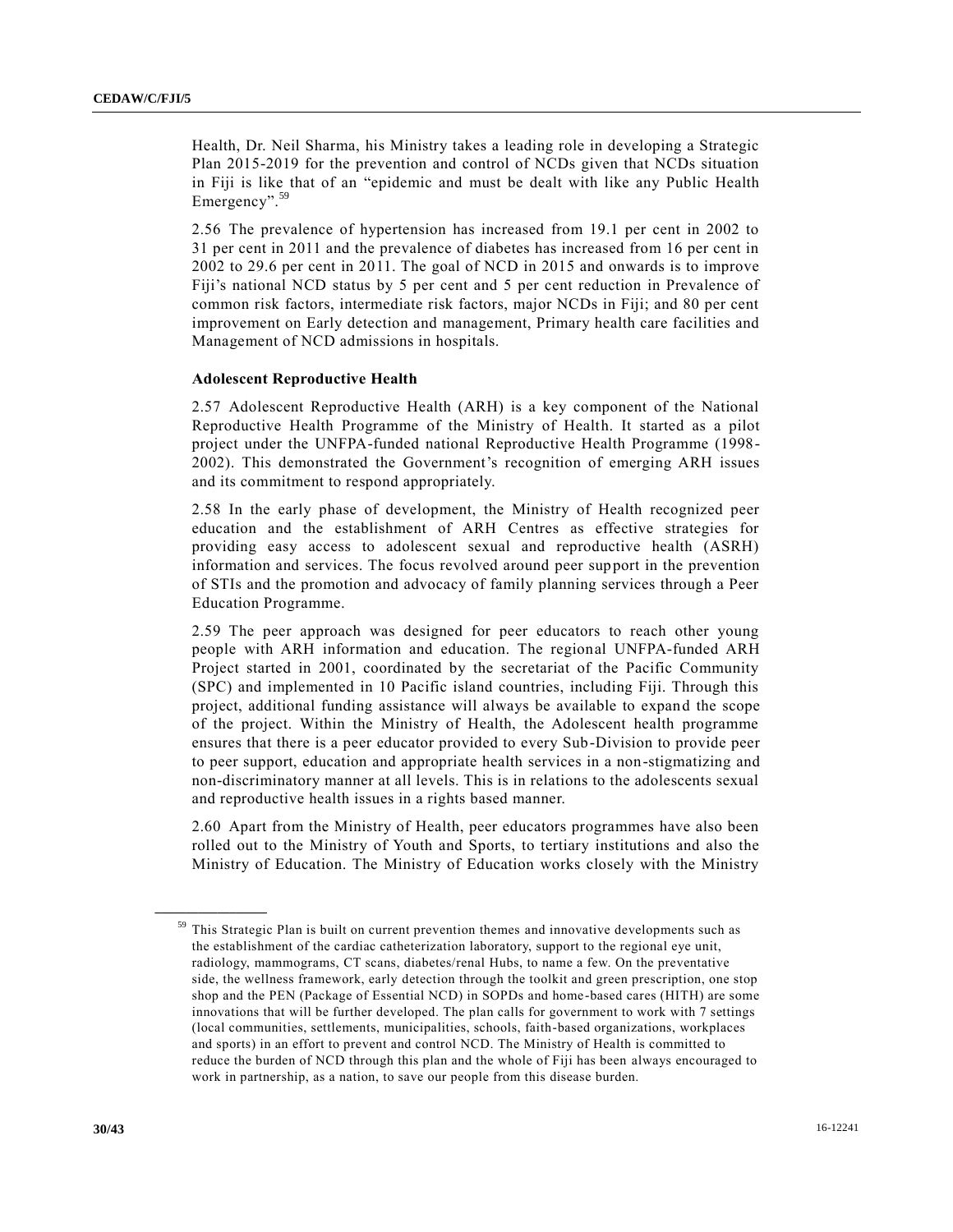of Health to ensure that there are school peer educators in all the Divisions to capture and address issues pertaining to youths in school.

2.61 The Ministry of Education working with the Health Sector to train teachers in schools who are Family Life Education teachers, trained to teach and advocate to students on issues pertaining to Sexual and Reproductive Health.

2.62 In relations to the out of school peer education, there are programmes such as stepping stones which works on a module based education of youths in the communities who becomes advocates and educators themselves of youths in the communities.

#### **Ministry of Health Information Policy**

2.63 In 2011, the Ministry carried out a reform of its health information system to be more effective, efficient and responsive in its core role as Fiji's healthcare provider. Towards this commitment, the Ministry developed a Health Information Policy and the Health Information Strategic Plan 2011-2015. This policy sets the Ministry's aim to integrate and harness the components of the Health Information System [HIS]. Timely and reliable health information is necessary to improve healthcare of individuals for evidence-based decision-making, tracking performance and attainment of its human development under the MDGs and strategic plans.

2.64 Health information data has disaggregated by sex, age, rural, urban, racial and comprises of population growth, births, marriages, mortality and morbidity, disease outbreaks, social determinants of health (such as nutrition, environment, and oral heath), access, coverage and quality of services, financing, human resources for health.

#### **Article 13 — Economic and Social Benefits**

2.65 "State Parties shall take all appropriate to eliminate discrimination against women in other areas of economic and social life in order to ensure, on a basis of equality of men and women, the same rights, in particular:

- (a) The right to family benefits regardless of marital status;
- (b) Equal rights to bank loans and other forms of credit; and

(c) The right to participate in recreational activities and all aspects of cultural life."

#### **Benefits and Social Security Schemes**

2.65 The Constitution 37-(1) recognizes the Right to Social Security Schemes which states the provisions "State must take reasonable measures within its available resources to achieve their progressive realization of the right of every person to social security schemes, whether private or public, for their support in times of need, including the right to such support from public resources if they are unable to support themselves and their dependents.

(2) In applying any right under this section, if the State claims that it does not have the resources to implement the right, it is the responsibility of the State to show that the resources are not available."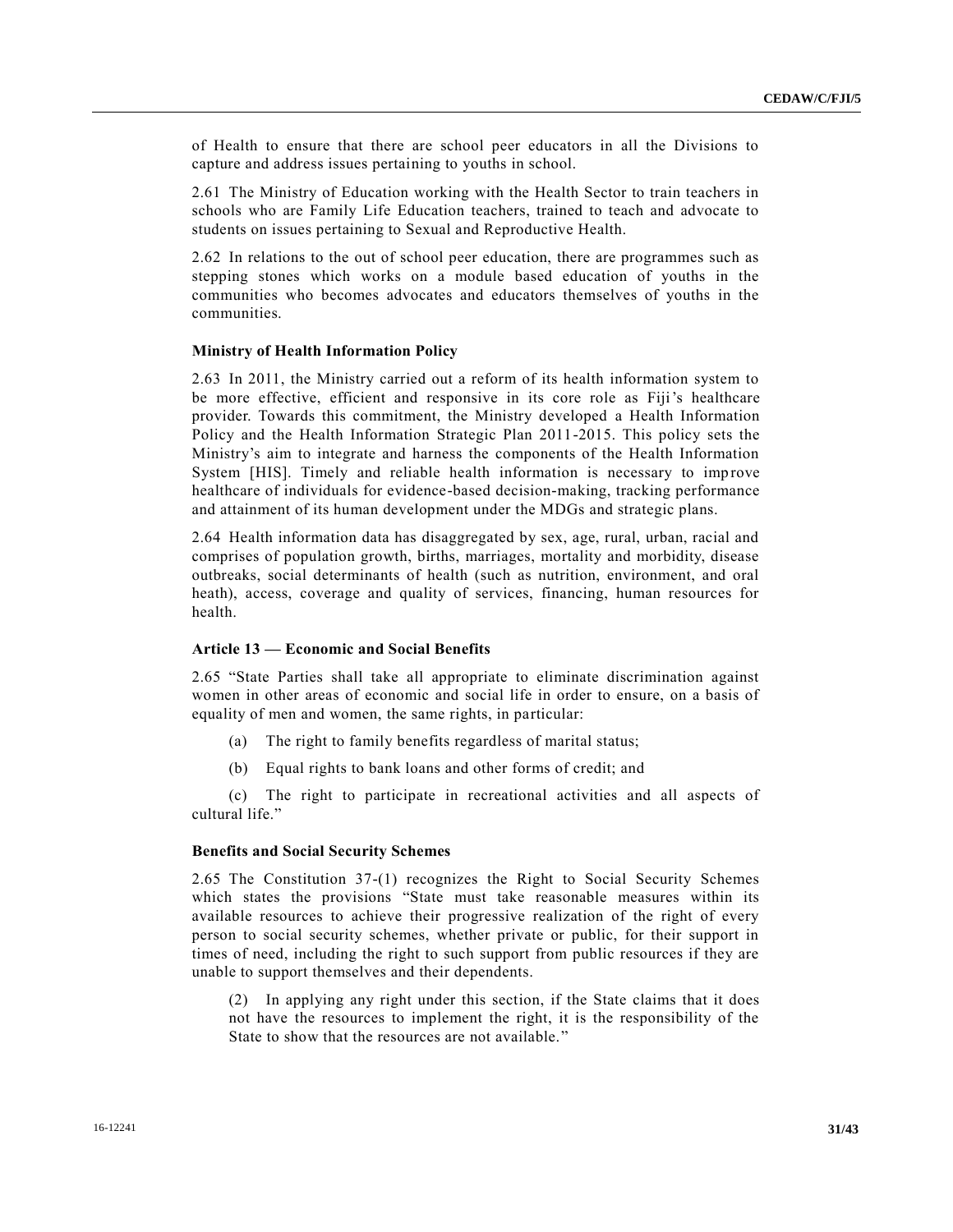2.66 In 1966, the Fiji National Provident Fund (FNPF) was established as a social security savings scheme for workers when they retire at the age of 55. Under the FNPF Act, it is compulsory for an employer and its employee(s) to each contribute 8 per cent of the employees' salary/wages, total of 16 per cent of the employees' salary/wages to be paid into the employees FNPF Account. FNPF provides other services prior to retirement, such as a member is allowed to withdraw his/her FNPF savings if totally incapacitated and not able to work and for the financial support of survivors in the unfortunate event of death. FNPF also provides a number of pre-retirement withdrawals to members for home ownership, healthcare and education. Also, FNPF plays a vital role in providing labour market statistics with regards to the number of employers and estimates on the total number of people working and new entrants into the labour force (formal and informal sector).

2.67 Pension Section of the Ministry of Finance is responsible for the processing and payment of pensions to pensionable civil servants, who retired under the Pensions Act No.17 of 1983. Currently, there are 2,696 pensioners who are receiving government pensions:

#### **Widows and Orphan Pension**

Pension for widows of deceased contributors to the Widows and Orphan Scheme;

#### **60 per cent Dependent Pension**

Pensions for legal widows upon the death of the civil pensioner, where he/she will receive 60 per cent of the deceased's civil pension;

#### **War Pension**

Pension for civil servants who got injured whilst on war duties; and

#### **Civil Pension**

Pensions for retired civil servants.

2.68 Other pension scheme is for former Parliamentarians, Prime Minister, President and Governor General, Judges and Chief Justice. This includes Fiji Military Forces Pensions and Re-Engagement Benefits for Prison Officers and for Forest Guards.

2.69 The Social Pension Scheme for Senior Citizens was introduced by Government in 2013. Currently, 9675 elderly people are receiving monthly allowance of \$30. The total budget is \$3.2million this year and the allowance will increase to \$50 in 2015.

2.70 The Poverty Benefit Scheme was introduced in 2013 to replace the Family Assistance Programme and Social Pension Scheme assisting senior citizens who are 70 years and over:

- Budget allocation of \$22.6 million in 2013;
- More than 19,000 recipients, maximum of members of the household assisted;
- Maximum payment of \$150 per month inclusive of \$30 food voucher;
- Seasonal workers like sugarcane labourers can also apply.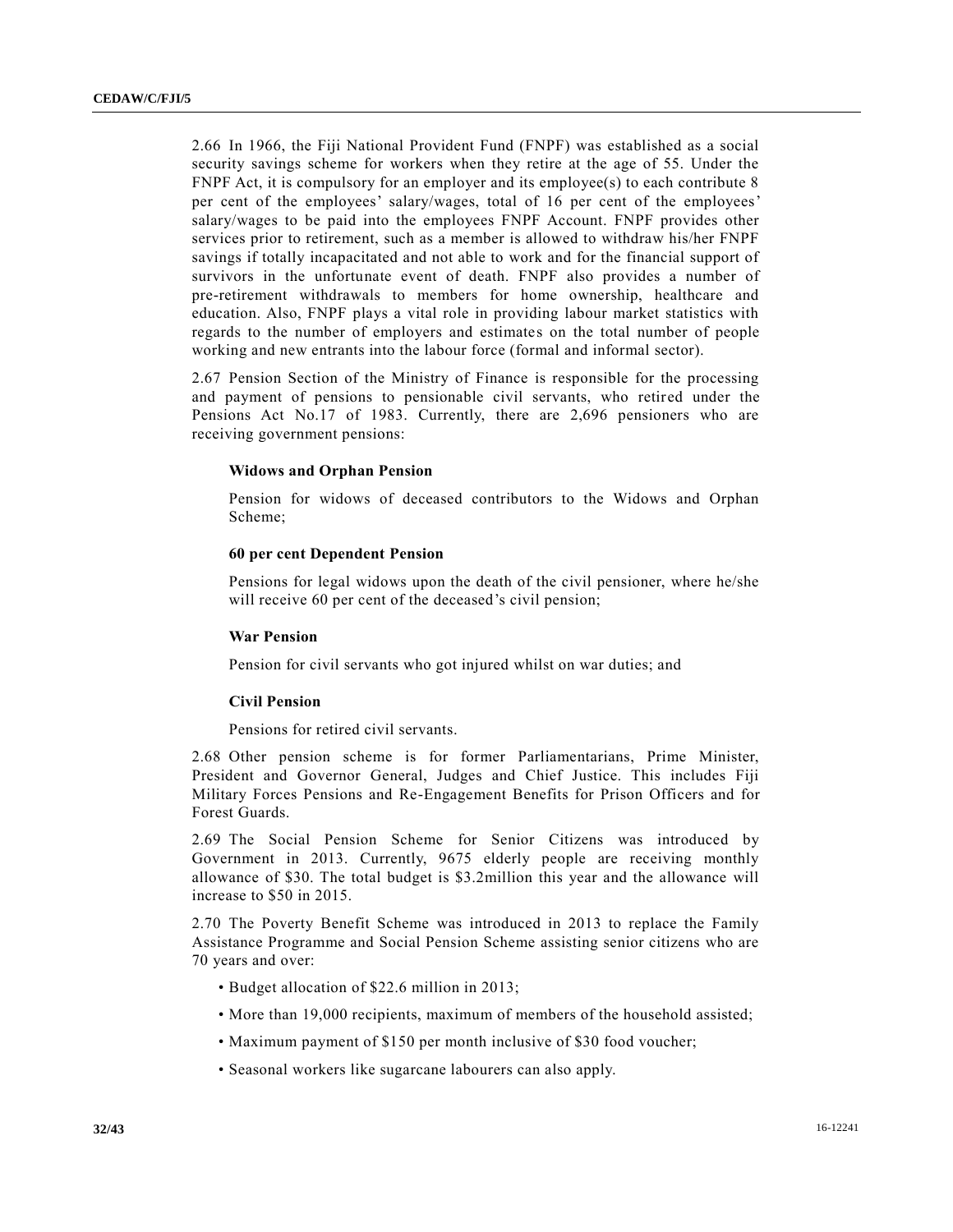2.71 There is a Care and Protection Programme to assist children from disadvantaged families such as single mothers, prisoner dependents and foster care parents/guardians:

- Budget allocation of \$4.5million with the target of 4,000 children;
- Currently, a total of 4608 children benefit under the programme;
- Currently, 155 children staying in 9 residential homes in Fiji receives \$100 monthly;
- Secondary school students are given \$40 per child, Primary school is \$30 and infants are given \$25 each and a monthly food voucher of \$30.

2.72 The bus fare concession scheme is the outcome of an agreement signed between Government and the Fiji Bus Operators Association in 2011. People with disabilities are allowed to travel free in buses and persons of 60 years and over pay half the bus fare. This year, a budget of \$150,000 allocated for this scheme.

#### **Women's Rights to Banks loans and other forms of Credit**

2.73 Section 19 of the Human Right Commission Decree 2009 prohibits any unfair discrimination against anyone whilst he/she is participating in, or applying for a partnership, the provision of goods, services, facilities, including facilities by way of banking or insurance or for grants, loans, or finance and provision for land, housing or other accommodation.

2.74 The Fiji Revenue and Customs Authority issues a letter containing a person's tax identification number (TIN) and women can use this letter to open a new bank account, acquire a bank loan, enter into hire purchase credits and agreement. The Consumer Credit Act 1999 regulates consumer credit agreements and related mortgages, guarantees, sale contracts and insurance contracts, leases and hire purchase agreements. Any aggrieved party to a credit agreement may seek redress in a court of law or the small claims tribunal for amounts up to F\$5,000.

2.75 The Fiji Commerce Commission has been set up under the Commerce Commission Decree 2010. It is to receive, investigate and initiate actions on behalf of the consumers for breaches of the Decree pursuant to Sections 15 (1) (f)-(h):

- "To promote the interest of consumers and persons negotiating or considering the acquisition of goods or services as consumers and to assist them to a greater awareness in relation to their assessment and use of goods or services;
- To receive and consider complaints concerning matters affecting or likely to affect the interest of consumers or persons negotiating or considering the acquisition of goods or services as consumers; and
- If the Commission is of the opinion that such action is warranted, to investigate the complaints and take such action on behalf of the consumers or persons negotiating including legal proceedings in respect thereof as seems proper to the Commission."

2.76 The Fiji Commerce Commission v Morris Hedstrom Limited (MH) is a case before a Magistrate's Court on the complaint of Ana Mataiciwa whereby MH was charged for the offence making false representation on price advantage of goods. The court found MH guilty of the offence as charged and ordered payment of fine of \$1500.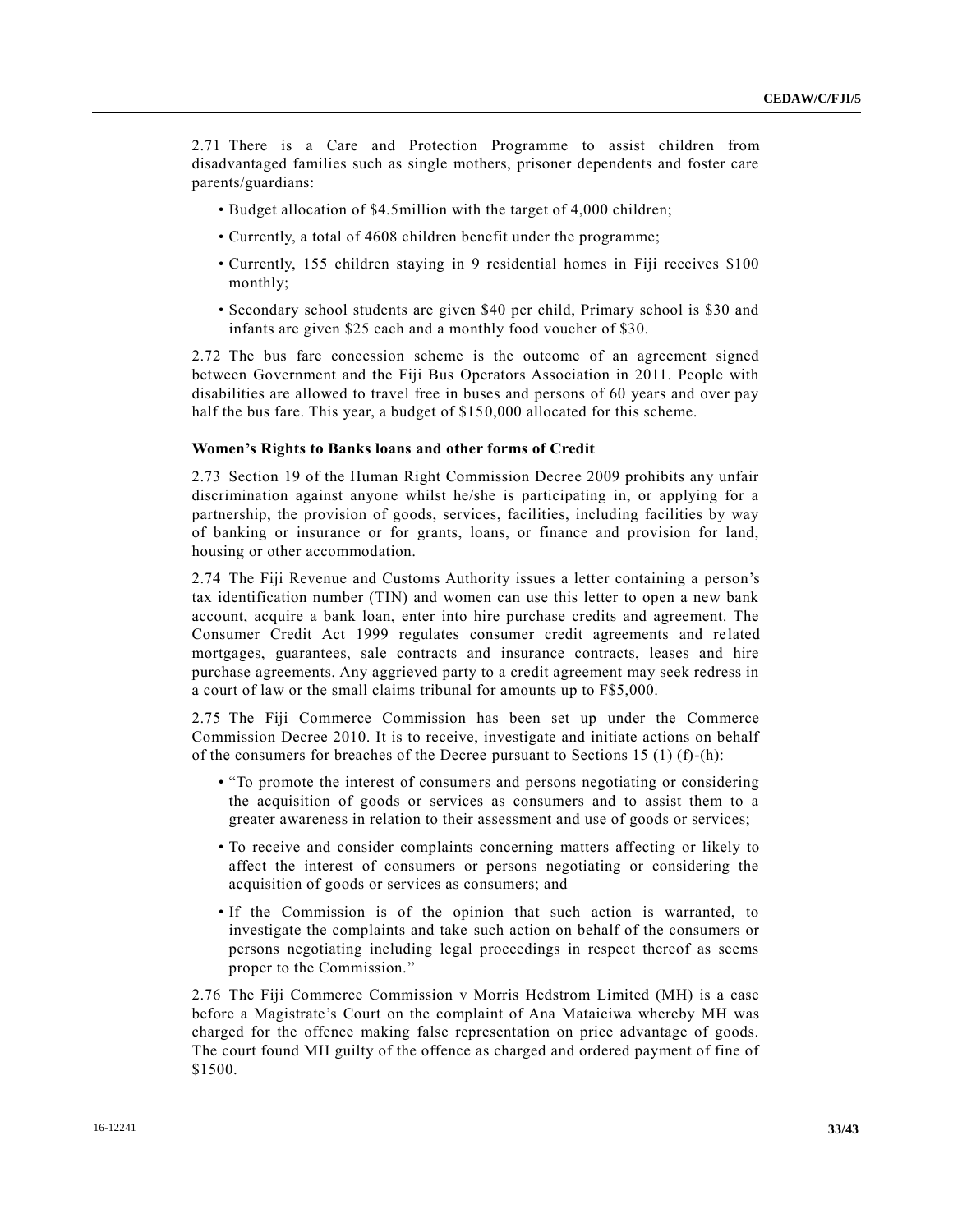2.77 The Fiji Commerce Commission v RB Patel Limited, the defendant was ordered to pay a fine of \$5,000 after the Magistrate court found the defendant guilty of an offence of charging extra \$1.14 whole sale price for a bag of onion.

## **Women's Rights to Participate in Recreational Activities and all Aspects of Cultural Life**

2.78 The Constitution, Section 26(5) and (6) states that "every person has the right of access, membership or admission, without discrimination on a prohibited ground, to shops, hotels, lodging-houses, public restaurants, places of public entertainment, clubs, education institutions, public transportation services, taxis and public places ". The proprietor of a place or service must facilitate reasonable access for disabled persons to the extent prescribed by law." Then, subsection (7) states that a person shall not discriminate directly or indirectly against any other person on any of the prohibited grounds.

#### **Article 14 — Rural Women**

2.79 State Parties must eliminate all forms of discrimination against women and girls in rural areas so that they can:  $60$ 

- (a) Participate in and benefit from rural development planning at all levels;
- (b) Access adequate health care facilities;
- (c) Benefit from social security programmes;
- (d) Access to all types of training and education; and

(e) Enjoy adequate living conditions, particularly in relation to housing, sanitation, electricity and water supply, transport and communications.

2.80 The Convention recognizes rural-urban difference by enumerating specific rights to rural women and girls.<sup>61</sup> It requires State Parties to take into account problems faced by rural women and the significant roles which they play in the economic survival of their families, including their work in the non-monetized sectors of the economy, and shall take all appropriate measures to ensure the application of the provisions of the present Convention to women in rural areas.  $62$ 

2.81 A consultant was appointed to prepare this report and part of her terms of reference was to facilitate consultation meetings with rural women throughout Fiji over a period of 5 weeks between April and May 2014. A total of 350 rural women attended the 12 consultation meetings. Its main objective is to listen to their voices and views to gauge the impact of the legislative and other measures in compliance with CEDAW.

2.82 The Department for Women has invested considerable resources to benefit rural women through its Income Generating Projects, Women's Centre and zerotolerance for violence against women and children. These programmes are designed

<sup>60</sup> On October 2011, at its 50th session, the CEDAW Committee adopted a general statement on Rural Women stressing that "despite efforts undertaken to encourage overall empowerment of rural women there are still many issues that need to be addressed as women, and in particular rural women, face discrimination in all spheres of life.

<sup>&</sup>lt;sup>61</sup> In addition, Article 10 mentions rural women's need in relation to education.

 $62$  Above, n1.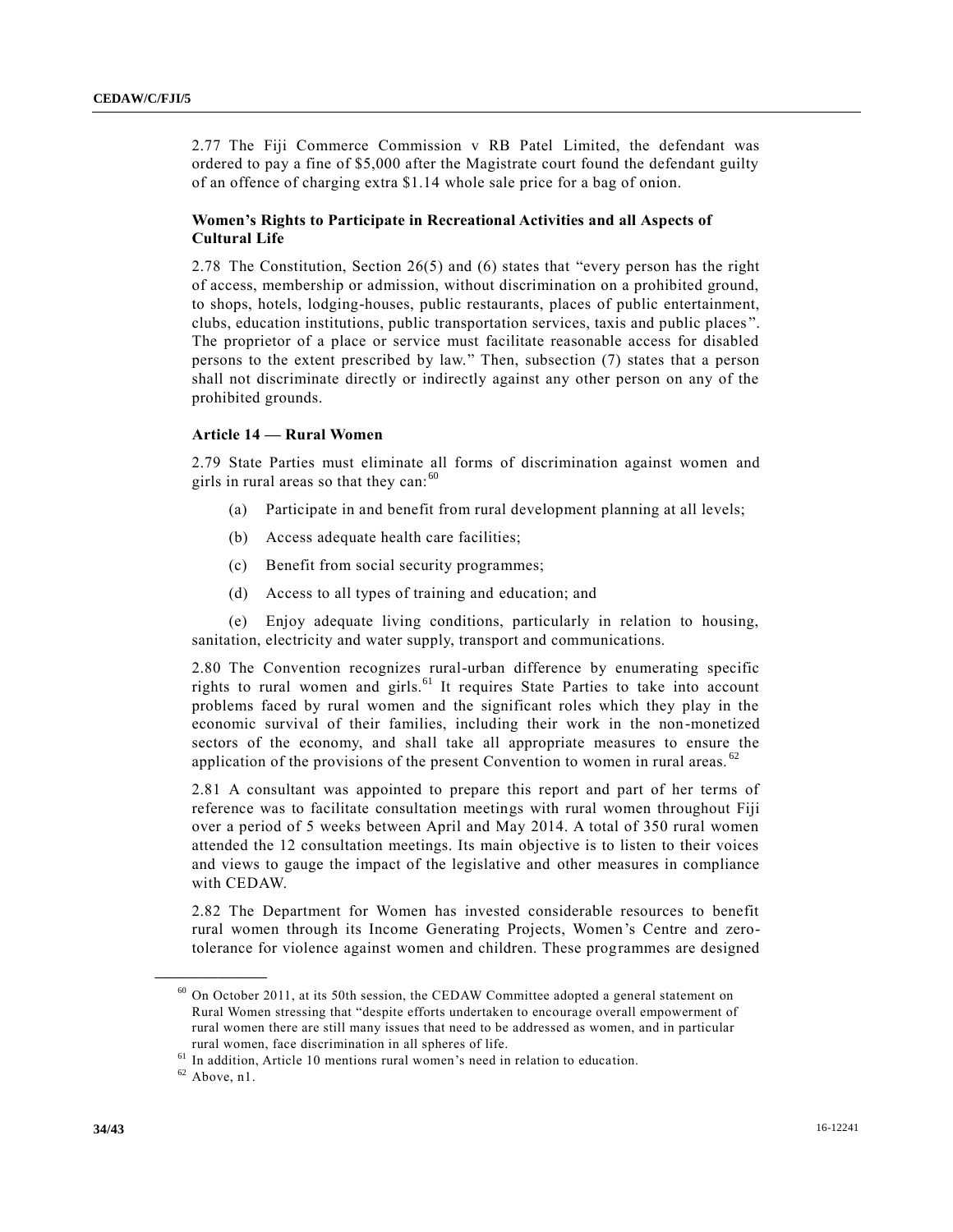to eliminate violence, poverty alleviation and economic empowerment of rural women.

2.83 The consultation meetings with rural women highlighted the need to protect the rights and freedoms and the advancement of those 412,425 rural women, address gender equality issues prevalent in rural areas, equality issues between rural women and urban women as well as issues pertaining to ethnicity and equality between cultural groups.

2.84 Majority of rural women who attended the consultation meetings are high school dropouts and needs more awareness on CEDAW and their fundamental rights and freedoms enshrined in the Constitution. About 95 per cent of the participants reported that there are conflicts between human rights and religion as well as customs and traditions.

2.85 There is a need for a paradigm shift for rural women to see themselves as agents of change rather than victims of discrimination and violence. Appropriate training is one of the key areas that will help rural women, policy makers and other stakeholders become equal partners in decision-making and contribute to the rural sector development.

2.86 The Human Rights and Anti-Discrimination Commission is responsible to undertake human rights education and training. After the first sitting of Parliament, it is likely that the Commission will be fully staffed under the Constitution and appropriately resourced to fulfil its wider and stronger role under the Constitution.

#### **Population of Rural Women and Girls**

2.87 In 2012, out of the total rural population of 412,425, there are 197,703 women and girls.<sup>63</sup> Most iTaukei Fijian women live in villages and settlements throughout the 14 provinces whereas Fijian women of other ethnic groups live near urban centres and cane-growing areas.

2.88 Agriculture is the main source of income and employment in rural areas. Most Fijian farmers of Indian origin hold land leases over itaukei land in rural areas. However, the land tenure system may prevent them from long-term investments or large-scale farming<sup>64</sup> so most of them remain subsistence farmers.

2.89 If the iTaukei landowners agree for the renewal of their expiring leases, then, the iTaukei Land Trust Board  $(TLTB)$ <sup>65</sup> will renew them. If the landowners do not agree to the renewal of expiring leases, TLTB will relocate Fijian farmers of Indian origin and their families to alternative land sites. Similarly, most of the iTaukei Fijians remain subsistence farmers as they must secure an agriculture lease over their land in order to access bank loans to improve their farms. The process of acquiring leases with TLTB takes time to issue.

2.90 The Constitution in providing protection of rights and interests in land, states that "land leases and tenants have the right not to have their land lease or land tenancies terminated other than in accordance with their land lease or land

 $63$  In 2012, it is estimated that Fiji has a total rural population of 412,425, about 50% of the total population of 837,271.

 $64$  This is land owned by indigenous Fijians that covers about 87% of total land area in Fiji.

<sup>&</sup>lt;sup>65</sup> TLTB is a statutory body that administers all native land in Fiji.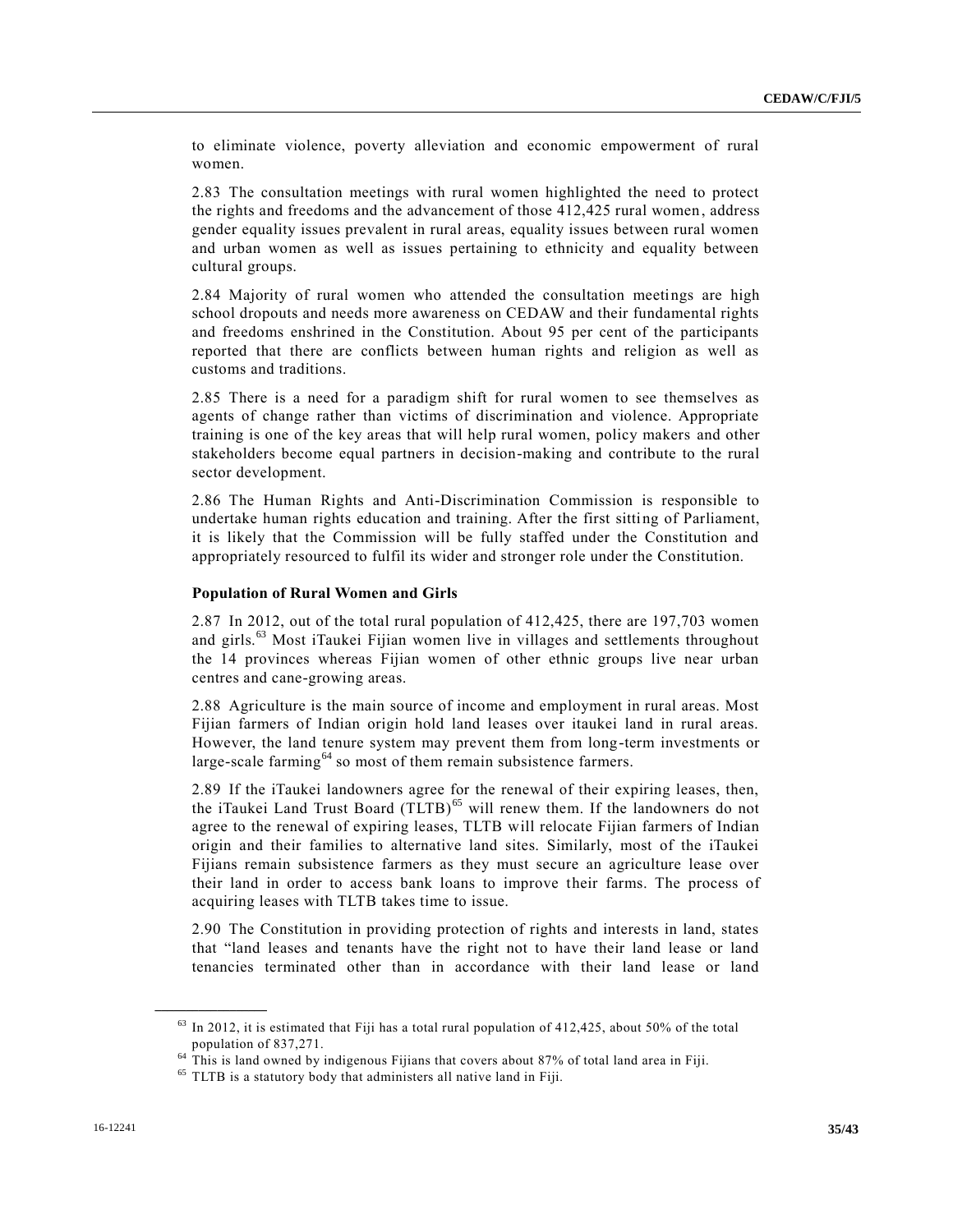tenancies",<sup>66</sup> and any amendment to any law governing lease or tenancy agreements shall not adversely affect any existing lease or tenancy agreements. <sup>67</sup>

2.91 iTaukei Fijian women in rural areas, are often unfairly prejudiced by Fijian traditional customs in marriage. Once married, an iTaukei Fijian women moves from her father's village to reside in her husband's village and during the wedding ceremony, her family presents a "tabua" (whales tooth) to her husband's family asking them to take good care of her.

2.92 Once her husband dies, her family will again present another "tabua" to her late husband's family as in the iTaukei customs, she must return to her father's family. This makes them dependent on men throughout their lives, firstly, their father, then their husband, then, once they become widows, they depend on the goodwill of the male line in her father's family.

#### **Government Rural Development Policies and Programs**

2.93 Government has invested substantial amount of money in the development of services and infrastructure in the rural areas with development policies and programmes. However, there has been a growing recognition that equality of women and girls is a central factor if Fiji is to achieve real and sustainable development, peace and security goals. The impact of these development programmes on rural women and girls is unknown as there is no available data.

#### **Rural Education**

2.94 Fiji's rural education project is an indication of Government's commitment to education.<sup>68</sup> The purpose of the rural education project is to create enabling environments that will increase learning and employment opportunities for rural communities.<sup>69</sup> Primary and Secondary schools education is free in Fiji and free school bus fare for children from families with low income particularly in rural areas.

#### **Rural Water and Sanitation Policy**

2.95 In 2010, estimated 95 per cent improved water source in rural areas the remaining unimproved water source is 5 per cent. In April 2012, the Government launched its first ever water and sanitation policy to promote safe drinking water and proper sanitation in rural areas. The policy has been designed to reduce the disparity that exists between urban and rural drinking water and ensure that everyone in Fiji access clean water and efficient sewerage services.

 $66$  Ibid.

 $67$  Constitution, section 29(2).

<sup>68</sup> The five key result areas targeted are: improved infrastructure and upgraded facilities in terms of roads, electricity, water, sanitation and communication; capacity building and enabling environments; quality and adequate resources and materials to ensure the delivery of quality education in the rural areas; effective and efficient processes and mechanisms and community building through education and partnerships. Each of these result areas addresses basic needs in the rural communities that are likely to promote quality education but they are integrated within all proposed activities to create synergy, promote ownership and achieve sustainability.

 $69$  In particular, to help children and youth develop values, attitudes, knowledge and skills, cognisant of their cultural heritages as part of their personal development to become responsible and productive citizens within their communities.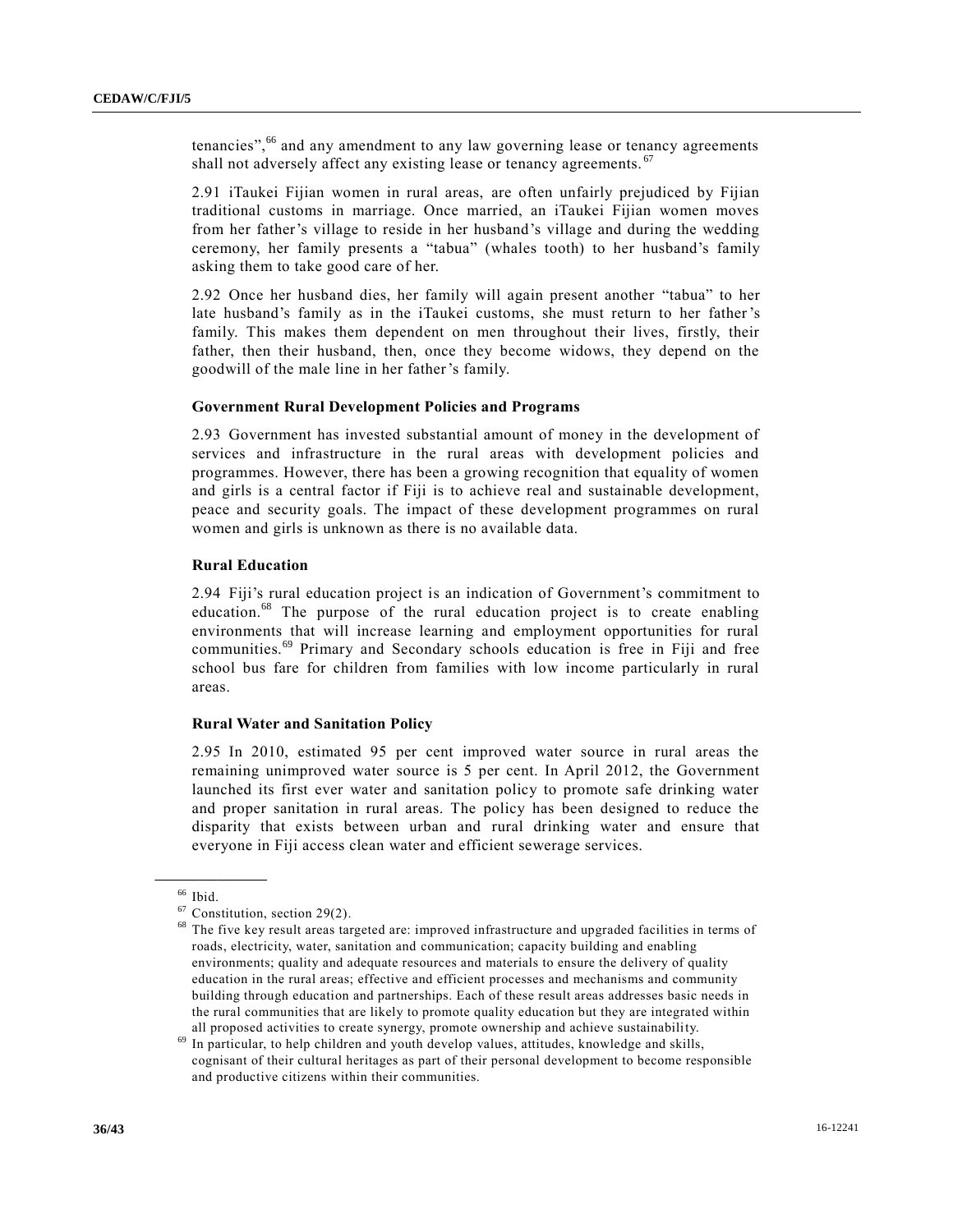2.96 Government pay 90 per cent of the total cost of rural water supply projects while communities pay 10 per cent of the total project cost.

#### **Rural Infrastructure Development**

2.97 There are 5 rural development programmes designed to improve access to basic services and infrastructure in rural areas, including the outer islands:

(i) Self-Help focuses on small-size infrastructure development projects with the total costs between \$1,500-50,000 on a partnership basis (1/3 community contribution and 2/3 cost met by Government);

(ii) Medium-size infrastructure development Projects total costs of \$50,0000-\$200,000 fully funded by Government;

(iii) Upgrading works on rural roads and build new roads to connect to the main trunk roads;

(iv) Build new farm roads to open up areas that have potential for commercial Agro-Based land-use;

(v) Rural Housing Assistance — focus on the provision of affordable, durable and cyclone resistant houses to families in rural areas (1/3 and 2/3 cost sharing between owner and Government)

#### **Rural Electrification**

2.98 The rural electrification project is part of the Government's effort to provide proper electricity for rural areas by the year 2014. It is a joint venture between rural communities, the Government and Fiji Electricity Authority (FEA). FEA carries out a survey and works out the total costs for each electrification project. The community pays 5 per cent of the project costs while Government pay 95 per cent.

3. Thousands of families have benefited from this scheme. For instance, more than 12,000 families and commercial ventures in Viti Levu and Vanua Levu. Also, a rural solar project for 1000 houses for those that fall out of the FEA grid, especially in the interior areas of Ba and Ra. In the North, Cikobia, Taveuni, Seaqaqa, Dreketilailai and Qamea now enjoy solar electrification.

## **Part IV: The rights of women to equality before the law and within the family framework (Articles 15-16)**

#### **Article 15: Equality before the Law and Civil Matters**

3.1 "States Parties shall accord to women equality with men before the law. It shall accord to women, in civil matters, a legal capacity identical to that of men and the same opportunities to exercise that capacity. In particular, they shall give women equal rights to conclude contracts and to administer property and shall treat them equally in all stages of procedure in courts and tribunals. States Parties agree that all contracts and all other private instruments of any kind with a legal effect that is directed at restricting the legal capacity of women shall be deemed null and void. Also, States Parties shall accord to men and women the same rights with regard to the law relating to the movement of persons and the freedom to choose their residence and domicile."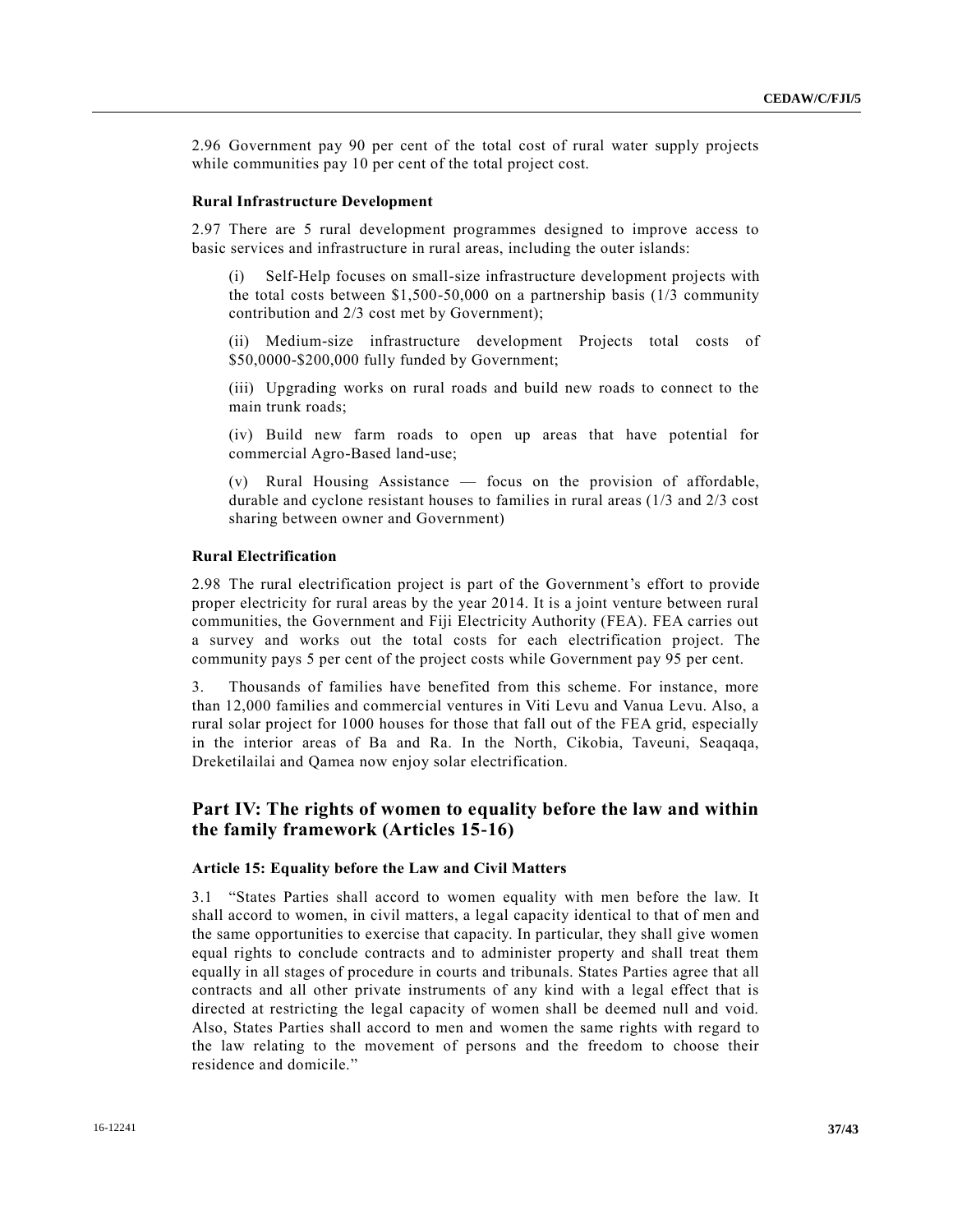3.2 The Constitution,<sup>70</sup> guarantees equality between women and men before the law and both have the legal protection, treatment and benefit of the law.

3.3 The Constitution by Section 15(2) states that, "every party to a civil matter has the right to have the matter determined by a court of law or an independent and impartial tribunal...within a reasonable time." This means that every woman in Fiji may file a civil lawsuit in her own name, but she must have the legal capacity to sue and this is a matter for a court of law to decide. The legal capacity to sue means the woman filing the civil case, referred to as the plaintiff is of the legal age (18 years and over) and of sound mind.

3.4 In a civil case where the plaintiff does not have the legal capacity to sue, a guardian may sue on behalf of an infant or legally incompetent person; the court will appoint a "next friend" or "guardian ad litem" to represent a child or a person of unsound mind in court. An administrator of an estate can represent the deceased 's estate if the plaintiff is deceased. Since 2010, the Government has increased the budget of the Legal Aid Commission substantially. This has allowed the Commission to represent persons who cannot afford a lawyer in civil matters in addition to family court matters.

3.5 The Fiji Public Trustee is a corporate body established under the Fiji Public Trustee Corporation Act 2006. Its primary role is to manage estates for beneficiaries.

3.6 Dying testate is the legal terminology used to refer to someone who dies leaving a will. In this case, his/her estate will be divided amongst beneficiaries laid out in the will. On the other hand, when someone dies intestate refers to someone who dies without leaving a will. His/her estate is divided amongst surviving spouse, children and other close relatives in accordance with the Succession, Probate and Administration Act, Cap 60.

3.7 According to the Act, the surviving spouse (or civil partner), for example, he or she will have priority over any other relatives for either all or a certain amount of the estate. If no surviving spouse (or civil partner), the children will usually have priority over other relatives. However, the amount that each relative will receive (if anything) also depends upon the value of the estate and who the other relatives are. If someone dies intestate and they do not have any relatives, according to the laws regarding intestacy, their estate will go to the State.

3.8 The Human Rights Commission Decree, section 19 prohibits any form of unfair discrimination directly or indirectly, amongst other areas include, the participation in, or the making of an application for a partnership, the provision of goods, services, or facilities, including facilities by way of banking, or insurance, grants, loans, credit or finance and the provision of land, housing or other accommodation.

3.9 Sections 27 and 28 of the Decree<sup>71</sup> state that any person may make a complaint to the Commission about a contravention or alleged contravention of human rights or allegation of unfair discrimination.

<sup>70</sup> Section 26 of the constitution.

<sup>71</sup> Human Rights Commission Decree 2009.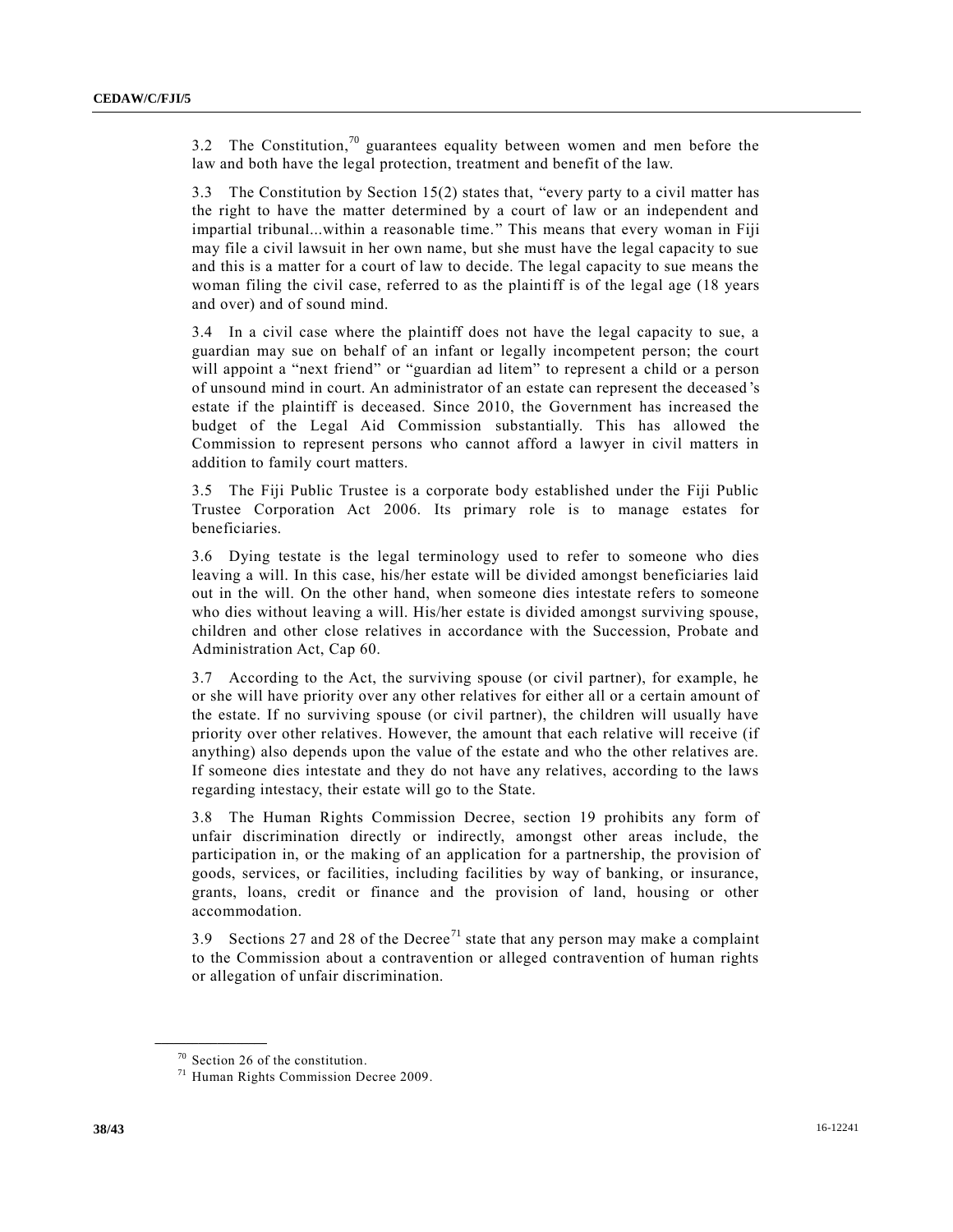3.10 Section 29(1) states that the Commission must investigate all complaints received by it, unless before commencing or during investigation it decides not to do so because the:

- Complaints is not within the jurisdiction of the Commission;
- Complainant is trivial, frivolous, vexatious or not in good faith;
- Complainant, or a person acting on his or behalf, has brought proceedings relating to the same matter in a court or tribunal;
- Complainant has available another remedy or channel of complainant that the complainant reasonably be expected to use;
- Complainant do not have sufficient interest in the complainant;
- Aggrieved person does not want the complainant to be investigated;
- Complaint has been delayed too long to justify an investigation;
- Commission has before it matters more worthy of its attention; or
- Resources of the Commission are insufficient for adequate investigation.

3.11 "Section 30 empowers the Commission to investigate on its motion any act, omission, practice, requirement or condition which is or appears to be unfair discrimination or a contravention of human rights or which has been referred to it by the High Court."

3.12 "After completing the investigation, the Commission must inform the parties of the result of the investigation and whether or not in its opinion, the complaint has substance and the matter ought to be proceeded with. If the Commission is of the opinion that a complaint does not have a substance, or cannot be established to have a substance, but considers nonetheless that it may be possible to reach a settlement, the Commission may act as a conciliator so that parties can reach an amicable settlement to their dispute. The Commission may also act as a conciliator in case it finds that there is a substance to the complaint"<sup>72</sup>

3.13 The Proceedings Commissioner has the power to institute proceedings in the High Court of Fiji it appears to him/her that an amicable settlement has been reached. Section  $40(2)^{73}$  the High Court in any proceedings by the Commission is satisfied on the balance of probabilities that the defendant has engaged in unfair discrimination or has contravened human rights, may grant any of the following remedies:

(a) Declaration that the defendant has engaged in unfair discrimination or has contravened human rights;

(b) An order restraining the defendant from continuing or repeating the conduct complained of or causing or permitting others to engage in conduct of the same kind or of any similar kind specified in the order;

(c) Damages;

 $72$  Sections 36(1)-(6) of the Human Rights Commission Decree.

<sup>73</sup> Human Rights Commission Decree, 2009.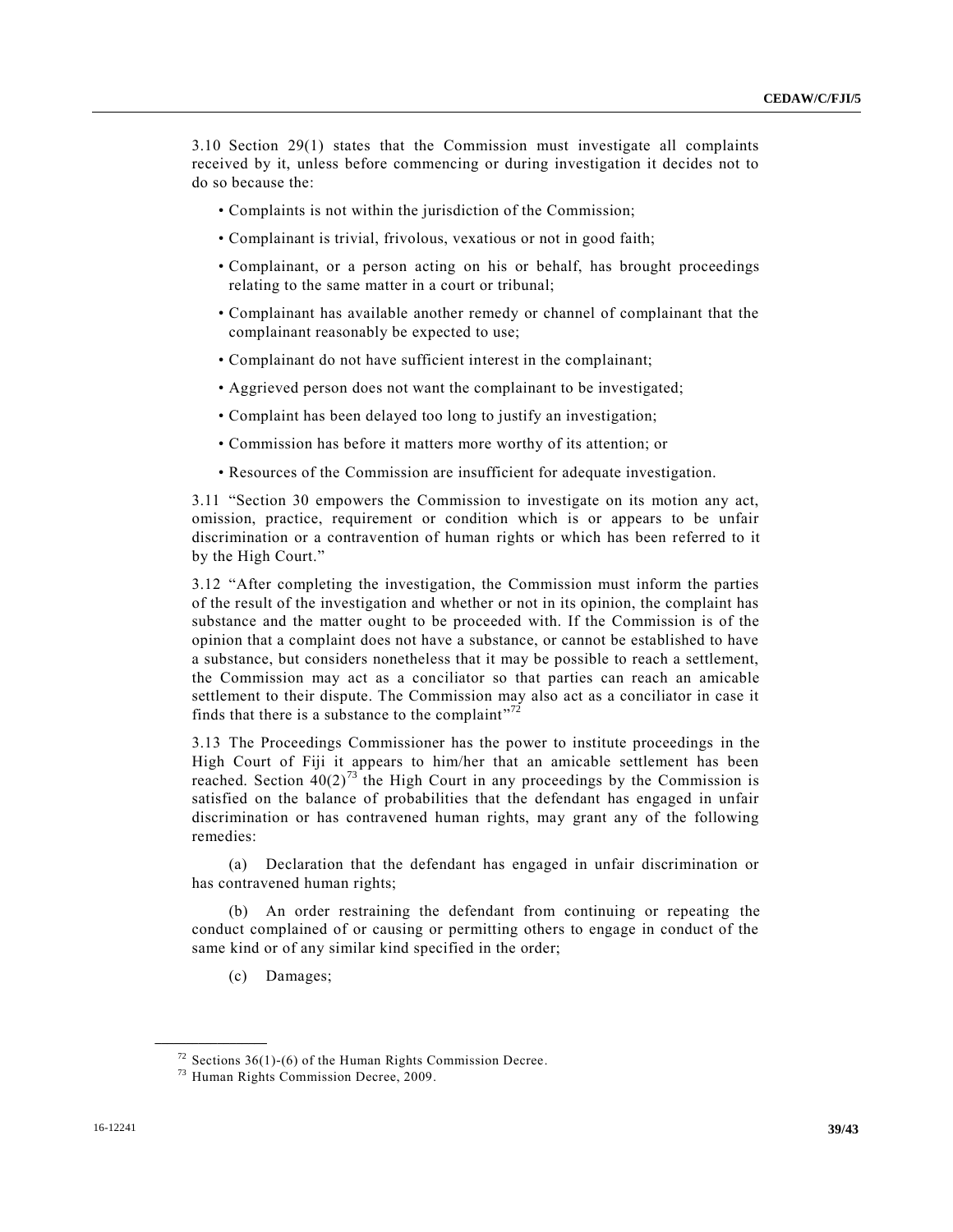(d) An order that the defendant perform any act specified in the order with a view to redressing any loss or damage suffered by the complainant or the aggrieved person or to preventing conduct of a similar kind in future;

(e) Declaration that a contract requiring performance of anything that constitutes unfair discrimination or contravenes human rights is void and unenforceable;

(f) Any other relief as the High Court thinks fit.

3.14 Under section 21 of the Constitution — Freedom of movement and residence:

21-(1) Every person has the right to freedom of movement.

(2) Every citizen has the right to apply for and be issued with a passport or similar travel document, in accordance with any condition prescribed by a written law.

(4) Every citizen, and every other person who has a right to reside in Fiji, has the right to reside in any part of Fiji.

#### **Article 16 — Marriage and Family Life**

3.15 States Parties shall take all appropriate measures to eliminate discrimination against women in all matters relating to marriage and family relations and in particular shall ensure, on a basis of equality of men and women:

(2) The betrothal and the marriage of a child shall have no legal effect, and all necessary action, including legislation, shall be taken to specify a minimum age for marriage and to make the registration of marriages in an official registry compulsory.

3.16 Pursuant to the Marriage Act, Cap 50, marriage in Fiji shall be the voluntary union of one man to one woman to the exclusion of all other and solemnized by either the registrar general, district registrar, registered marriage officer and registered church minister. The Marriage Act (Amendment) Decree 2009) has amended section 12 of the Marriage Act by providing that the legal marriageable age for both males and females in Fiji is 18. The Decree has also repealed the requirement of parental consent where a party to an intended marriage, although of marriageable age, is under the age of 21 years.

3.17 This is a very important law reform in the sense that in our iTaukei Fijian culture as well as the Fijian Indian culture, there is always a stigma over losing virginity before marriage especially for young women. This leads to a rigid control of women's and girls' rights to protect their chastity and family honour, ensuring that girls have no option to explore their sexuality except within marriage.

3.18 The United Nations Deputy High Commissioner for Human Rights, Flavia Pansieri said that, "child marriage is rooted in unequal gender status and power relations that can result in the perpetual subjugation of girls and women. In the absence of viable legal remedies, discriminatory cultural practices based on stereotypical views of women's roles and sexuality are among the structural causes of child and forced marriage." Pansieri further said that, "the often wide age and power differentials between brides and husbands undermine the agency and autonomy of girls and young women. The result is exposure to physical,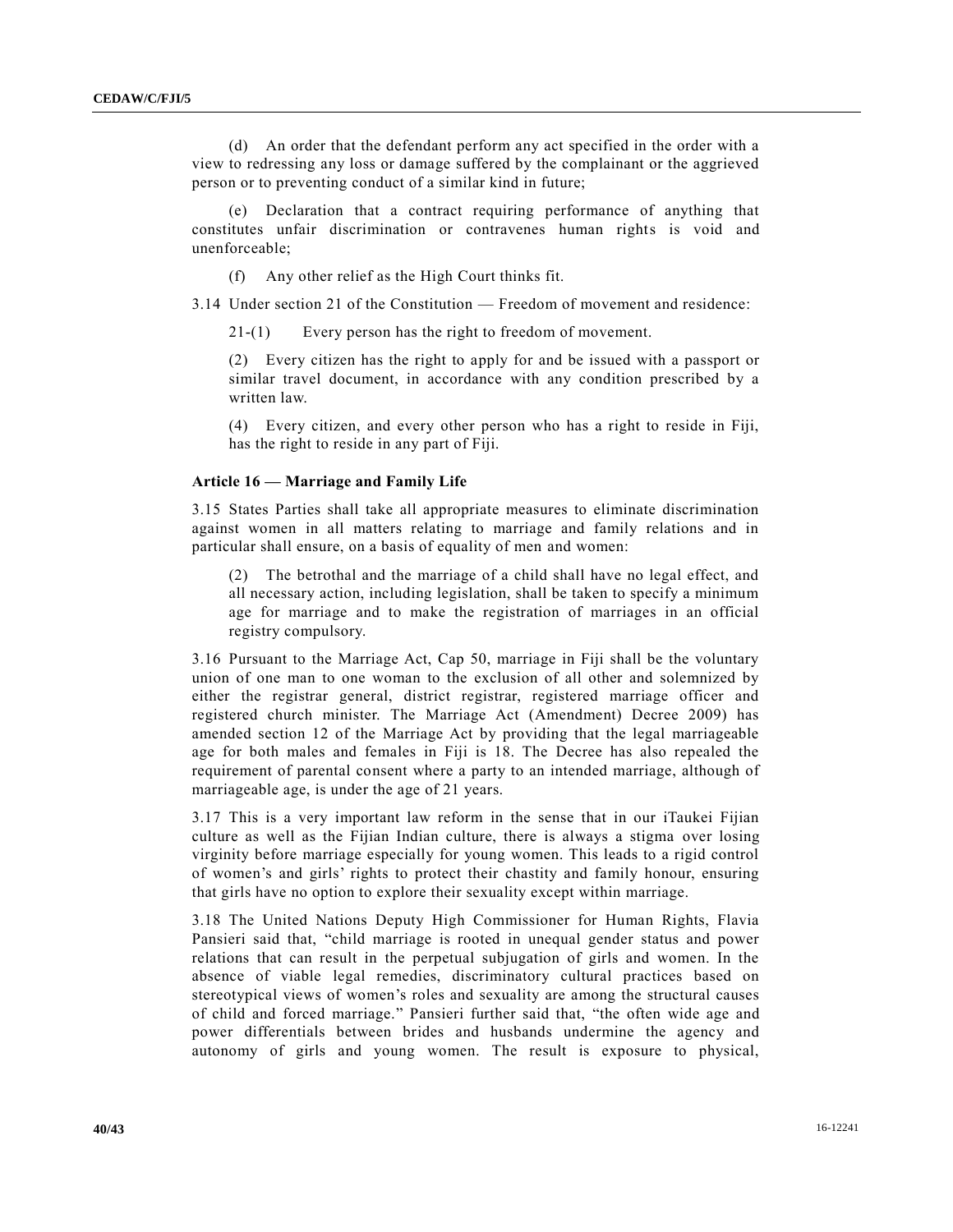psychological, economic and sexual violence; forced labour; so-called honour crimes; domestic slavery; and restrictions on their movement."

3.19 The Decree,<sup>74</sup> "states that any person who wilfully and unlawfully marries a person under the age of eighteen years induces any marriage officer or other person to solemnize marriage between parties when the person so acting knows that one of the parties to the marriage is a minor or abets or assists the principal offender knowing that a party to the marriage or intended marriage is a minor, shall be guilty of an offence and liable on conviction to a fine not exceeding five hundred dollars or to imprisonment for a term not exceeding two years". Furthermore, the High Court, when considering an application for nullity of marriage has recognised culture as a factor which vitiates free consent to marriage by young women.

3.20 The Family Law Act 2003 establishes Family Divisions of the High Court and Magistrates Court with the jurisdiction over dissolution of marriage, child custody, spousal and child support, as well as jurisdiction to make orders relating the welfare of children. The Act recognizes that both parents have the same rights to apply for child custody and maintenance, as well as spousal maintenance. In deciding a case relating to a child's welfare, the court is required under the Act to consider the child's expressed wishes, taking into account the child's maturity and level of understanding. A separate representative may be appointed on the Court's initiative, or at the request of a child, an organization concerned with the welfare of children, or any other person.

3.21 The Family Law (Amendment) Decree 2012 provides for the recognition of women's non-financial contribution to a marriage whereby domestic house wives will be able to claim a share in the matrimonial property in a case of a divorce. The Decree recognises de facto relationships and provides them with the same rights to property and spousal maintenance as those married under the civil law. Section 2 of the Decree defines "de facto relationship as the relationship between a man and a woman who live with each other as spouses on a genuine domestic basis although not legally married to each other."

3.22 In determining whether two persons are in a de facto relationship, all the circumstances of the relationship are to be taken into account, including but not limited to the following as maybe relevant in a particular case in terms of the duration of the relationship, nature and extent of common residence, whether or not a sexual relationship exists between the parties, ownership, use and acquisition of property, degree of mutual commitment to a shared life, care and support of children, performance of household duties and reputation and public aspects of the relationship.<sup>75</sup>

3.23 Fiji is a patriarchal society and so both women and her children will adopt the husband/father's family name and for iTaukei Fijians, if parents are legally married, their children's names must be registered under their father's traditional family units in a register kept by the Native Lands Commission called the "vola ni kawa bula." The traditional family units are also landholding units and they are called the "tokatoka, mataqali" and the largest one is called the "yavusa".

3.24 If parents are not legally married then, their child/children will be registered under their mother's family units in the "vola ni kawa bula." Each iTaukei Fijian

<sup>74</sup> Section 29 of the Marriage Act (Amendment) Decree 2009).

<sup>&</sup>lt;sup>75</sup> Section 3(a) — (i) of the Family Law (Amendment) Decree 2012.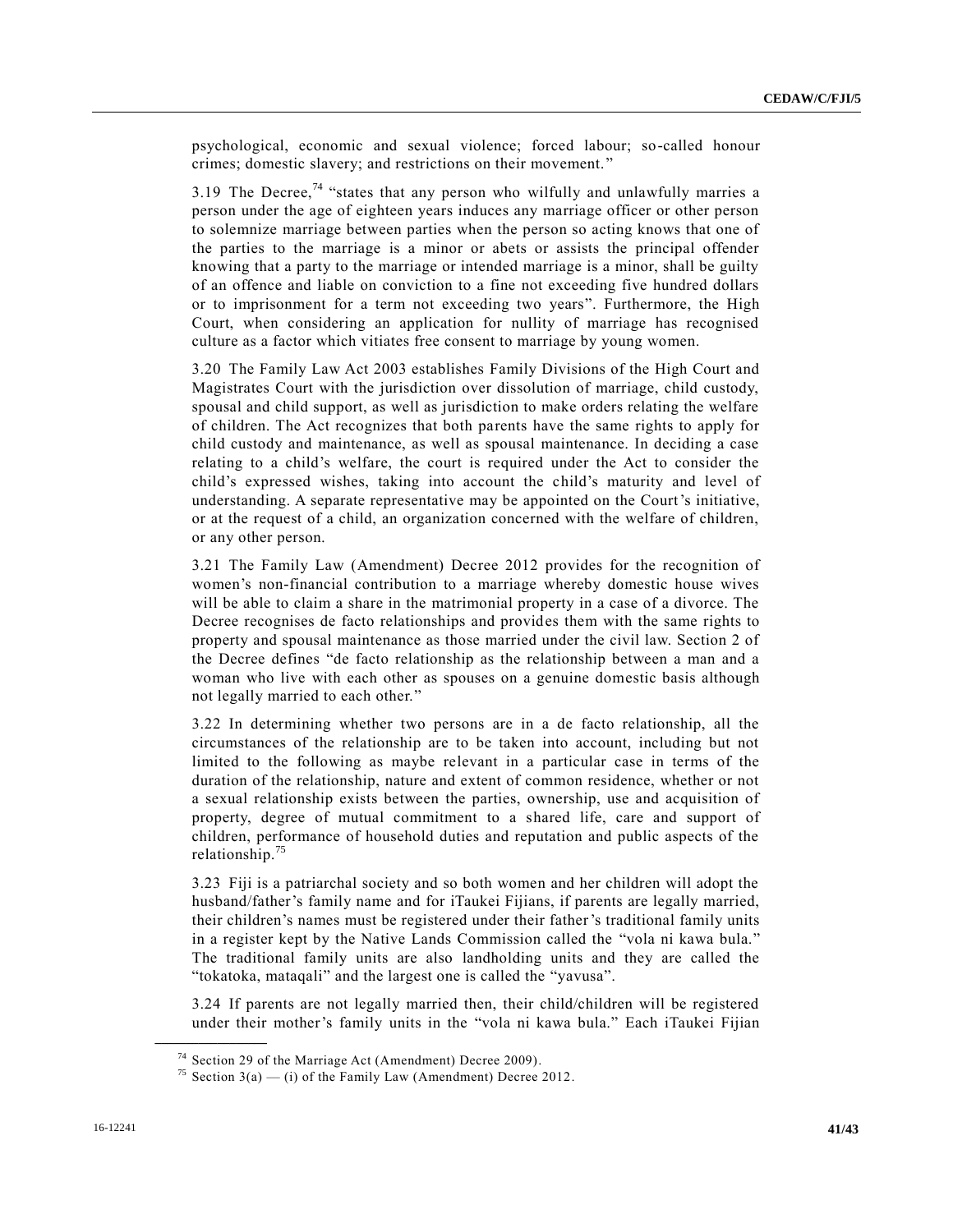who belongs to 3 family units that is a "tokatoka, mataqali" and a "yavusa." The iTaukei Fijian people own about 87 per cent of land in Fiji and in accordance with the landholding units recorded in the "vola ni kawa bula." It will be interesting to find out what would be a court's decision in terms of the rights for both spouses in respect of the ownership and disposition of property located on a native land without any lease agreement.

3.25 According to the National Gender Policy, the Family Law Act will be reviewed, in accordance with the impact of the Act on the lives of women and families.

## **Part V: responses to concluding remarks**

3.26 The issues raised in the Committee's Concluding Remarks have been addressed throughout the report and attached at Annex 6 is the matrix.

#### **Methodology**

3.27 The Department of Women appointed a local Consultant who is a Corporate Legal Practitioner to prepare Fiji's 5th Progress Report on CEDAW. At the outset, both parties agreed to a workplan commencing on Friday, 11 April 2014 for a period of 3 months.

3.28 The Consultant was required to carry out a desk and literature review during the first 3 week then, prepared and submitted first Draft, followed by a series of meetings with Inter-Agency Taskforce for Women and the Law (IATF WAL) to discuss the report. The Taskforce is made up of Government and Non-Government agencies.

3.29 The implementation of the human rights treaties in Fiji has been decentralized with different Government Ministries in charge of the implementation of treaties, falling under their Ministerial portfolio.

3.30 The absence of a common core document in accordance with the harmonized guidelines on reporting under the international human rights treaties signifies that Fiji is yet to set up an appropriate framework for the collection and collating the necessary information and preparation of all reports in a more coordinated and integrated process.

3.31 If such institutional structures are put in place, this will help preserve the institutional memory of Fiji's reporting. Also, greater use of information technology at all stages of the reporting process could assist further. Information Technology (IT) tools for data collection and management as well as database software will literally reduce the costs. It will also cut out the busy work of collecting data, managing and manual analysis.

3.32 The Consultant particularly takes note of the CEDAW Committee's various concluding remarks towards the systematic implementation of CEDAW in Fiji.

3.33 The terms of reference are very clear in that the Consultant must undertake a wide consultation process that includes 4 meetings with the IATF WLA and facilitate consultation meetings in the 4 divisions.